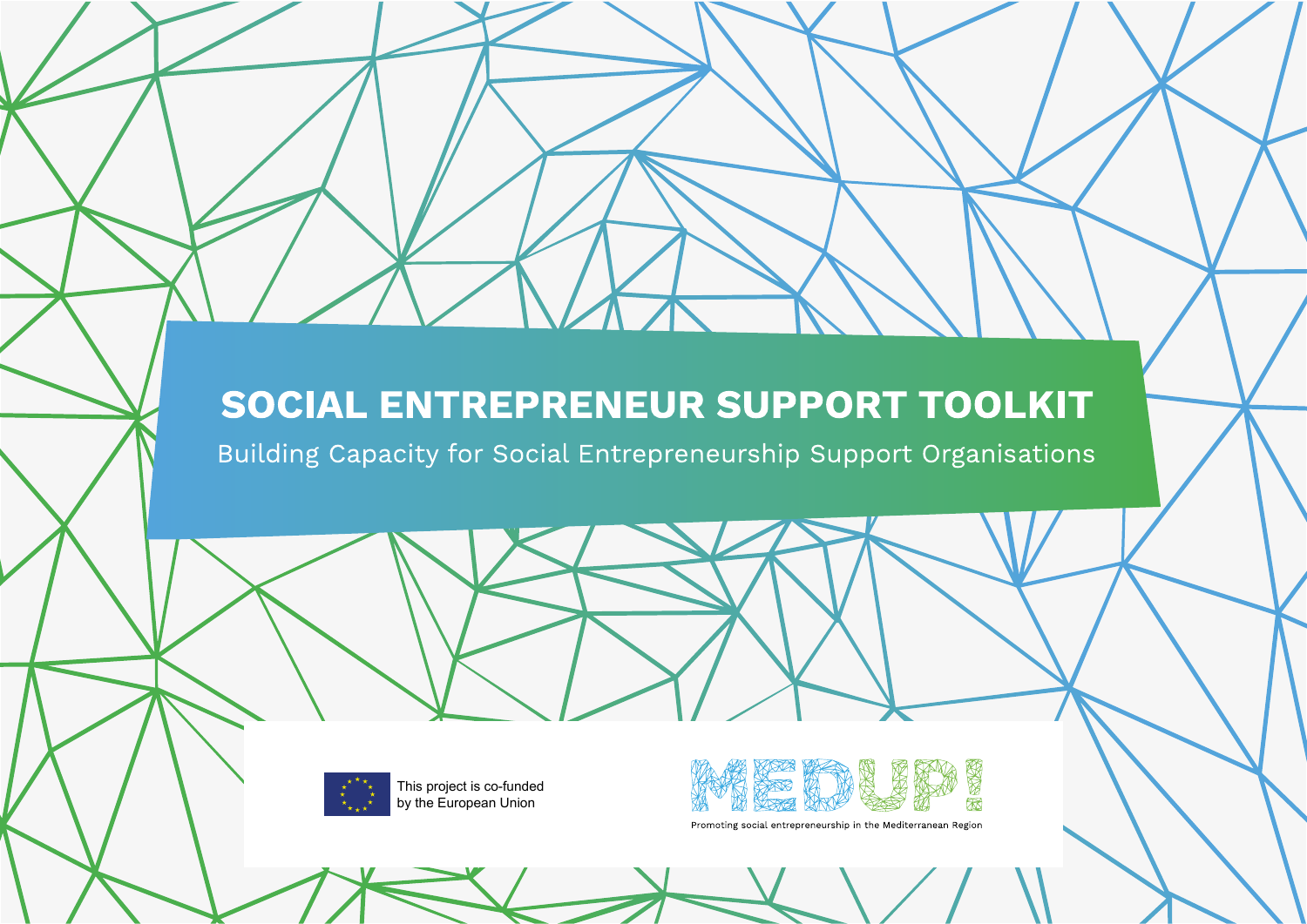© European Union, 2019

This Publication has been produced in the frame of the EU Funded project **MedUP! Promoting social entrepreneurship in the Mediterranean region** - Reference: EuropeAid/155554/DH/ACT/Multi

The content of this publication does not reflect the official opinion of the European Union. Responsibility for the information and views expressed in it, lies entirely with the author(s).

Reproduction is authorised provided the source is acknowledged.

This toolkit has been produced by **Impact Hub** and authored by:



Devi Clark, Impact Hub King's Cross Nayla Attas, Impact Hub King's Cross Zulfiqar Ahmed, Equal Impact Ltd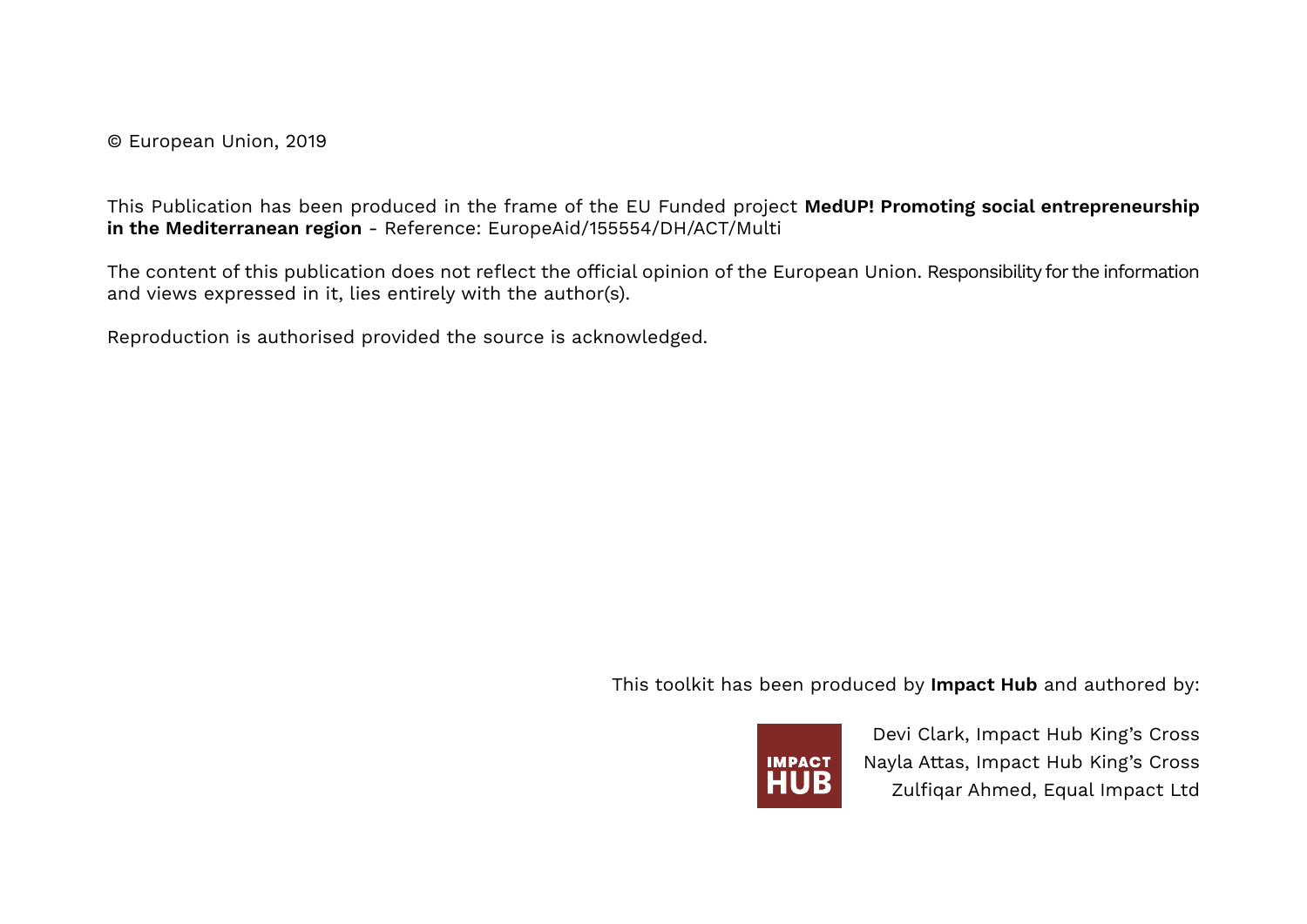# **CONTENTS**

| What is Impact Hub? ……………………………………………………………………………05               |  |
|-------------------------------------------------------------------|--|
|                                                                   |  |
|                                                                   |  |
|                                                                   |  |
|                                                                   |  |
|                                                                   |  |
|                                                                   |  |
|                                                                   |  |
|                                                                   |  |
| Typical barriers experienced by social ventures at each stage  13 |  |
|                                                                   |  |
|                                                                   |  |
|                                                                   |  |
|                                                                   |  |
|                                                                   |  |
|                                                                   |  |
|                                                                   |  |
|                                                                   |  |
|                                                                   |  |
| Stage 2: Fundraise for your support programme  27                 |  |
|                                                                   |  |
|                                                                   |  |
|                                                                   |  |
|                                                                   |  |
|                                                                   |  |
|                                                                   |  |
|                                                                   |  |
|                                                                   |  |
|                                                                   |  |
| Stage 8: Finance and Investment for Social Ventures  54           |  |
|                                                                   |  |
|                                                                   |  |
|                                                                   |  |
|                                                                   |  |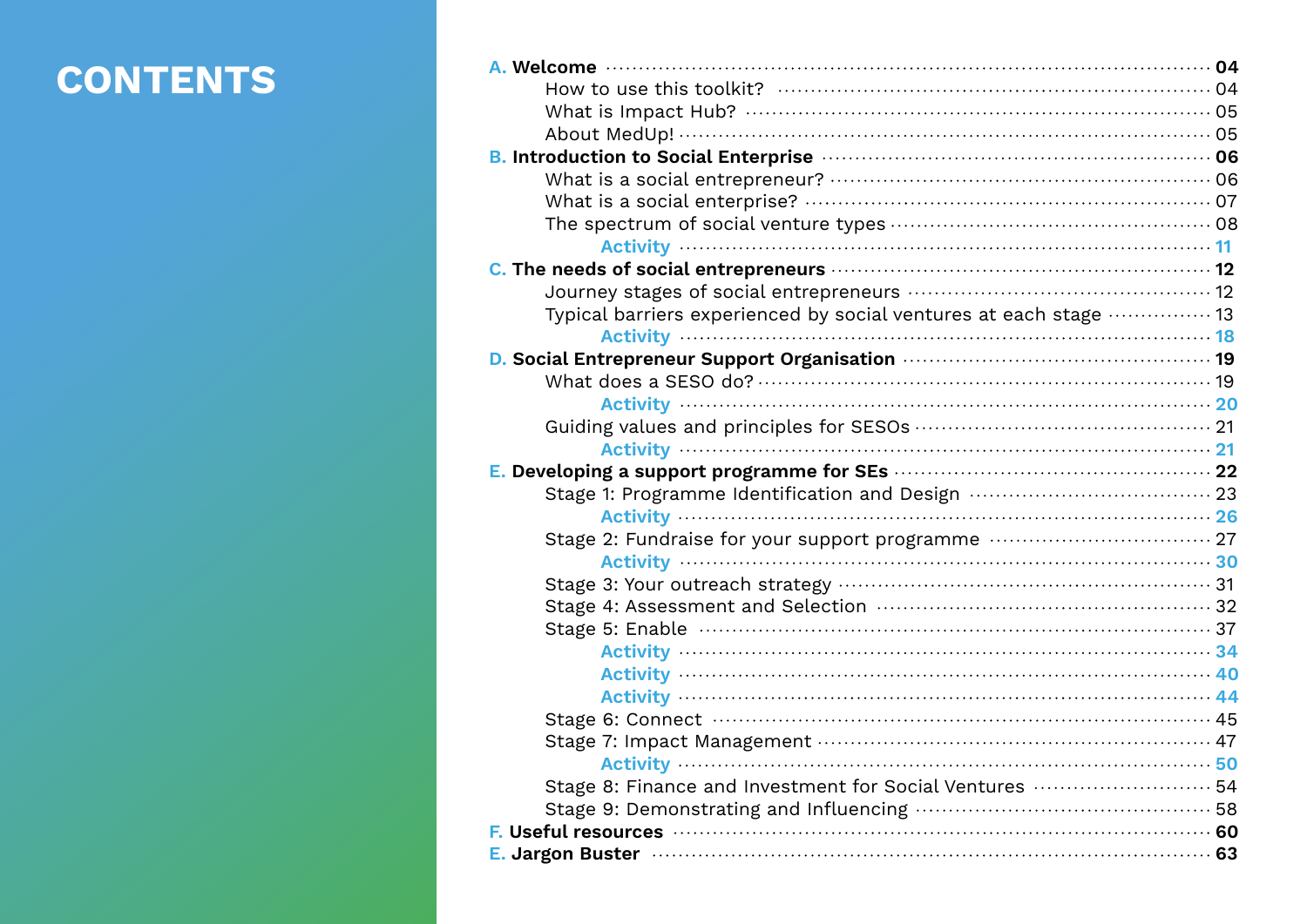# <span id="page-3-0"></span>**A. Welcome**

# How to use this toolkit?

Welcome to the MedUP social entrepreneur support toolkit!

This toolkit has been designed to assist organisations and individuals who work to help social entrepreneurs, from pre-start through to scaling social ventures. The toolkit can be used by anyone, though it is primarily aimed at those who are new to working with social entrepreneurs.

This toolkit complements training provided by Impact Hub through the MedUP! programme, however it can also be used on its own as a stand alone resource. It is a collection of advice, resources and information grouped under subject headings and placed in a relevant order. It contains key topics, resources and ideas that will support you along your journey as a supporter of social entrepreneurs. It also has questions and exercises for you to complete as you think about your own ecosystem and to prompt you to evaluate how you might adopt and adapt these learnings to your own context.

This toolkit cannot be exhaustive. In section F there is a list of resources that can give you more detailed guidance on key topics. We will be providing you with definitions that help you to understand the social enterprise sector and how to provide practical support for entrepreneurs, but for a fuller understanding you can also get access to a document that the MedUP project is developing through its advocacy pillar listed in the resources' section.

When using the toolkit you will find it helpful to discuss the themes and topics covered with others who are working with social entrepreneurs to gain different perspectives and exchange knowledge. To facilitate peer learning and knowledge exchange, SES-Os participating in the MedUP programme activities will have the opportunity to join a community of practice through an online platform that is currently under development.

The toolkit is based on many years of experience and evidence of what works for social entrepreneur support. The social entrepreneurs you work with will be at varying stages of readiness, when they approach you for help. Your organisation will also grow and change on your journey to enabling social entrepreneurs to start up and grow. Feel free not to use the toolkit in a linear way, but focus on the information and resources that meet your specific needs at any particular time, adapting it for use to your local context and conditions.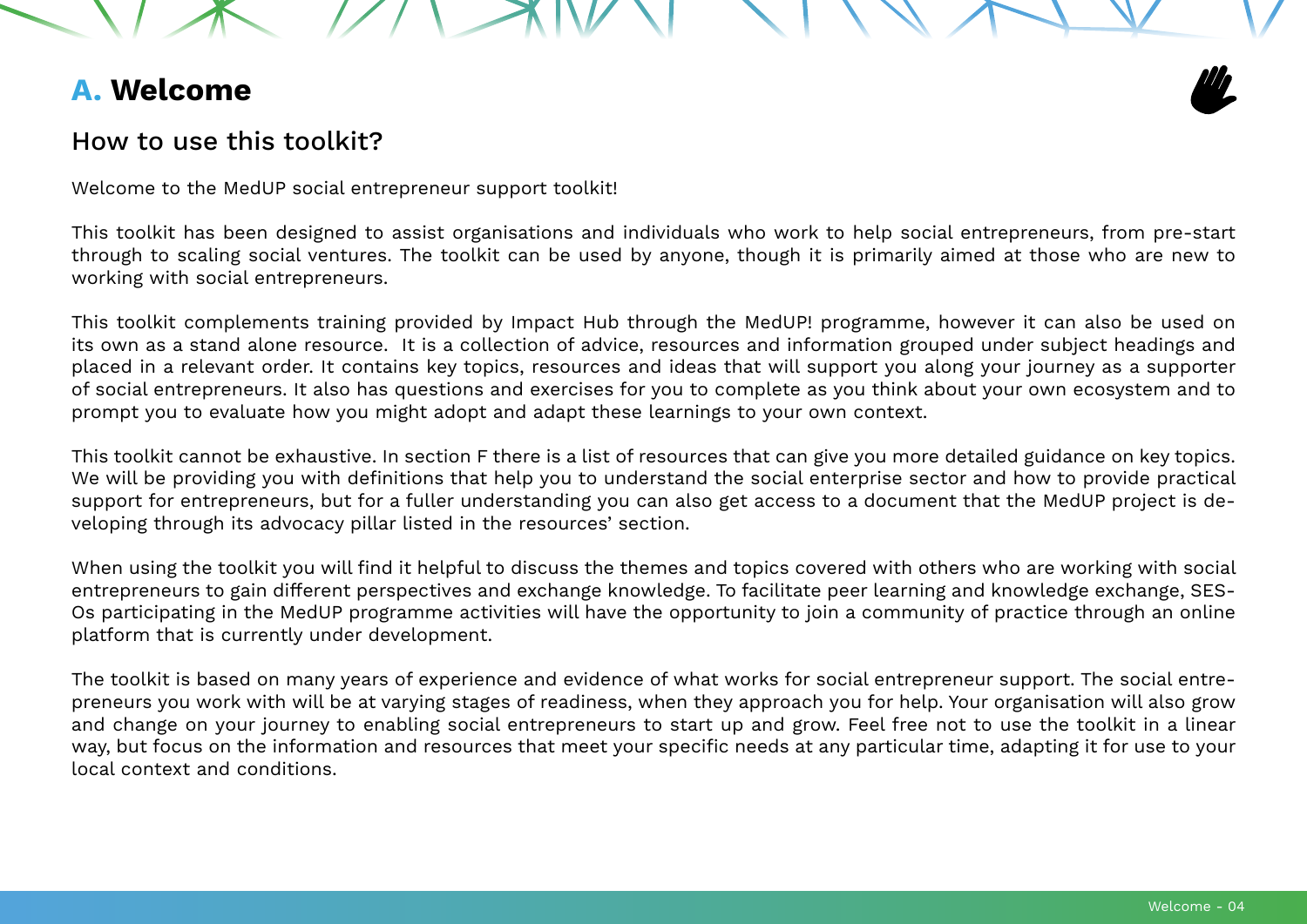# <span id="page-4-0"></span>What is Impact Hub?

Our world faces pressing social and environmental challenges. We believe the only way forward is by joining forces to build a future where business and profit work together in support of people and planet.

With 100+ impact communities in over 50 countries across five continents, **Impact Hub** is one of the world's largest networks and accelerators for impact at scale. We align the core of our activities with the Global Sustainable Development Goals (SDG's) and see them as a platform for collaboration with others who share our vision and values. In every city we put social entrepreneurs at the centre of our efforts, providing physical infrastructure and surround them with a supportive community and resources. We build for and with these communities, creating collaborative ecosystems that convene the strengths of business, institutions, policy makers and unlikely allies. We connect these local ecosystems to our 16,000+ members. Our virtually linked, global community of changemakers reaches 40 million people.

# About MedUp!

**MedUp! Promoting social entrepreneurship in the Mediterranean region** aims at promoting social entrepreneurship in Morocco, Tunisia, Jordan, Egypt, OPT and Lebanon as a driver for inclusive growth and job creation. The project, co-funded by the European Union with a budget of 5.5-million-Euros, started in March 2018 and its implementation will last 4 years. Implementing countries are Egypt, Jordan, Lebanon, Morocco, Palestine and Tunisia. Actions will focus on:

- Promoting country and cross-country policy and advocacy initiatives and public-private dialogue to create an enabling regulatory and policy environments (macro level);
- Reinforcing 60 social entrepreneurship support organisations through capacity-building and networking activities (meso level);
- Providing financial and technical support to 100 social enterprises (micro level).

The project, led by Oxfam Italy, is implemented by European and Southern Mediterranean co-applicants, in coordination with the Oxfam regional platform.

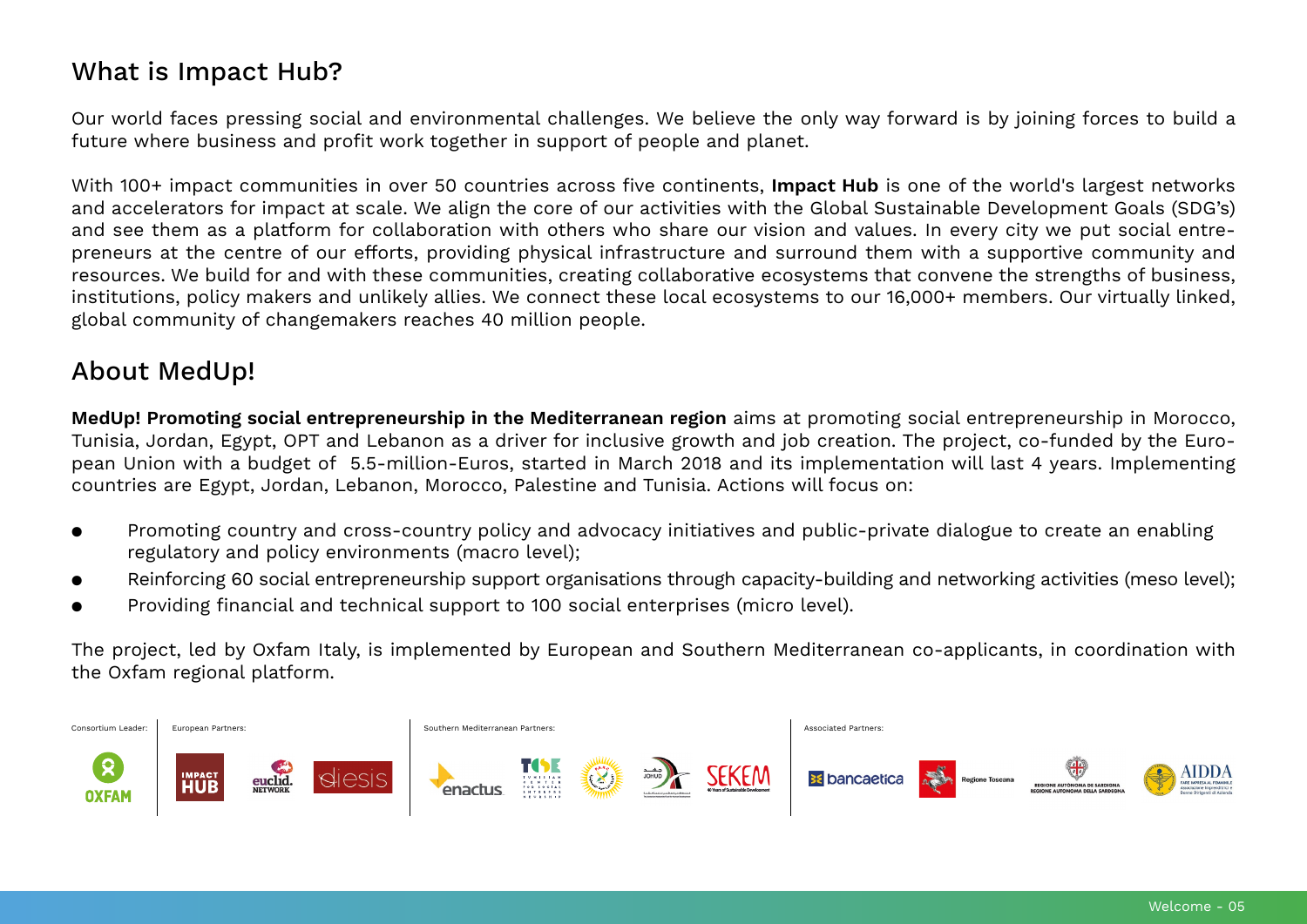# <span id="page-5-0"></span>**B. Introduction to Social Enterprise**

# What is a social entrepreneur?

A social entrepreneur is an individual (or a team of people) applying an entrepreneurial solution to address a social or environmental problem. There is no generally agreed definition, however social entrepreneurs most often combine business activities and social issues in a way that improves the lives of people connected to a particular social or environmental issue. They don't measure their success in terms of profit alone. Success, to a social entrepreneur, means that they have improved the world, however they choose to define that. Philanthropists, social activists, environmentalists, and other socially-oriented practitioners are often referred to as social entrepreneurs.

There are some common characteristics associated with social entrepreneurs:

- "People with entrepreneurial solutions to social or environmental problems" Zulfiqar Ahmed, Equal Impact.
- "Social entrepreneurs are the essential corrective force. They are system-changing entrepreneurs. And from deep within they, and therefore their work, are committed to the good of all." Bill Drayton, founder of Ashoka
- "A person who sets up a business enterprise with the aim of alleviating social problems" Collins English Dictionary

Social entrepreneurs are most often identified by their motivation or the purpose behind them staring up a social venture or project. There are two types of social entrepreneur:

- Biographical social entrepreneurs. These people have direct lived experience of the issue and have a solution to the problem.
- Career or serial social entrepreneurs. These people see a social or environmental problem and are motivated to solve it. They may move from solving one problem to another.

Social entrepreneurs share some characteristics; some of the most common ones are below:

- Focus first and foremost—on purpose / social value creation
- Make trade-offs between making a profit and serving their community and creating impact
- Often willing to collaborate & share their innovations and insights for others to replicate
- Social entrepreneurs are willing to jump in before ensuring they are fully resourced
- They push against convention, and challenge the status quo and are often seen as troublemakers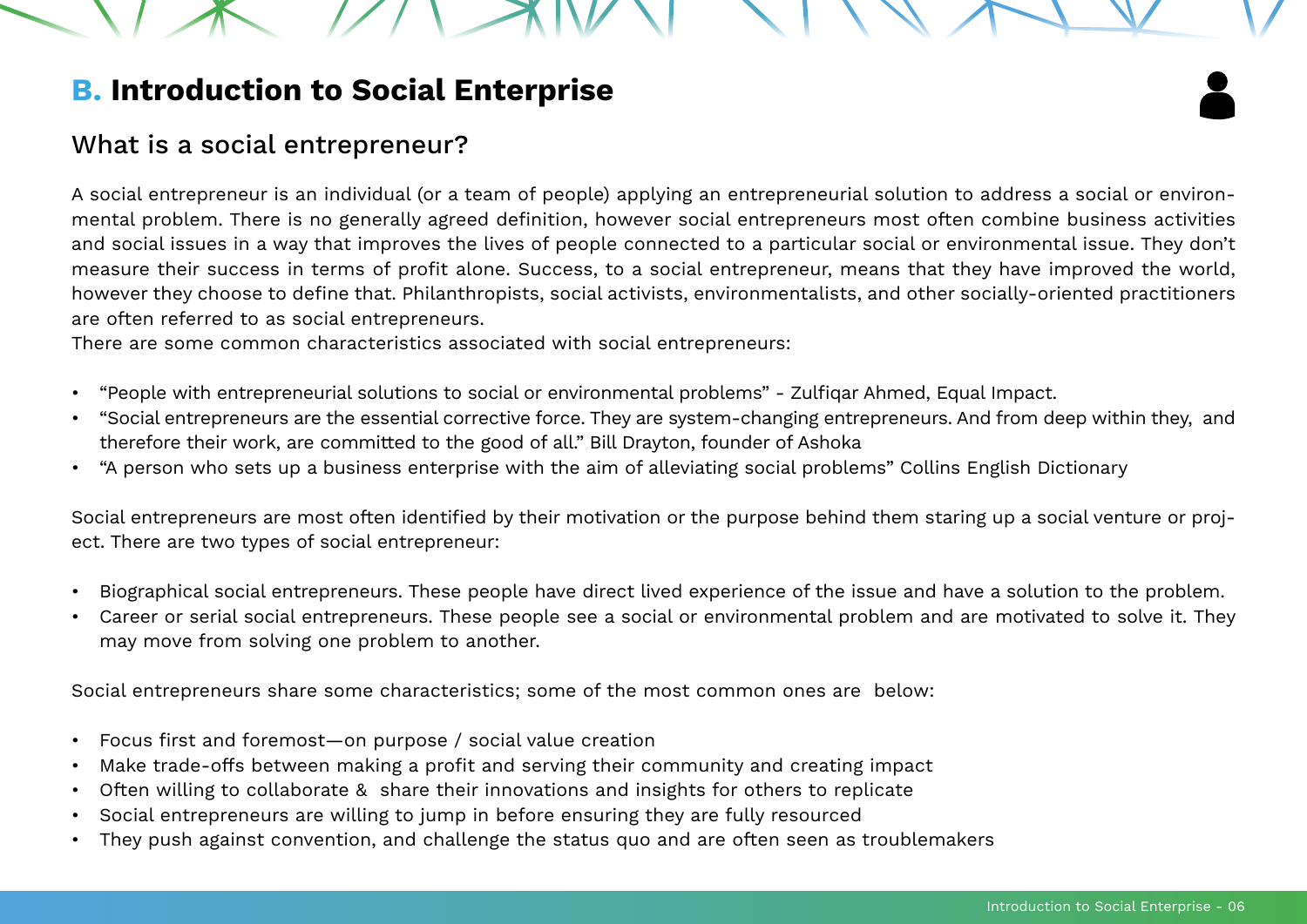- <span id="page-6-0"></span>• Identify and apply practical solutions to social problems, combining innovation, resourcefulness, and opportunity
- Innovate by finding a new product, a new service, or a new approach to a social problemShow a determination that pushes them to take risks that others wouldn't dare, often at personal risk
- Balance their passion for change with a zeal to measure and monitor their (once they know how)

This list is not exhaustive, and every social entrepreneur is unique. Many people believe that being a social entrepreneur is an easier option than starting a commercial business. This is completely wrong. A social entrepreneur is expected to both generate profits and prove that they are creating measurable positive change. Sometimes a social entrepreneur will make a less profitable, but more impactful choice.

# What is a social enterprise?

Social enterprise is all about combining business with social justice. As with the term social entrepreneur, there is no standard definition for what a social enterprise is. We can see from some of the ways that social enterprises are described that there are some characteristics associated with social enterprises:

- 1. They have a social mission written into their organisational rules. This is sometimes known as a mission lock.
- 2. They generate a portion of their income from selling goods and services
- 3. They invest or give away a portion of their profits to further their social mission
- 4. They are independent: owned and controlled in the interests of the social mission
- 5. They are transparent in how they report their social impact and how they operate
- 6. They look to innovate

Here are some examples of how social enterprises and their business models are described:

"A social enterprise is an operator in the social economy whose main objective is to have a social impact rather than make a profit for their owners or shareholders. It operates by providing goods and services for the market in an entrepreneurial and innovative fashion and uses its profits primarily to achieve social objectives. It is managed in an open and responsible manner and, in particular, involve employees, consumers and stakeholders" - European Commission

"A non-dividend company created to solve a social problem. Like an NGO, it has a social mission, but like a business, it generates its own revenues to cover its costs. While investors may recoup their investment, all further profits are reinvested into the same or other social businesses" - Mohammed Yunus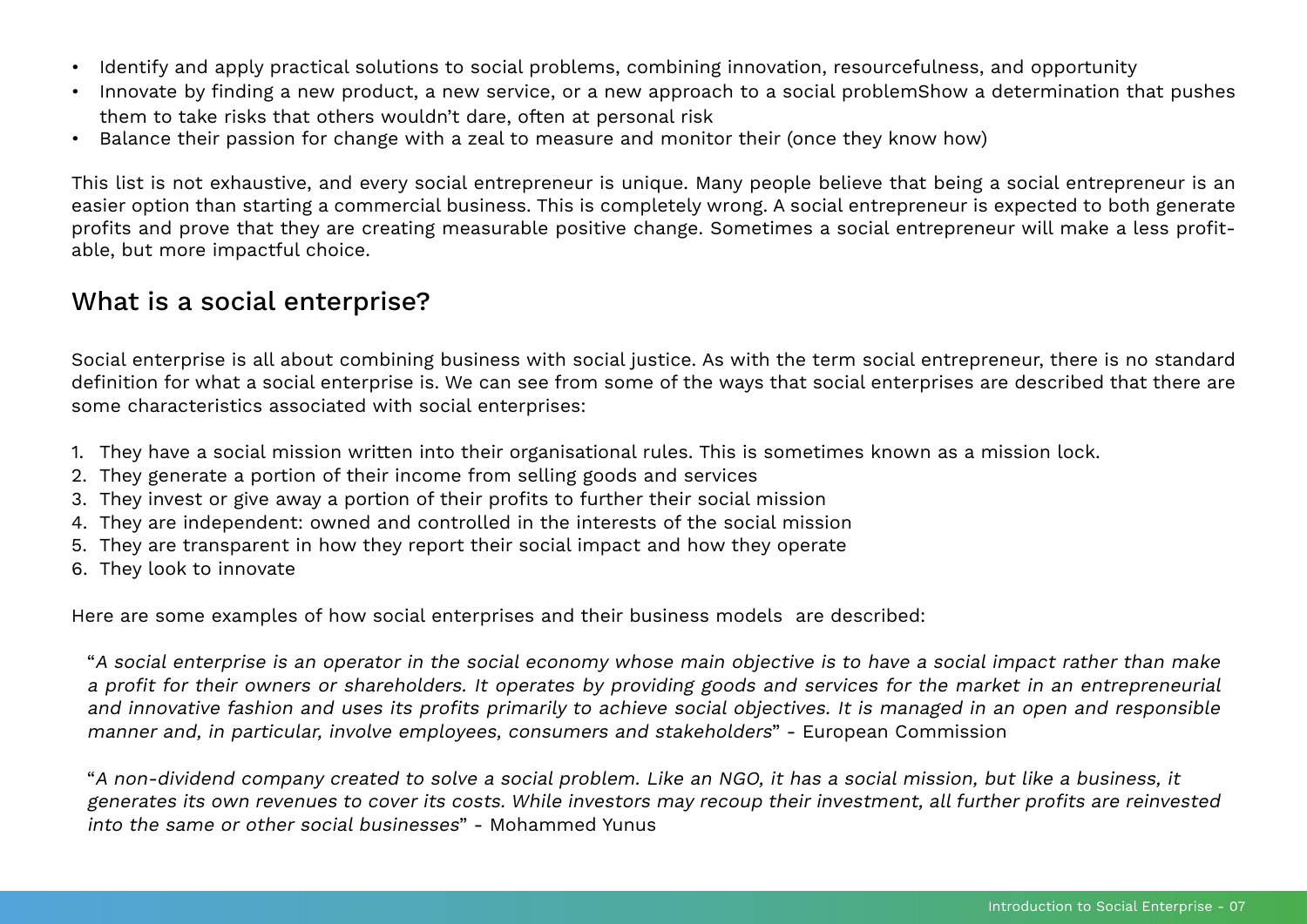<span id="page-7-0"></span>"Businesses with primarily social objectives whose surpluses are principally reinvested for that purpose in the business or in the community, rather than being driven by the need to maximise profit for shareholders and owners." - UK Government

"A social enterprise is an organisation that applies commercial strategies to maximise improvements in financial, social and environmental well-being" - Wikipedia

"Social enterprises are revenue-generating businesses with a fundamental difference. Whether operated by a non-profit organisation or by a for-profit company, a social enterprise has two goals: to achieve social, cultural, community economic and/or environmental outcomes; and, to earn revenue" - Centre for Social Enterprise, UK.

There are different opinions about what constitutes a social enterprise. Some believe the definition applies only to businesses that make money, working toward improving a specified problem by selling products or services. This is known as the "earned income" model. Customers of these social enterprises are often attracted by knowing that their purchase will help support a particular social cause, such as free healthcare for children in need or helping farmers in rural communities to grow food and get it to market for a fair price. A few examples of where this approach has been successful are the global [Fairtrade movement](http://www.fairtrade.org.uk) and [Ben & Jerry's Ice Cream](https://www.benjerry.co.uk). However, the product still has to be good enough for the customer or they will stop buying. Others say people who work to solve a social problem using grant or government money are also social entrepreneurs. Others still say that people who use creative ways of doing advocacy or campaigning on an issue for social change are social entrepreneurs. Sometimes social enterprises combine these different models.

# The spectrum of social venture types

The term "social venture" is often used to describe any organisation with social impact as its primary purpose. This is is a broad spectrum with various legal forms in use in different countries depending on local laws and regulation. Many countries do not have a specific legal form that signifies that they are a social enterprise. Social ventures that generate revenue are often described as being "profit for purpose". These can be profit distributing and even have shareholders.

We can differentiate each of the social venture types by their legal structure. However the primary difference between traditional business and a social venture is what motivates the entrepreneur and the primary **purpose** of the social venture. This means that purpose is more important than legal structure in defining a social venture.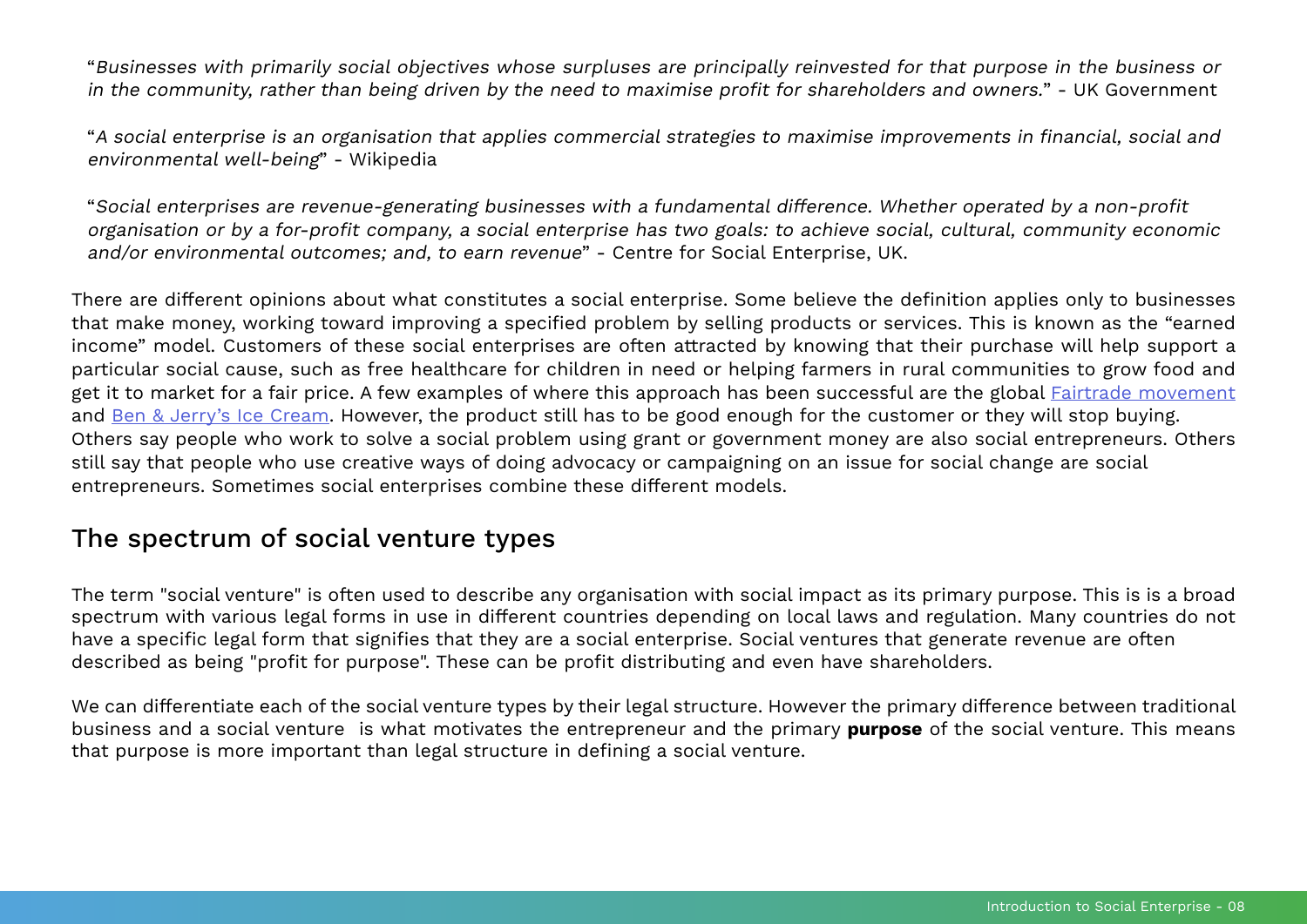

\* The specific legal structures are depedent on local Government policies

It is useful to think of social venture business models as running along a spectrum, from charities and NGOs that are fully reliant on philanthropy and government funding at one end to fully commercial and businesslike at the other.

In recent years, many social entrepreneurs have been driving toward the commercial end of that spectrum to reduce their dependence on philanthropic or governmental subsidies. This is because they want to become sustainable without recourse to charitable or government funds. However, commercial strategies are not always optimal for all social ventures. The business model has to align with the strategy for social impact, but within that constraint, social entrepreneurs work to create sustainable social ventures. For-profit ventures, social business ventures, and hybrid ventures that mix elements from the philanthropic and commercial worlds have become common in many places.

There is not a single legal form for Social Enterprises, which can include:

- Social cooperatives
- Private companies
- **Associations**
- Foundations
- Charities

The term "Social Business" is used to mean different things at different times. Sometimes it is considered as synonymous with social enterprise, but some people use it to mean a business that promotes social needs as part of a market and is included in the classic capitalist economic system. In other words, social business pursues its activities in the social sector, but does not necessarily limit their profit making, integrate democratic governance and avoid having shareholders.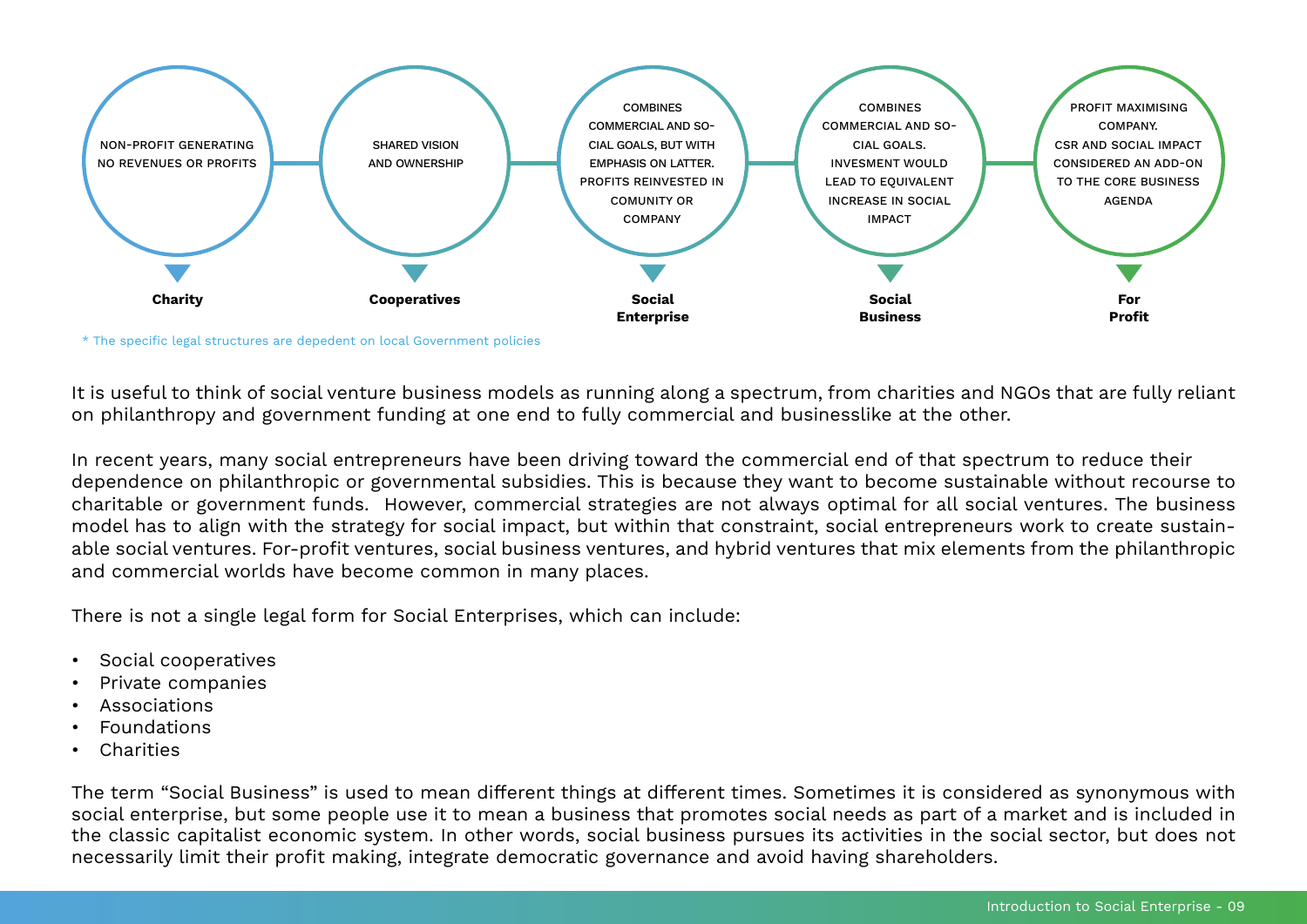The type of legal structure adopted by a social venture can often determine the business model and the type of finance that a social venture can attract - ranging from grants to social and private investment, to shares and hybrid models that attract blended finance. Blended finance is a mix of different types of income and investment plus grant money.

Many social ventures operate both for profit and not for profit structures simultaneously to get the most benefit from from local finance, tax and investor opportunities. An example of this at a large scale is [BRAC](http://www.brac.net), a Bangladesh based organisation.

In the MENA region, the co-operative legal structure is one of the most commonly used for social enterprise. A co-operative is a business that is owned and run jointly by its members who also share the profits or benefits.

In this region, NGOs are also often active. Though they have few trading activities (and may or may not, therefore, be strictly defined as social enterprises) they can have a sustained economic activity that can provide key products and services for the local community. The rural economy is also highly relevant.

The diagram below illustrates the spectrum of social ventures found most commonly; what the primary objective is and how the legal structure adopted influences the type of funding and investment they can generally access.

# The Spectrum of Social Venture Types & Typical Business Models

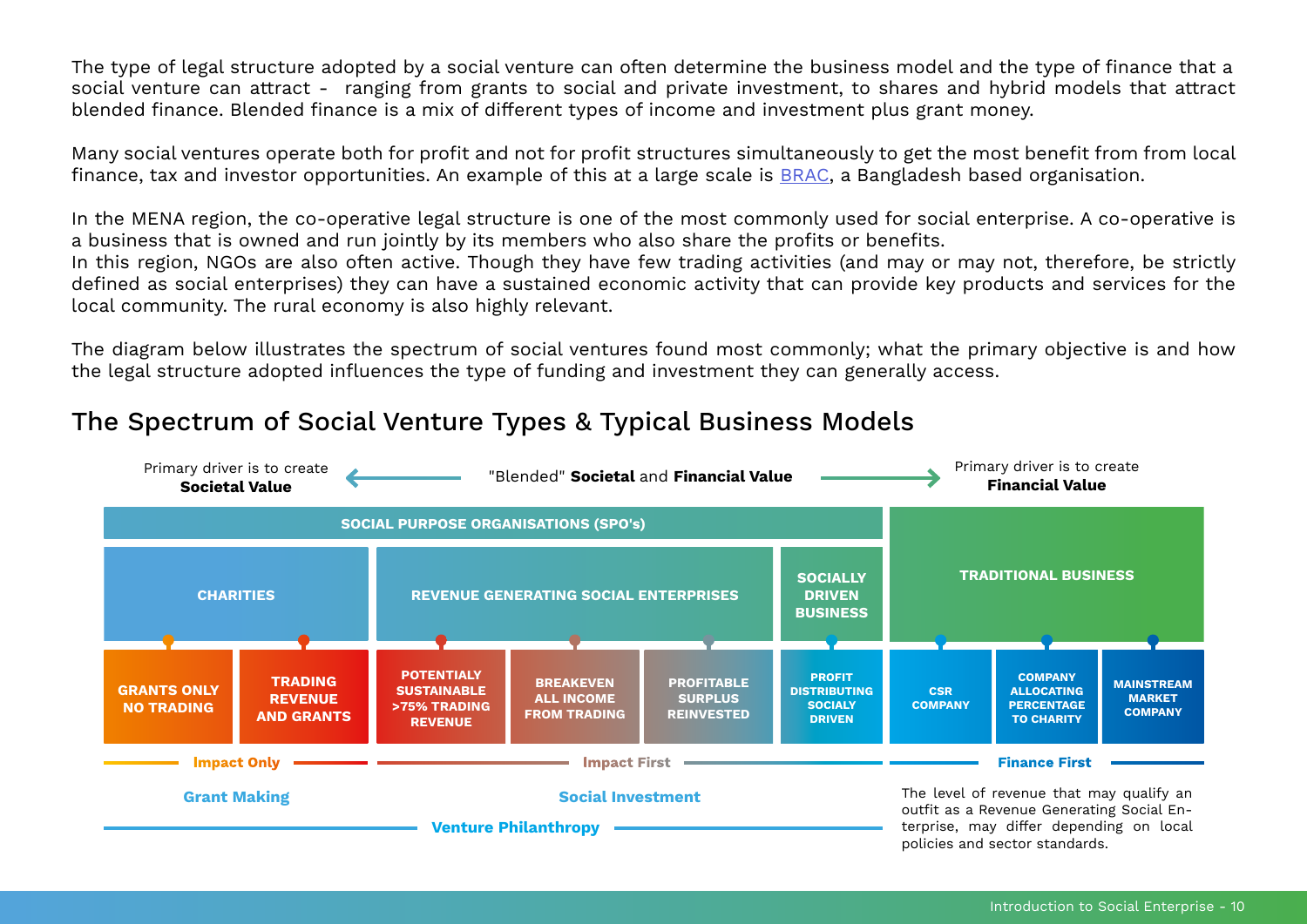<span id="page-10-0"></span>The table below provides some examples of organisations that fall within each of the social venture types within the social venture spectrum.

# The Spectrum of Social Venture Types - A Few examples

| <b>Purpose</b>                                    | <b>Social Venture Type</b>                            | <b>Example</b>                                                                                                                                                                                           |  |  |
|---------------------------------------------------|-------------------------------------------------------|----------------------------------------------------------------------------------------------------------------------------------------------------------------------------------------------------------|--|--|
| <b>Impact</b><br>Only                             | <b>Charity / NGO</b>                                  | <b>BRAC</b>   Bangladesh (Social development, Social enterprises, Investment, University)<br>working in 11 countries - website<br><b>Ruwwad Al-Tanmeya</b>   Jordan, Palestine, Lebanon, Egypt - website |  |  |
| <b>Impact</b><br><b>First</b>                     | <b>Revenue Generating</b><br><b>Social Enterprise</b> | <b>Zelij Invent</b>   Morrocco - page<br>Sitti Soap   Palestine - website<br>Dumye - Dolls with Purpose   Dubai - article<br>Souk El Tayeb   Lebanon - website                                           |  |  |
|                                                   | <b>Socially Driven</b><br><b>Business</b>             | <b>Body Shop</b>   Global - website<br>Miya Water   Global - page                                                                                                                                        |  |  |
| <b>Finance First</b>                              | <b>Traditional Business</b>                           | Arab Bank, McDonald's<br>$\bullet$                                                                                                                                                                       |  |  |
| <b>Shared</b><br>ownership and<br>decision making |                                                       | Co-operative Women in Hebron   Hebron - website<br>Iraq al-Amir Women's Cooperative   Jordan - article<br>FC Barcelona   Spain - website                                                                 |  |  |

# **ACTIVITY**

Look at the links provided for each of social venture examples in the table above. With your team:

- Discuss the key differences and any similarities between the different social venture types and what their particular needs might be
- Consider which are the most common in your ecosystem
- Consider which your organisation is best placed to serve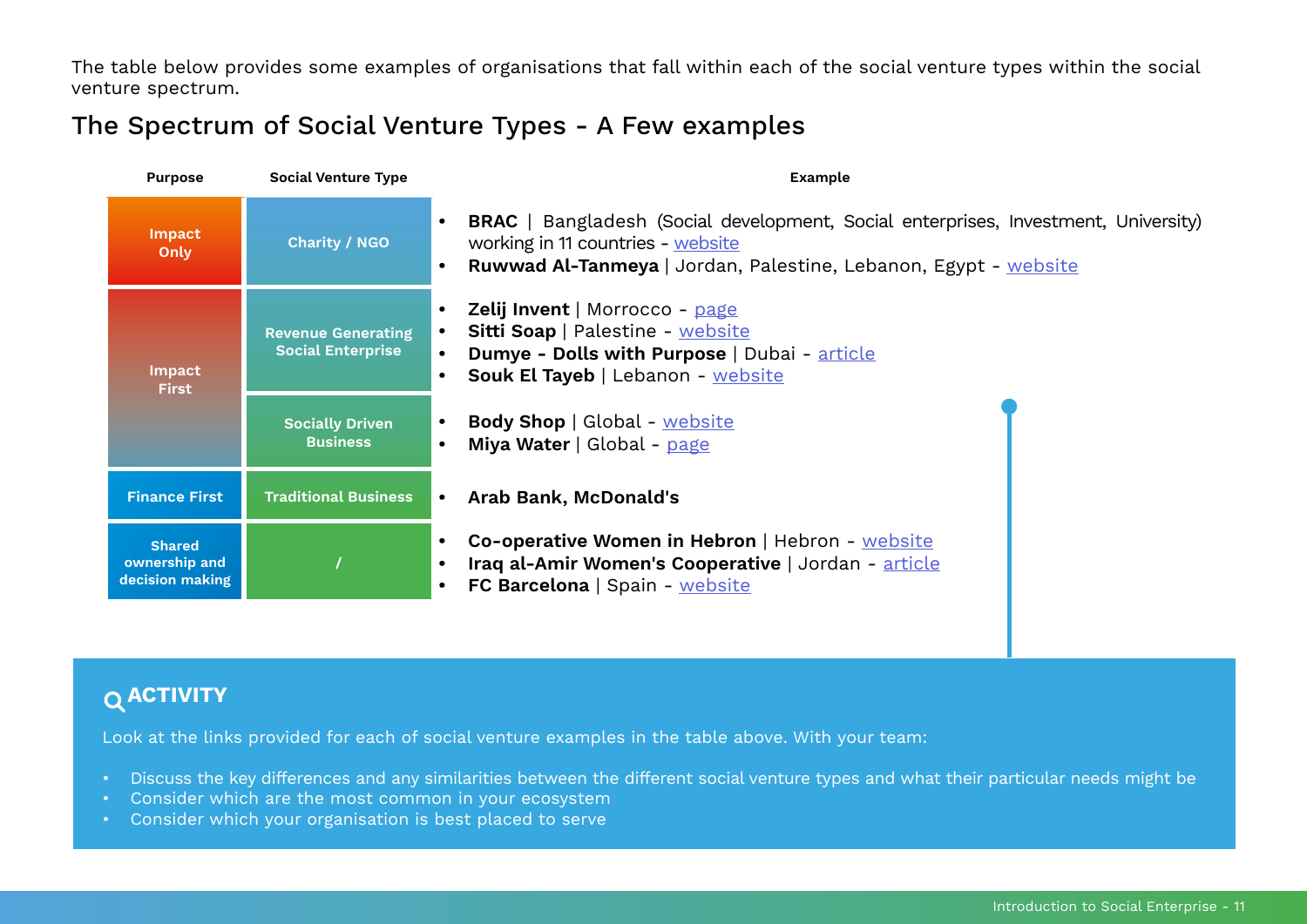# <span id="page-11-0"></span>**C. The needs of social entrepreneurs**

# Journey stages of social entrepreneurs

All organisations, whether they are for profit businesses or social ventures, pass through a number of stages in their formation and development. The methodology we are focused on is for supporting social entrepreneurs from initial idea to scaling for impact.

We can identify four key development stages for social ventures:

- Pre-start or Idea stage
- Start up
- Build up operations
- Growth and Scaling

It is worth remembering that the entrepreneurial journey is rarely linear, and there are often a series of micro-steps between each stage. The stages overlap and entrepreneurs may have needs that would typically fall in more than one stage.

Social entrepreneurs experience a range of barriers at each stage of the journey. However, generally the skills and capacity needs for both the social entrepreneur and the social venture grow as the demands of venture grow at each journey stage.

The role of SESOs is to identify these support needs and provide help that is specific to the entrepreneur and their social venture for the journey stage they are going through.

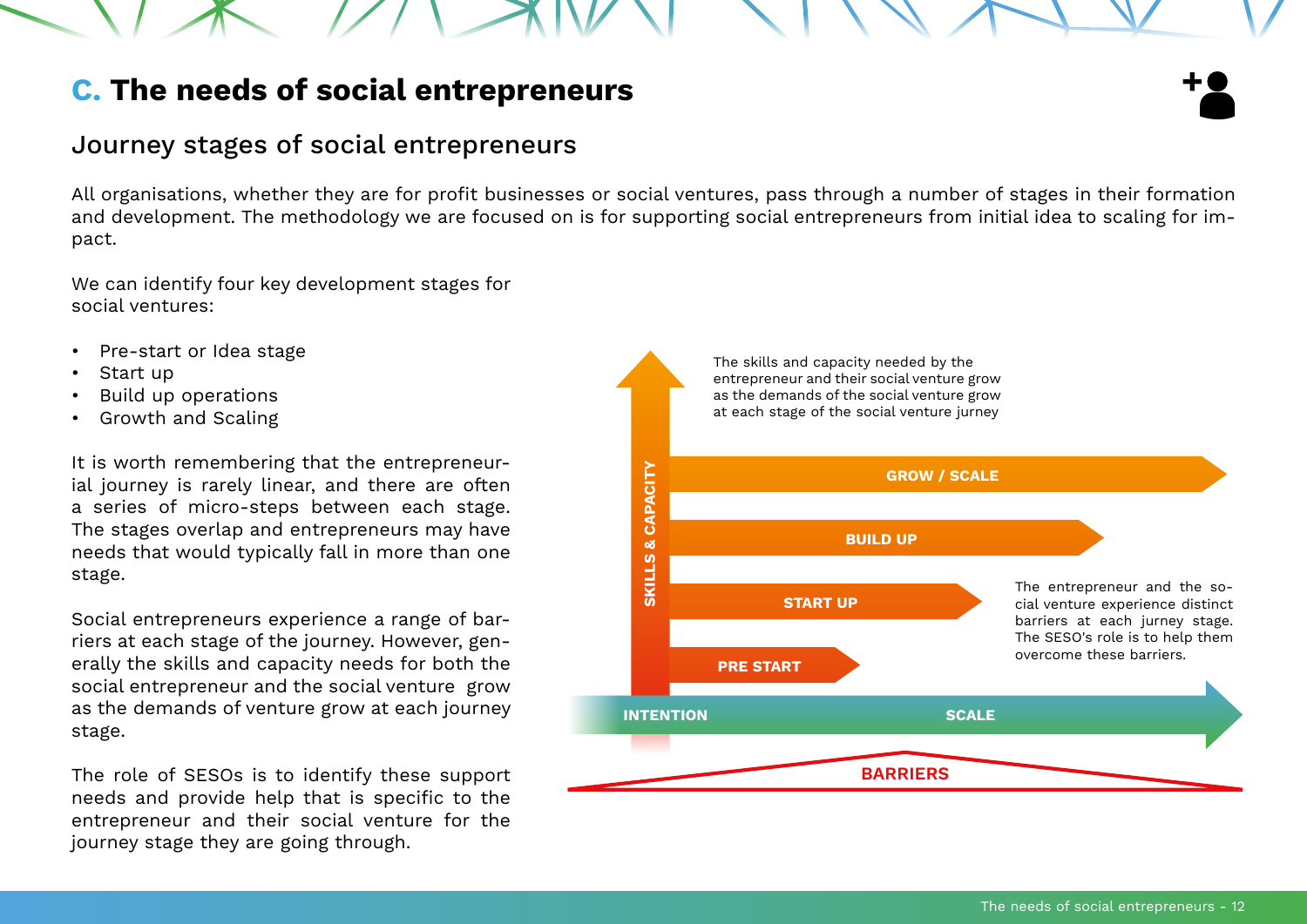# <span id="page-12-0"></span>Typical barriers experienced by social ventures at each stage

# **Pre-Start:**

- What is the happening with the enterprise? Inspiration leading to an idea and then action
- Essence of the needs: Building skills, connections and the confidence and commitment to start up

### Personal barriers

- **a.** Lack of **understanding** or **support** from family and friends. In contexts where entrepreneurship (or self-employment) is not highly regarded, early-stage entrepreneurs are often immersed in a non-supportive network. Sometimes, that lack of support is connected to lack of understanding, misalignment in professional expectations or fear. Comments such as "why don't you get a proper job - something more secure" coming from friends and family can be damaging to the risk-averse and high motivation needed to start a business.
- **b.** Lack of **time and focus**. Navigating first steps as entrepreneurs include attending many networking events and probably working a full-time job while starting a business. Some entrepreneurial myths imply that entrepreneurship is a 24/7 activity and that you should always be available, as leads might arise in any context. This means that burnout is a high risk.
- **c. Well-being and social life**: due to high pressure and the combination of many of the mentioned activities, early-stage entrepreneurs struggle to maintain their social networks and social activities. On top of that, irregular and unhealthy meals and the stress of managing an unstable financial situation might lead to poor health.
- **d.** Lack of **confidence**. Being new to entrepreneurship, early stage candidates might suffer from lack of confidence or self-awareness. Inexperience can lead to lack of clarity about priorities, making everything seem urgent and overwhelming. Developing soft and technical skills is crucial for succeeding in the initial steps.

# Financial barriers

- **a.** Lack of **initial funding** and resources to develop a prototype of the solution and test their ideas. Gaining the first piece of funding to build and start testing and refining the solution can be difficult, especially if the entrepreneur does not have a support network including friends and family. Also, early-stage enterprises can't afford to pay salaries, so most collaboration needs to be secured pro-bono.
- **b.** Managing a **constrained cash-flow** with limited financial expertise.
- **c.** Lack of networks and **connections** to potential co-founders, partners, customers and investors might hinder the first steps towards entrepreneurship.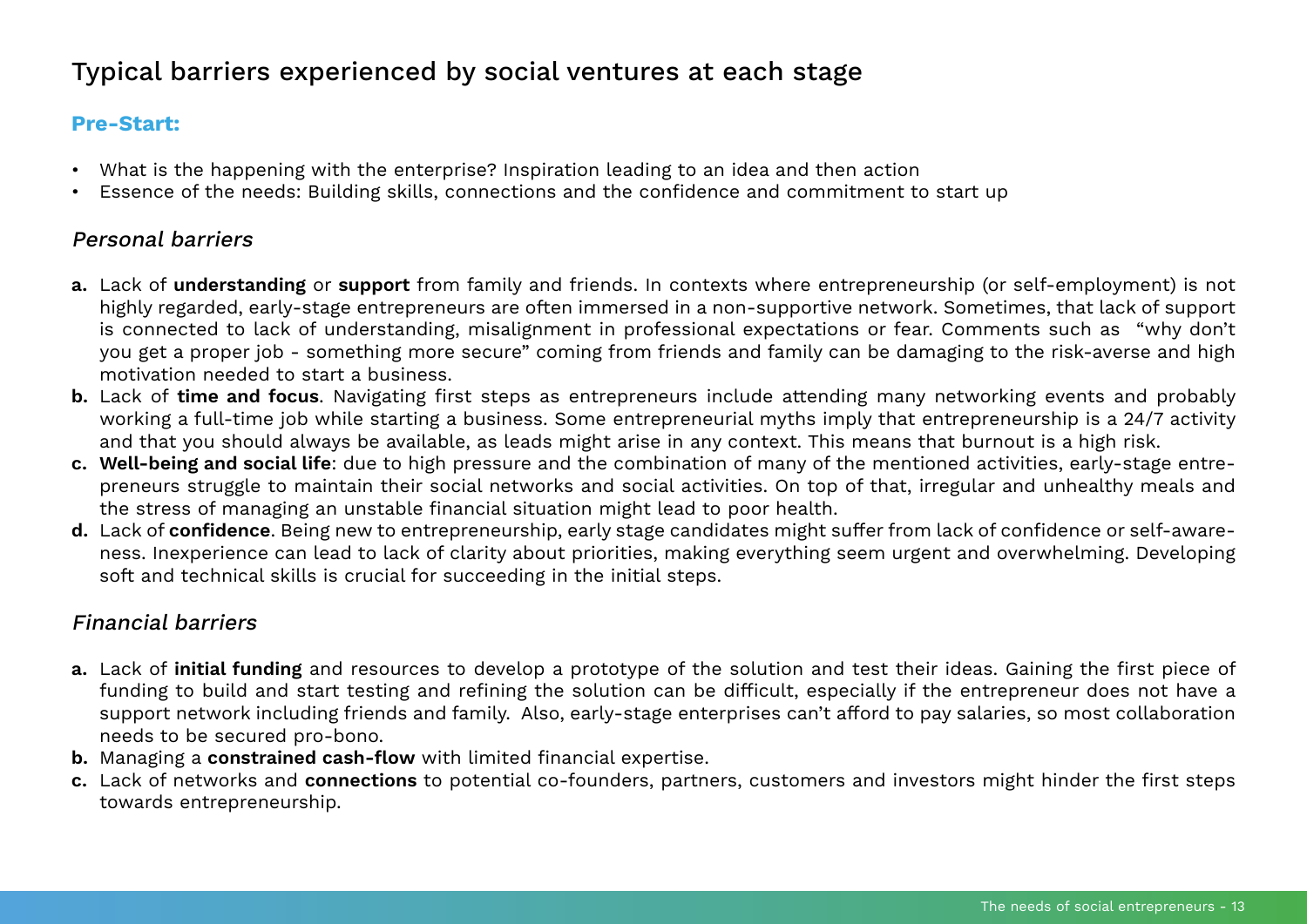# Ecosystem barriers

- **a. Identifying** and receiving effective and **relevant expertise and support** (including legal, financial and sector specialist support). Some ecosystems lack available and affordable support for early-stage entrepreneurs. Others have numerous options making it difficult for entrepreneurs to navigate the range. Depending on the ecosystem's maturity, entrepreneurs might find different barriers to receive support.
- **b. Lack of Public understanding and awareness** about the concept and value of social enterprise can lead to a lack of incentives to provide support, financial aid and regulatory frameworks to enable social enterprises to thrive. In some societies, social enterprise is equated with charity or NGO.
- **c.** Level of support or otherwise in the **policy environment** can act as a barrier or as an incentive for the proliferation of social enterprises and support organisations in the field.

### Business expertise barriers

- **a.** Lack of previous **experience or knowledge** of how to run a business is a crucial barrier for early-stage entrepreneurs, as they find it difficult to evaluate if their solution is accurate or if there is a market for it and how to make it financially sustainable.
- **b.** Lack of awareness of **competitors** or real market potential due to insufficient experience in the sector.
- **c.** Realistic costing and budgeting can be challenging for entrepreneurs with no financial expertise.
- **d.** Developing an impact logic focusing on desired impact and outcomes and how the planned activities will achieve to generate that.

# **Start Up:**

- What is the happening with the enterprise? Starting up a social venture, motivated by creating social impact
- Essence of the needs: All the barriers from the Pre-Start stage plus:

### Personal barriers

- **a.** Need to **balance** the competing demands of running the early stage company with setting long-term processes and growth plans.
- **b.** Need to resist overwhelm, **burn-out** and the fear of failure
- **c.** Need to define and embed a vision, mission and company culture aligned with personal beliefs.
- **d.** Need to balance networking commitments and competitions, awards applications with actual work time.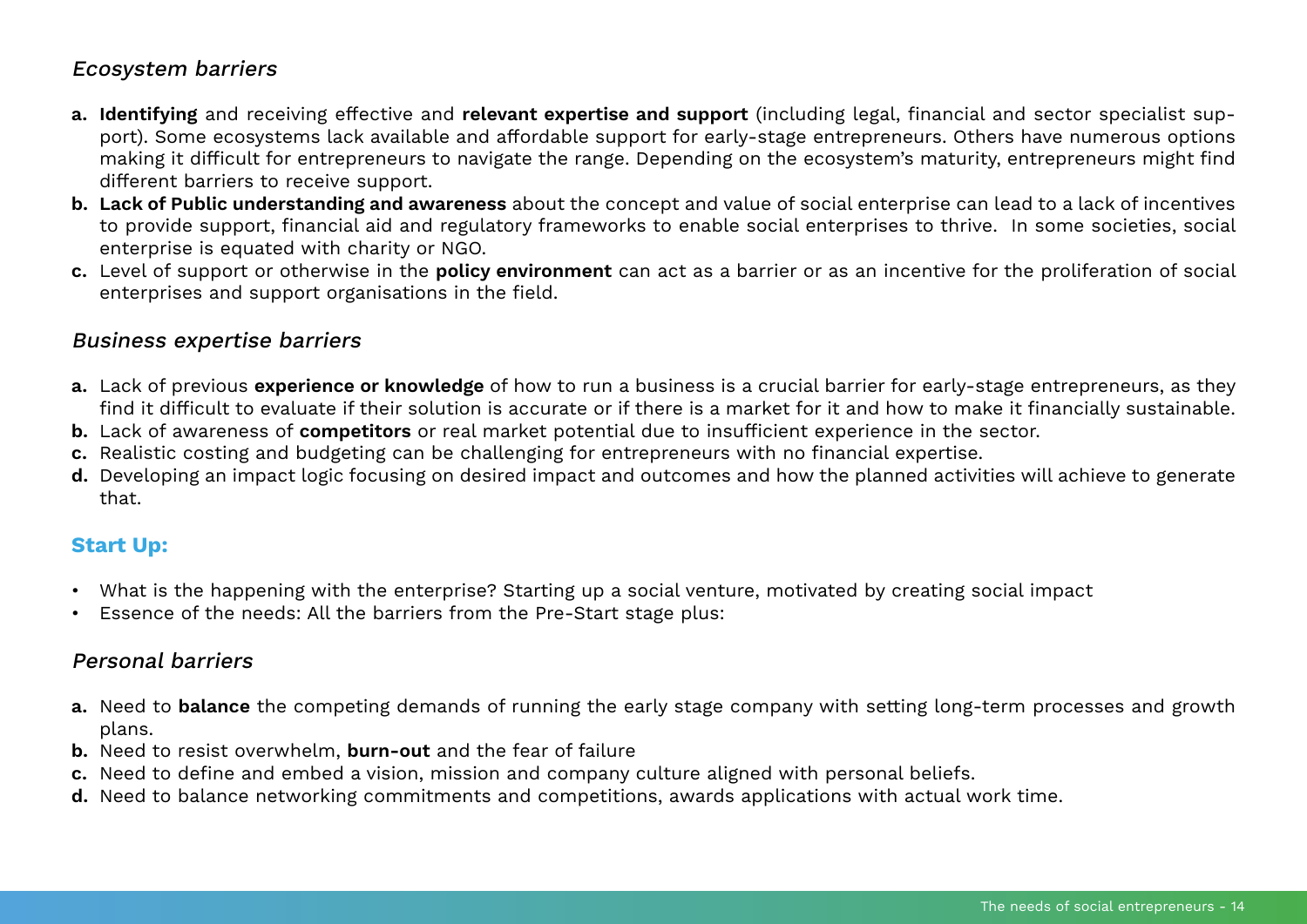# Financial barriers

- **a.** If the company receives investment or any kind of funding, additional expectations from all **stakeholders** might become challenging to satisfy.
- **b.** Might need to seek **external help** such as recruiting volunteers or university students to help set-up the first systems.
- **c.** Managing **cash-flow** as operations grow and acquiring more sophisticated financial systems.

## Ecosystem barriers

- **a.** Need to put in place appropriate **governance** systems and legal structure to support the mission. This might be particularly challenging in contexts where social enterprises are not recognised as specific structures and blended and creative approaches need to be adopted.
- **b.** Establishing key **partnerships** with relevant stakeholders to make their value proposition stronger.

### Business expertise barriers

- **a.** Need to find **sufficient customers** to cover costs and stay sustainable. If founders don't come from a commercial background, this task can seem especially challenging.
- **b.** Need to put in place **systems** to deliver the product and service with quality results. Those include financial systems, supply chain and delivery processes, health and safety regulations, HR policies, among others.
- **c.** Need to go **move from the initial set of customers** (friends, family, acquaintances) to build new relationships by developing a strong marketing value proposition.
- **d.** Need to put in place **impact measurement** systems and reporting to keep track of the generated impact and be able to adjust the product or service.
- **e.** Needs to understand and refine the **business model** to plan for growth. At this stage, achieving profitability and being able to self-sustain is a key challenge.

# **Build Up (up and running)**

- What is the happening with the enterprise? Growing operations & demonstrating social impact
- Essence of the needs: Combining ongoing management, systems implementation and growth activities. All the barriers from the Start Up stage plus: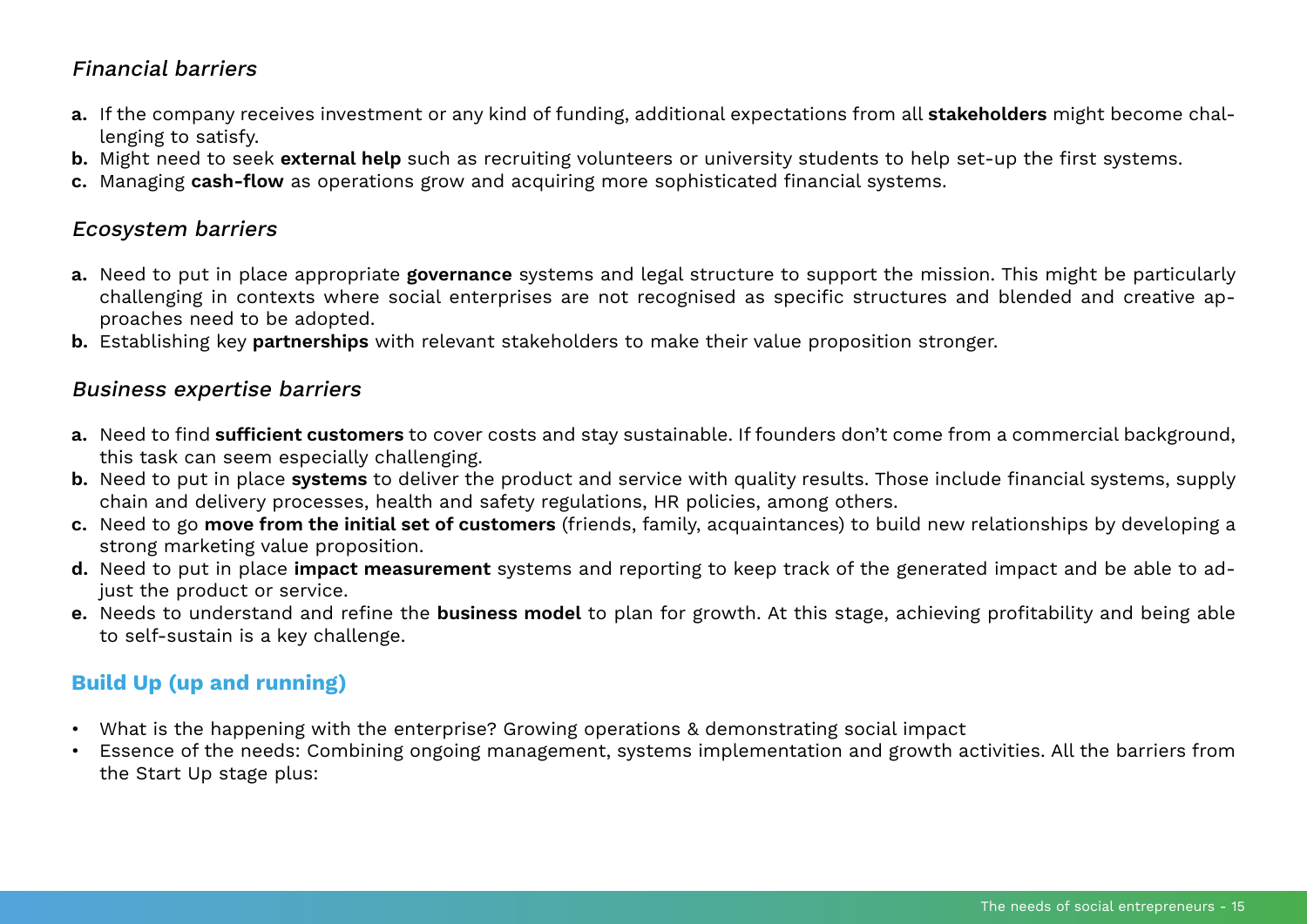### Personal barriers

- **a.** If the founder/co-founding team has not done so yet, at this stage it's expected that they would **go 'full time'**.
- **b.** Reluctance to **delegate** and hire the first employees. For that is crucial to identify the founders' strength and gaps in expertise.
- **c. Developing management** skills and experience such as team building, management systems, financials, etc.
- **d.** Taking care of the entrepreneur's and the team's **well-being**.
- **e.** If relevant, developing a board of **trustees**.

# Financial barriers

- **a.** Access to **post-seed finance** and knowledge of how to appeal to investors. For that, a strong business model and impact logic should be developed.
- **b.** Reluctance to take on **loans** or give up **equity** as the enterprise grows.
- **c.** Establishing book keeping and **cash-management** processes. Reviewing tax structures.

### Ecosystem barriers

- **a.** Finding effective and relevant **support**. If the ecosystem is well developed, navigating different support organisations and programmes could be challenging. If the ecosystem is not yet developed, finding suitable support might be complicated.
- **b.** Lack of **public and institutional understanding** and awareness of the value of social enterprise as a concept

### Business expertise barriers

- **a. Recruiting an expert team**. This includes identifying and writing job descriptions and understanding which roles to resource first
- **b.** Developing **more efficient and effective systems**, processes and policies for measuring performance and improving results (financial, HR, marketing and sales, etc).
- **c.** Demonstrating and **measuring impact**. Using impact data to refine the solution and to attract and please stakeholders.
- **d.** Having the discipline to pivot or **let go of projects/products** that are not best practice or not fully funded.
- **e.** Develop a reliable **sales pipeline** and ensure the quality of delivery and customer service.
- **f.** Generate **stakeholders' engagement** mechanisms and promote long-lasting partnerships.

### **Scale/Grow:**

- What is the happening with the enterprise? Scaling Impact & Securing Social Investment
- Essence of the needs: Clarifying strategies and systems, market research and resourcing growth or replication. All the barriers from the Build Up stage plus: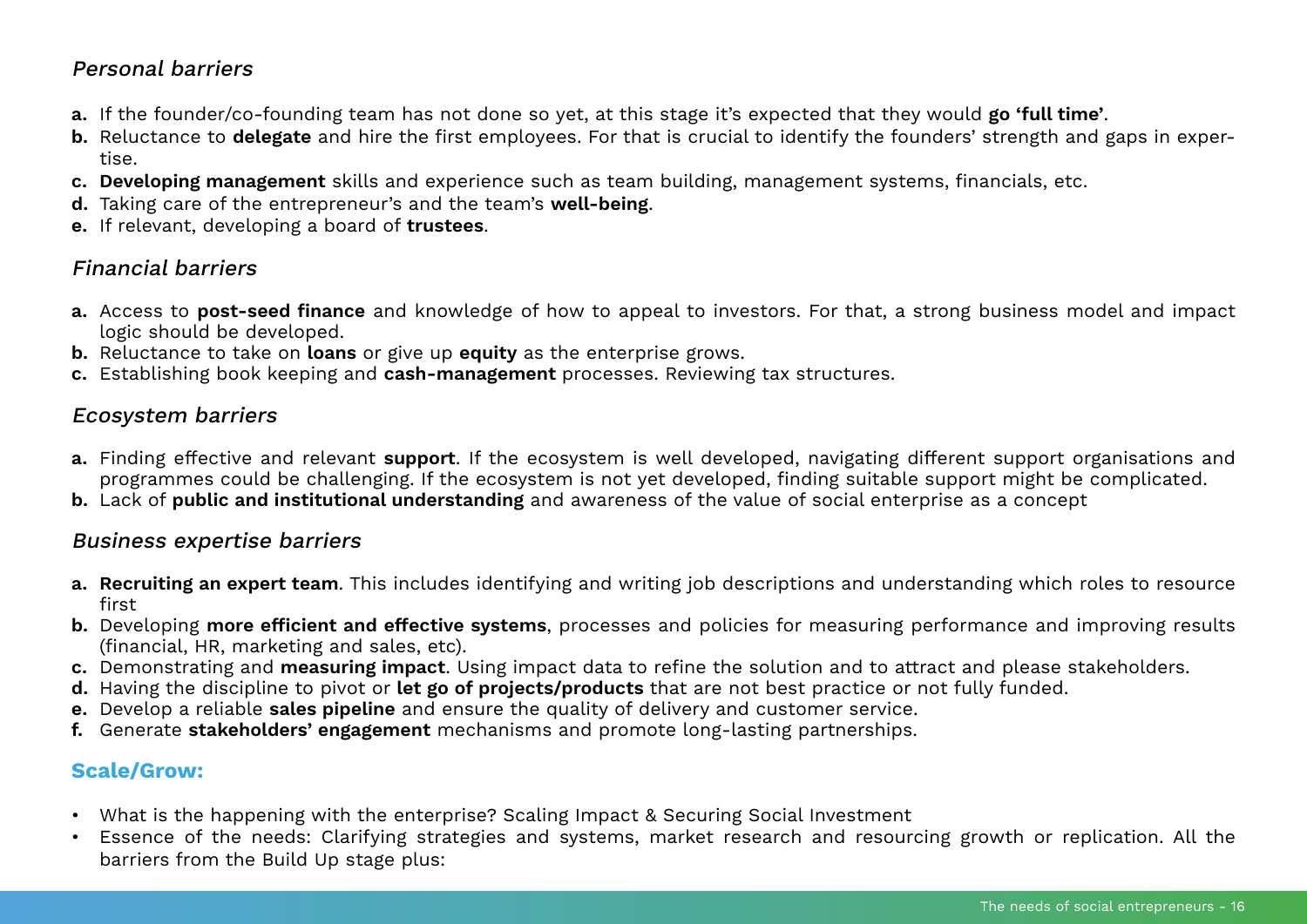## Personal barriers

- **a.** Stepping out of delivery and into **leadership mode**.
- **b.** Ensure the **well-being** of entrepreneur and team while managing teams in different locations.
- **c.** Promote a sense of unity and team-building in remote locations.
- **d.** Understand **own motivations for growth** and decide the right strategy depending on the depth of control that they want to maintain vs the potential impact.

# Financial barriers

- **a.** Finding and obtaining appropriate **investment** especially to sustain the value chain and production expansion.
- **b.** Produce evidence of **impact and return on investment (ROI)** to convince potential investors and funders. Explore international investors.
- **c.** Reluctance to lose control over the product or service by giving up equity or replicating the solution elsewhere.
- **d.** Managing ongoing relationships with **demanding investors**. Balancing own timeframes and expectations with aggressive expansion plans from investors.

### Environmental barriers

- **a.** Understanding routes to market and specific contacts in new markets. Includes studying regulations and key support organisations.
- **b.** Set up payment systems and digital presence in **new markets** (including new languages, currencies, banking and tax).
- **c. Establishing new expert** support and peer support and networks in different locations.
- **d.** Public and institutional understanding of social enterprises and available **support for scaling.**

### Business expertise barriers

- **a.** Understanding how to run a more **complex organisation**, including managing teams located geographically distant.
- **b.** Potential need to **pivot or hone products** to suit new markets. Simplifying the offer to penetrate a new market and adopting an iterative approach to test value propositions.
- **c.** Need to develop/**update product**, or create new product lines to remain competitive
- **d.** Need to **update marketing** materials to align with new markets, products and customers. Cultural understanding is a key factor while designing marketing strategies for new markets.
- **e.** Ensure that **quality** is maintained when running a larger organisation. Includes developing operational manuals and training materials.
- **f.** Need to build **new partnerships** to allow for faster growth relationship and contracting skills
- **g.** Ensuring the right balance between local bespoke approaches and unified **best practice/simplicity**
- **h. Automating** more systems and processes (e.g. allowing online booking and payment)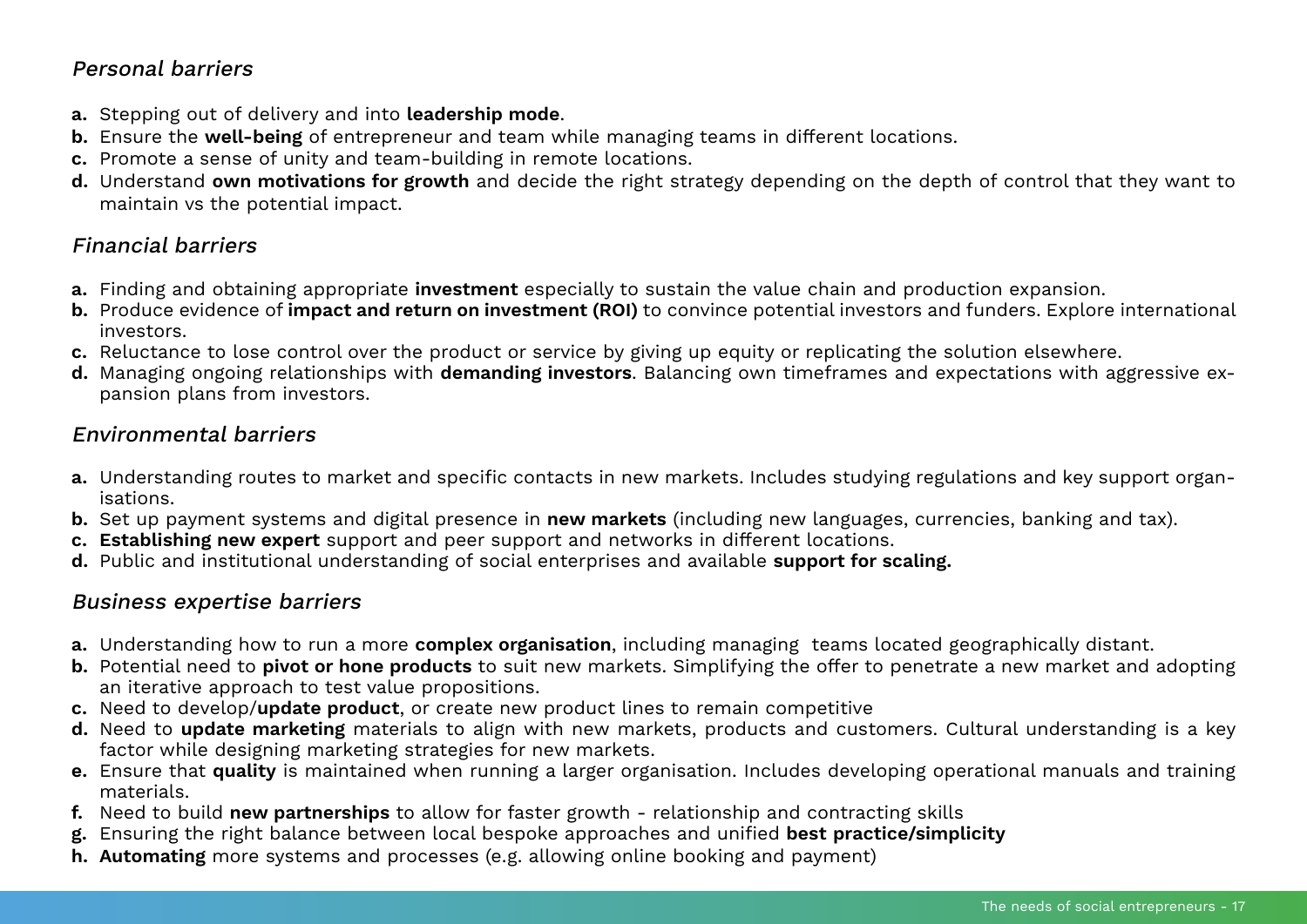# <span id="page-17-0"></span> **ACTIVITY**

Fill in the table below with the answers to these questions:

- What are the main barriers for social entrepreneurs in your context?
- What is your organisation currently doing to mitigate those?
- What kind of support could you offer to help entrepreneurs overcome those barriers?

|                                                                                    | <b>Early Stage</b> | <b>Start Up</b> | <b>Build Up</b> | Grow / Scale |
|------------------------------------------------------------------------------------|--------------------|-----------------|-----------------|--------------|
| Identified<br><b>Barriers</b>                                                      |                    |                 |                 |              |
| <b>Existing</b><br>support                                                         |                    |                 |                 |              |
| New ideas for<br>supporting<br>entrepreneurs as<br>part of your menu<br>of support |                    |                 |                 |              |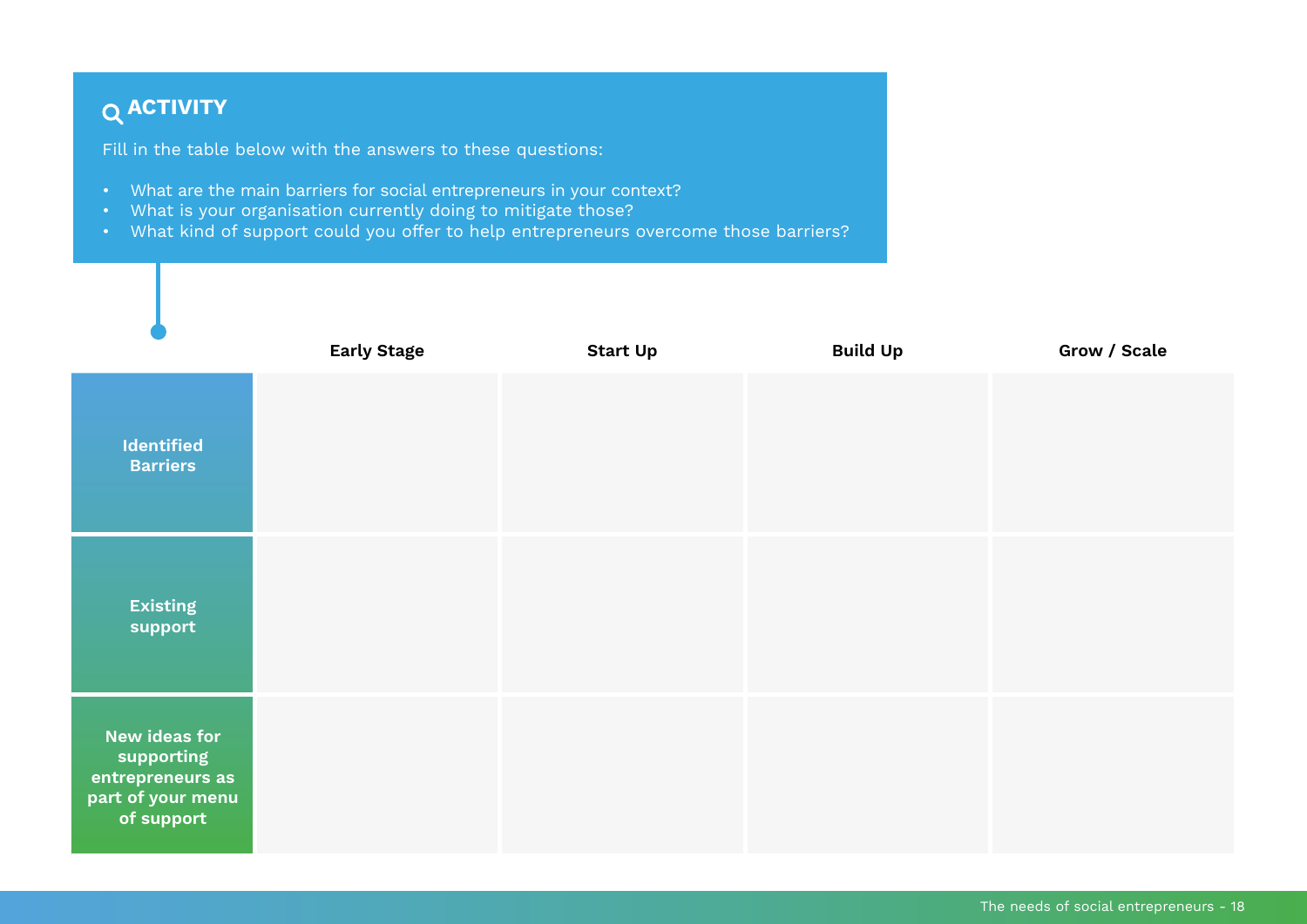# <span id="page-18-0"></span>**D. Social Entrepreneur Support Organisation**

# What does a SESO do?

The social entrepreneur support ecosystem is made up of a diverse group of individuals, networks and organisations who want social entrepreneurs to succeed. These social enterprise support organisations, or SESOs, are present in the public, private and NGO sectors.

The role of a SESO is to enable social entrepreneurs to have the best chance of success; providing the right support at the right time according to the needs of the social entrepreneur and their social venture. There are five key roles that SESOs can play to achieve this aim:

- 1. Provide inspiration and community through connections with other social entrepreneurs and wider support ecosystem
- 2. Help to grow the skills and capacity of the social entrepreneur
- 3. Enable the development and growth of the social venture
- 4. Improve navigation to other financial and non-financial support and resources available in the wider support ecosystem
- 5. Raise awareness and advocate the role and impact of social entrepreneurs in society and the economy at local, regional and national levels.

Most SESOs will do this by designing and implementing high-quality support programmes, which are either time-limited or form a continuing support relationship. These programmes may include one or more of the following services to form a 'menu of support':

**Skills:** Skills-centred, based around particular models of support provision where the social entrepreneur's skill set is developed, enabling her/him to become the founding initiator of a successful social venture.

**Bespoke:** Each entrepreneur receives tailor-made support specifically developed around her/his needs.

**Thematic:** Theme-focused supporters are motivated by transforming a particular issue. They provide support tailored to the needs of social entrepreneurs tackling the issue, such as technology, climate change or education or selected from an underserved group, such as women, minorities or young people.

**Investment Readiness:** Focus on getting early-stage social entrepreneurs and their ventures to the point where other investors are prepared to invest. This often involves similar activities to other supporters, just with different priorities and intensity levels.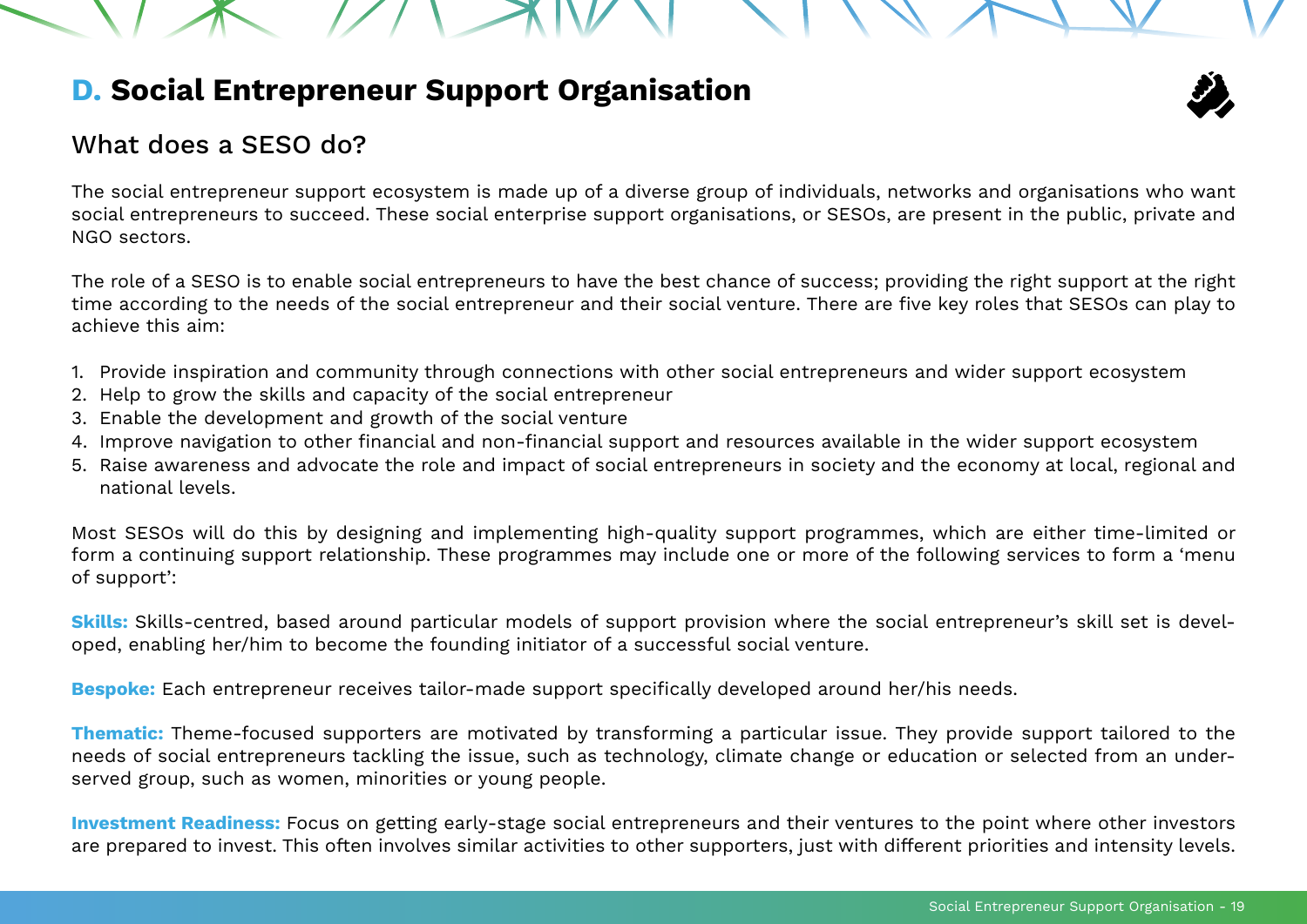<span id="page-19-0"></span>**Space:** Support is built around work-space provided by the SESO. This is often accompanied by support programmes inspired by any of these other methodologies but the key idea is that the space encourages peer support and communities of practice to build up.

**Networks:** These may include peer networks of the programme participants themselves (who provide role models and mutual support) and wider connections to partners, suppliers, customers or other stakeholders. These networks may be facilitated in person or through online networking platforms.

**Ecosystem:** Larger support organisations have grown to become hybrid hubs that provide comprehensive support programmes, permanently innovating, with a range of different types of support methodologies.

**Funding and social investment:** Focus on the provision of grants, loans or blended finance options.

# **ACTIVITY**

Here are some examples of well established SESOs from around the world. With your team, take a look at what they do and generate ideas that may be feasible to include in your own menu of support.

**Acumen Fund [www.acumen.org](https://www.acumen.org) Alfanar** [www.alfanar.org](https://www.alfanar.org) **Ashoka** [www.ashoka.org](https://www.ashoka.org) **AVPN** [www.avpn.asia](https://www.avpn.asia) **Echoing Green WALK CONSERVING CONSERVANCE CONSERVANCE CONSERVANCE CONSERVANCE CONSERVANCE CONSERVANCE CONSERVANCE Global Social Entrepreneurs Network** [www.gsen.global](http://www.gsen.global) **Impact Hub** [www.impacthub.net](https://www.impacthub.net) **MaRS** [www.marsdd.com](https://www.marsdd.com) **Omidyar Network** [www.omidyar.com](https://www.omidyar.com) **NESTA** [www.nesta.org.uk](https://www.nesta.org.uk) **Social Enterprise UK** [www.socialenterprise.org.uk](https://www.socialenterprise.org.uk) **UnLtd** [www.unltd.org.uk](https://www.unltd.org.uk) **Yunus Social Business** William Municipal Williams Williams Williams Williams Williams Williams Williams Williams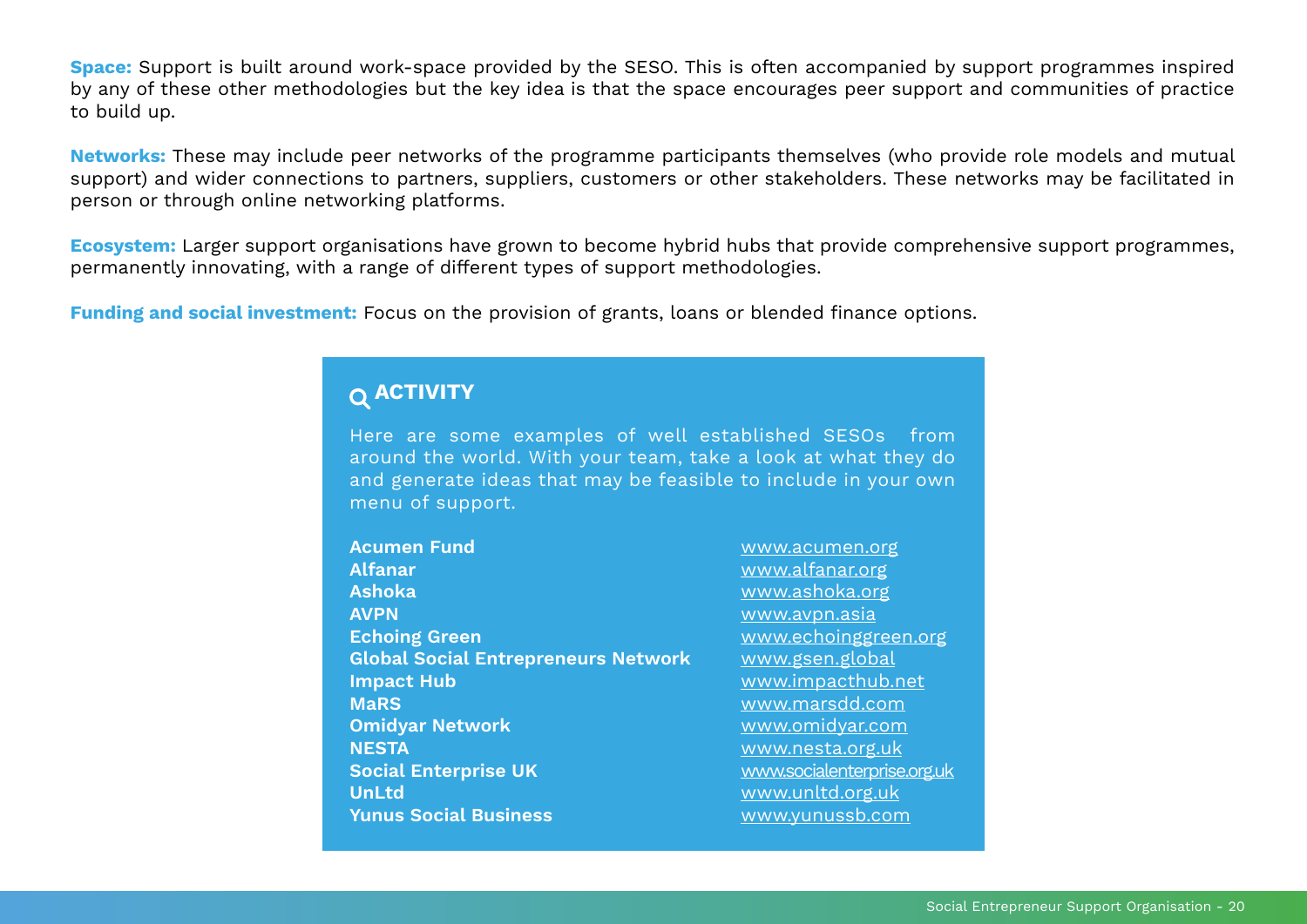# <span id="page-20-0"></span>Guiding values and principles for SESOs

SESOs need the right technical skills to support social entrepreneurs, but it is also about more than this. The values and principles that underpin a SESOs work is vital. Arguably, embedding the right values into your work is the most impactful elements of any social entrepreneur support programme. These values then guide the way that you interact with social entrepreneurs, driving the behaviours that generate successful support.

Here are some important attributes for SESOs to build into your culture:

- A firm belief that the talent is out there
- Recognising that the people closest to the problem often have the best solutions
- Be focused on the needs of both the entrepreneur and their social venture
- Backing the 'unusual suspects' and people with lived experience of the problem
- Look for ideas and people with with potential; not only those that will succeed anyway
- Provide needs-based help
- An active driver; looking to take the social venture forward to where they want to be
- Adopt a questioning & listening, coaching style
- Help the entrepreneur understand and learn rather than doing things to or for them
- Use reflective practice; learning and using the learning in practice and to help each other
- Ensure your efforts are relationship based; having a trusting relationship enables real challenge and support
- Acting as a critical friend; one on the social entrepreneurs side but who will provide support and challenge as needed
- Walk the journey with the entrepreneur
- Bring objective insights based on experience and knowledge
- Be results and quality focused.Monitor and celebrate success; theirs and yours
- Work with and connect to others to ensure the social entrepreneur has the best chance of success
- 'Walk the talk' entrepreneurs take risk, and so should supporters
- Learn from experience and continually improve the offer to social entrepreneurs

# **ACTIVITY**

Discuss the guiding values and principles set out here with your team and key decision makers and decide how best you can work towards embedding these into your working practice and organisational culture.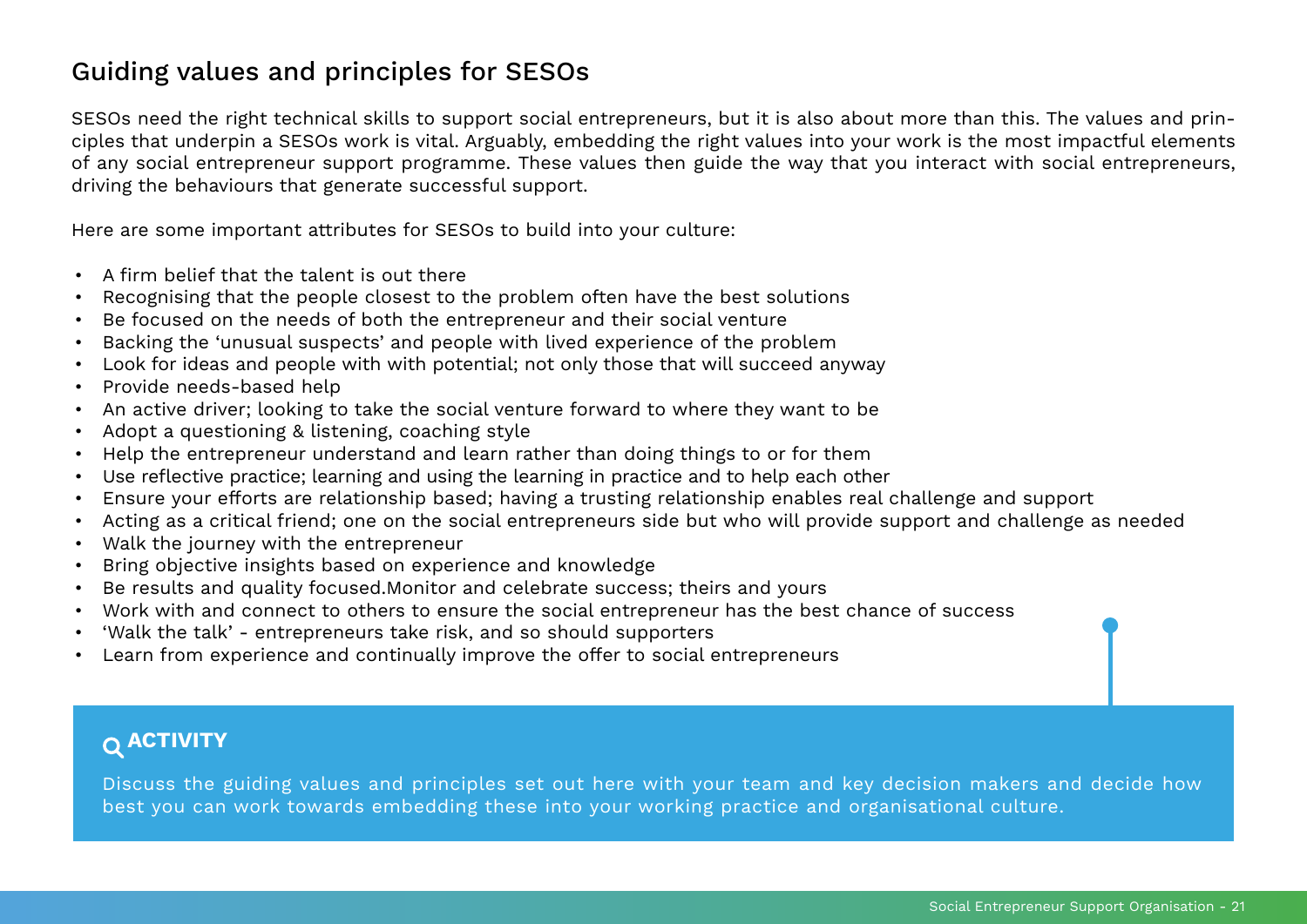# <span id="page-21-0"></span>**E. Developing a support programme for SEs**

Most social entrepreneur support programmes will involve nine key stages to become effective:

#### **Stage 1: Programme identification and design**

Map your ecosystem and understand the social needs that exist Develop your programme and menu of support for social entrepreneurs Ensure your team and any partners involved have the right skills and values needed

### **Stage 2: Fundraise for your support programme**

Create a budget for your project Identify the key messaging around your organisation and programme Identify potential funders and apply for funding

#### **Stage 3: Your outreach strategy**

Decide how you will reach out and attract social entrepreneurs to your programme.

### **Stage 4: Assessment & Selection**

Assess and select social entrepreneurs for your support programme. Assess the support needs of social entrepreneurs.

#### **Stage 5: Enable**

Developing a menu of support for social entrepreneurs that you will deliver. This should focus on both the needs of the social entrepreneurs and their social ventures.

#### **Stage 6: Connect**

Helping social entrepreneurs to navigate to other support in the ecosystem such as mentoring and pro-bono help. This often means partnering with others.

#### **Stage 7: Impact Management**

Knowing what works and adapting your support offer through learning and evaluation.

#### **Stage 8: Finance and Investment for Social Ventures**

Connect entrepreneurs to the right kind of funders and investors to help them start or grow

#### **Stage 9: Demonstrating and Influencing**

Demonstrating your achievements and getting others on board to support your work.

Most of the rest of this toolkit will be based around these stages, allowing you to plan a programme step by step.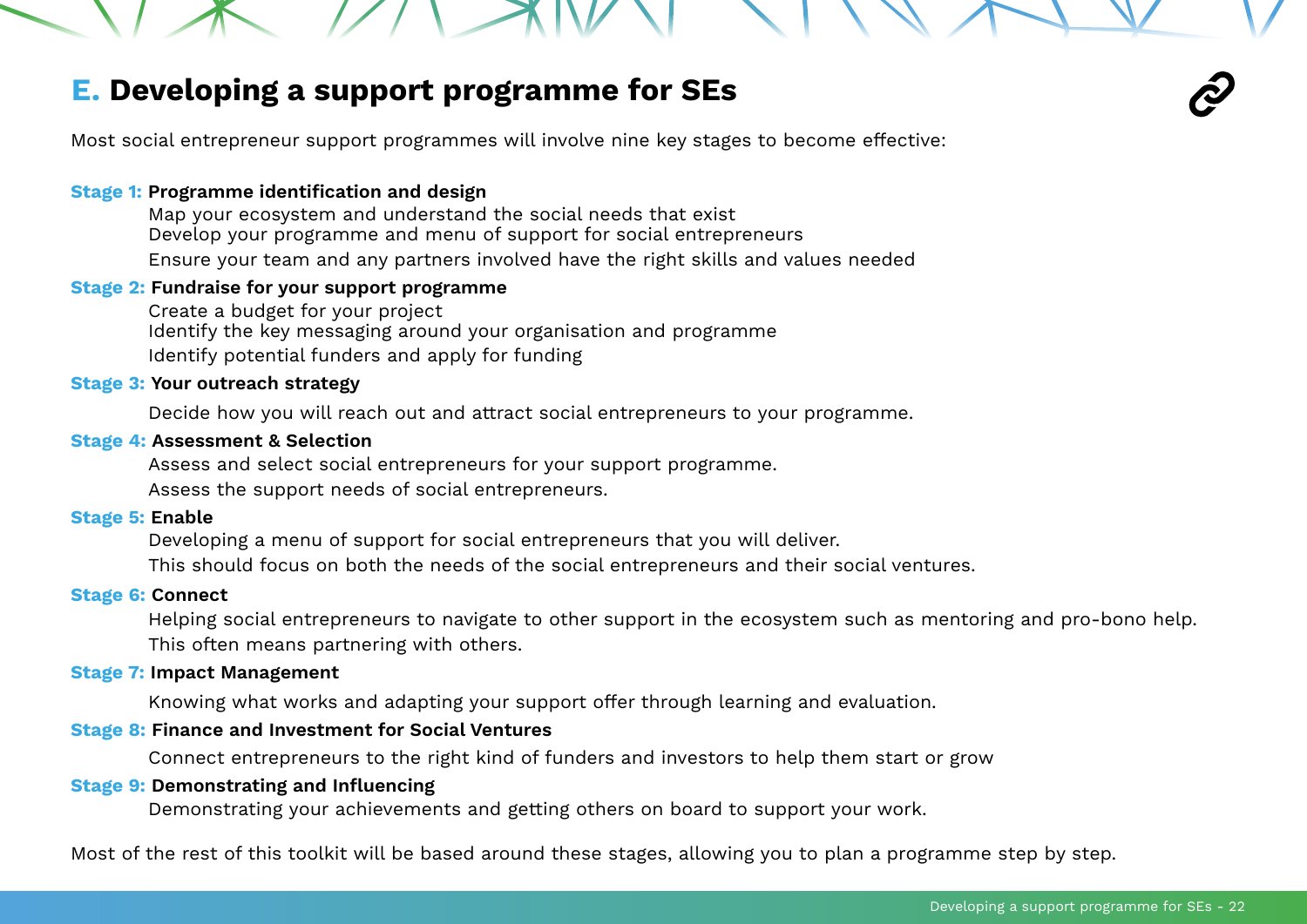# <span id="page-22-0"></span>**Stage 1:** Programme Identification and Design

# **➀ Problem Definition**

Before designing a support programme for entrepreneurs, it is vital to understand and define the problem you are trying to solve. If you can clearly define the problem, it is far more likely that you will be able to develop a robust intervention for solving it.

It is quite normal to see organisations jumping into programme design and delivery without a proper understanding of the problem they are trying to address. An accurate problem definition includes validating assumptions. This is crucial to avoid problems later on that could have been avoided by using a good design processes. Having an initial understanding of the problem can also be useful for deciding upon your impact criteria and benchmarks that later help you to measure and prove impact.

Interestingly, the entrepreneurs you are supporting have the same challenge. If you get really good at designing interventions, you may also be well-placed to help pre-start entrepreneurs do the same as they set up their businesses.

#### **Key questions at this stage include:**

- What is the target group? The more specifically you can answer this question the better, for example, young people aged (18-25) or early-stage female entrepreneurs from Ramallah
- What are the main challenges identified by that target group? It is important to understand what the entrepreneurs identify as their important challenges and not what you think is important.
- How are they currently solving the problem? What support or advice are they receiving already? What gaps are there that they need help with?

#### **To help you answer these questions:**

- 1. Identify your key assumptions
- 2. Use qualitative research approaches to gain an understanding of underlying reasons, opinions and motivations. The aim is to attain insights into the problem that could help to develop new ideas.
- 3. Organise a team brainstorming session. Define your challenge. Define your participants' profiles by using *[Empathy Maps](https://gamestorming.com/empathy-mapping/)* or [Value Proposition Canvas.](https://www.strategyzer.com/canvas/value-proposition-canvas)
- 4. Organise your themes: what you would like to know, what you already know, what you want to validate?
- 5. Decide on research methods and instruments: for example: in-depth semi structured interview, focus group, shadowing, mystery shopper, etc.
- 6. Develop your qualitative research guidelines
- 7. Interview/observe your potential participants (target population)
- 8. Capture your insights
- 9. Use insights to design a first programme draft. Specify a value proposition for each participants' target.
- 10. Test and refine.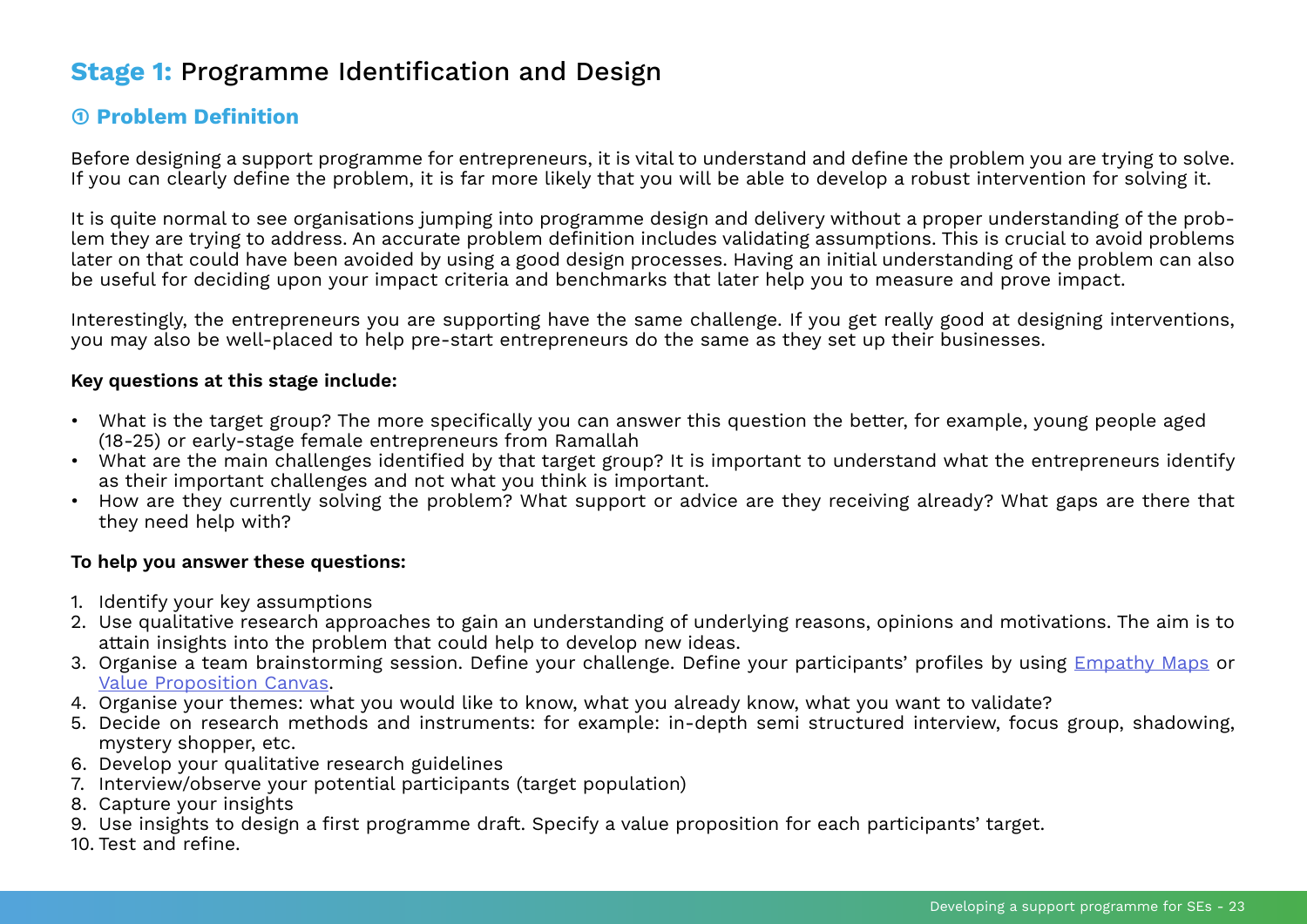Below you can find an illustration that summarises the kind of issues you are considering. In this diagramme, VP means value proposition. A value proposition is basically the value that you are aiming to create for the entrepreneurs that you are working with.

# **Participants' Pains**



# **(2) Mapping the Ecosystem**

Your ecosystem is the environment around you, the interconnected organisations, individuals, institutions and communities that interact with one another to form the context in which an enterprise is operating. They can influence the culture and expectations, the policies and laws and the finance and investment that affect the success of an enterprise. Understanding your ecosystem is therefore vital for you to provide effective support, to connect entrepreneurs to the most helpful actors in the system, or provide interventions that compensate for the gaps in provision. Mapping your ecosystem can give you fruitful insights into what kind of programme would be of most value for the enterprises in your region.

Ecosystem elements include:

### **1. The surrounding environment**

- The business environment consisting of policy, legal, institutional and regulatory conditions
- The investment climate, which takes a broader view on a country's competitiveness.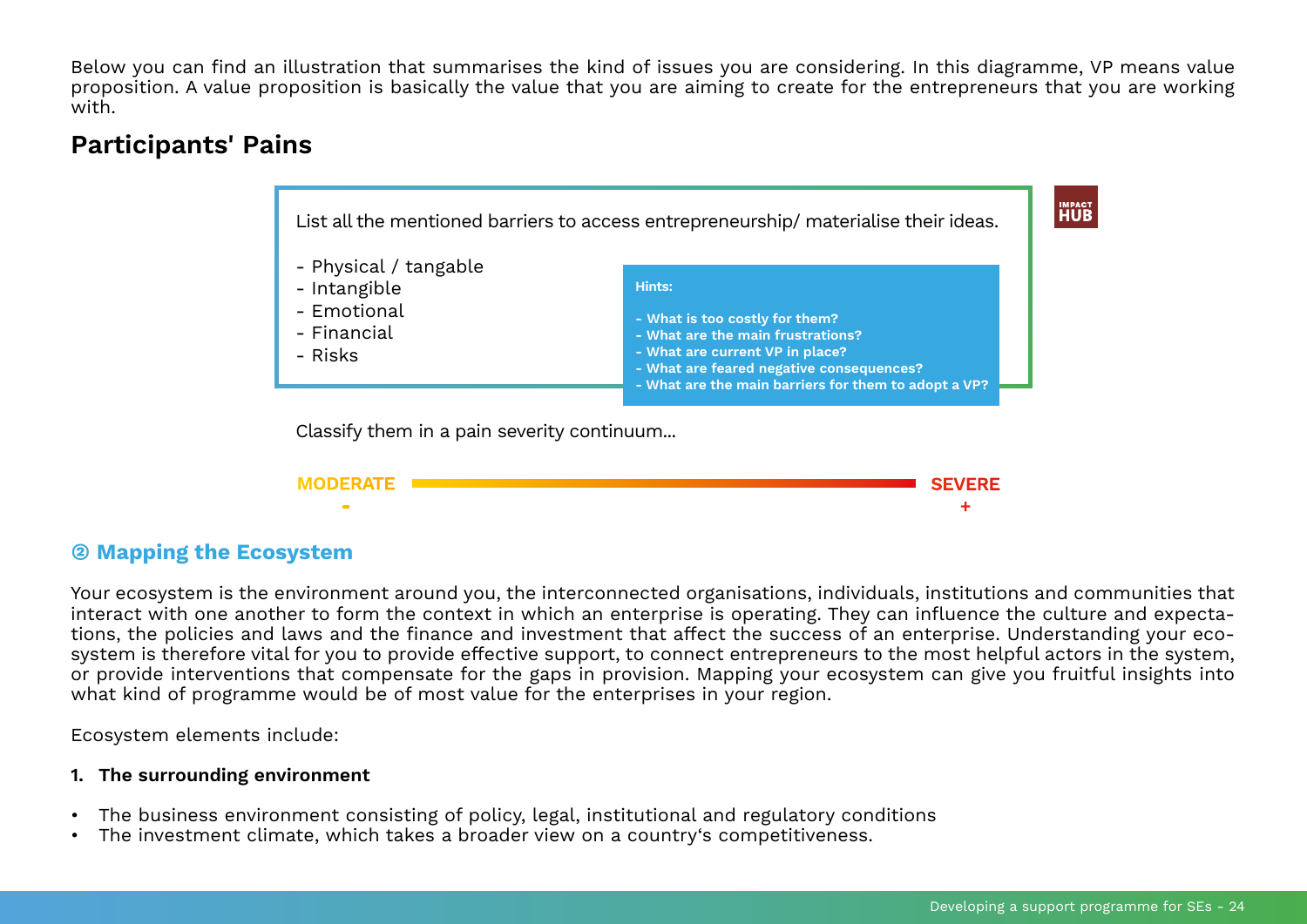### **2. Interacting Actors**

- Individuals such as business founders or investors
- Organisations (e.g. companies, universities, banks)
- Institutions

### **3. Entrepreneurial Culture & Attitude**

- Behavioural Patterns
- Desirable Career Choices<br>• Promotion of Entrepreneu
- Promotion of Entrepreneurship

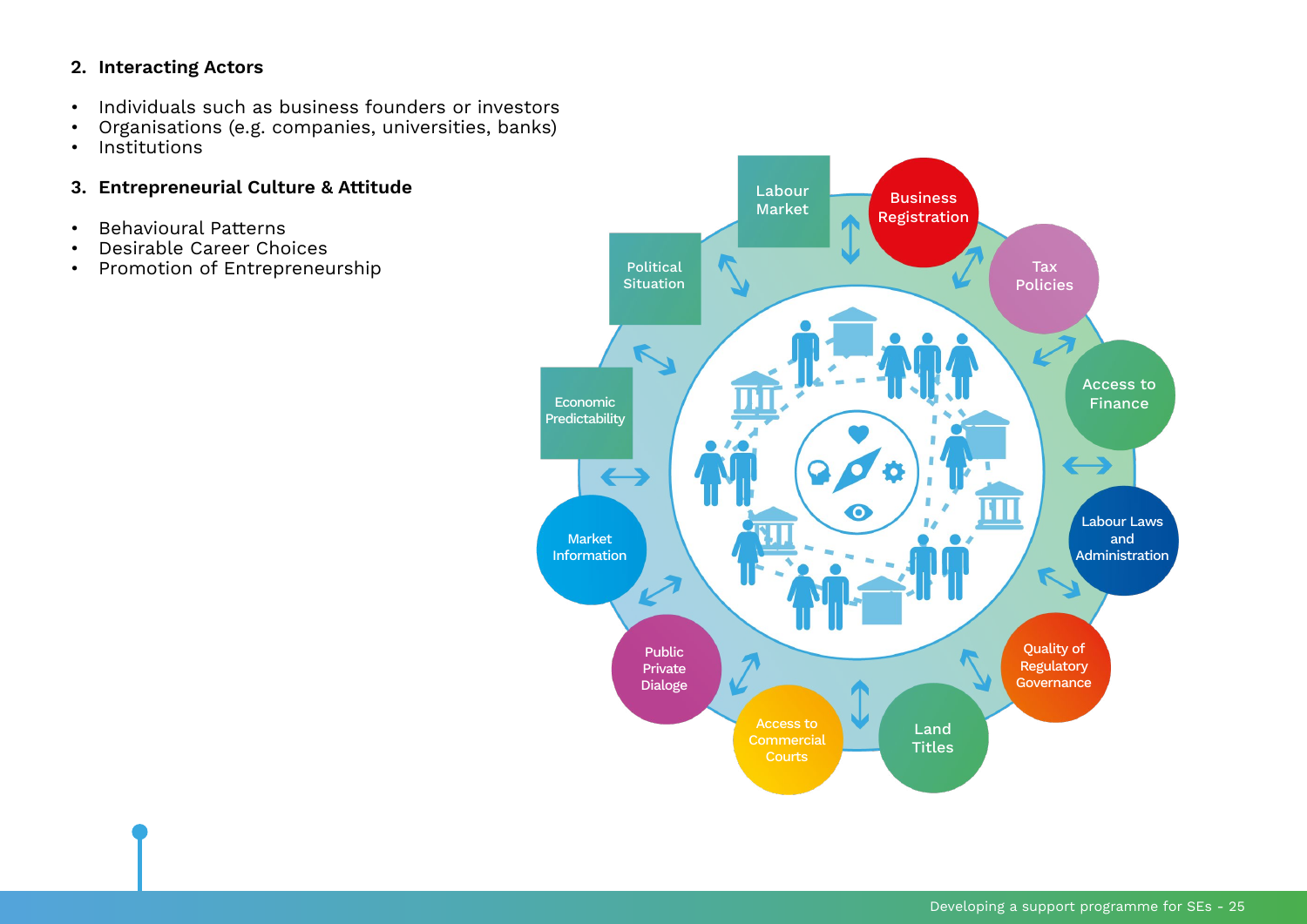# <span id="page-25-0"></span> **ACTIVITY**

Map your own ecosystem and use it to identify needs and gaps for your enterprises

#### **Step 1: Map Key Actors in your Entrepreneurial Ecosystem.**

- Capacity development providers
- Resource Providers all people contributing to the entrepreneurial landscape
- Key allies and complementary movements
- Investors, financial services providers and donors
- Mapping of actors and investors
- Mapping of key relationships/partnerships/gaps

#### **Step 2: Identify the environmental conditions**

- Politics and administrative processes and structures: new laws, rules, regulations, processes, procedures, corruption
- Economics: economic health, distribution of wealth, growth of markets, trends in fundraising
- Geography & infrastructure: physical location, transportation, communication, urban/rural/suburban issues
- Societal norms and culture: norms, beliefs, values, cultural memes, social networks, demographic trends
- Research: scientific breakthroughs, relevant studies, impact trends

#### **Step 3**: **Analyse and draw conclusions**

### **(3) Design your support programme**

A good programme design incorporates qualitative and quantitative data obtained during the problem definition phase. It is also fed by identifying gaps in the market and understanding how your programme will be adding value both for the entrepreneurs but also the ecosystem.

While designing make sure to involve different stakeholders in the process, mainly participants and funders, to make sure there is alignment between participants' and funders' needs and expectations and the programme design. Adopt an iterative approach towards design and test and refine several times until you achieve a satisfying and successful result. Prioritise small and inexpensive efforts and build experiments consciously to enable reinforcing loops.

As you design your programme, use the stages of the 'Developing a Support Programme' section of this toolkit as a checklist to ensure that you have covered all the elements.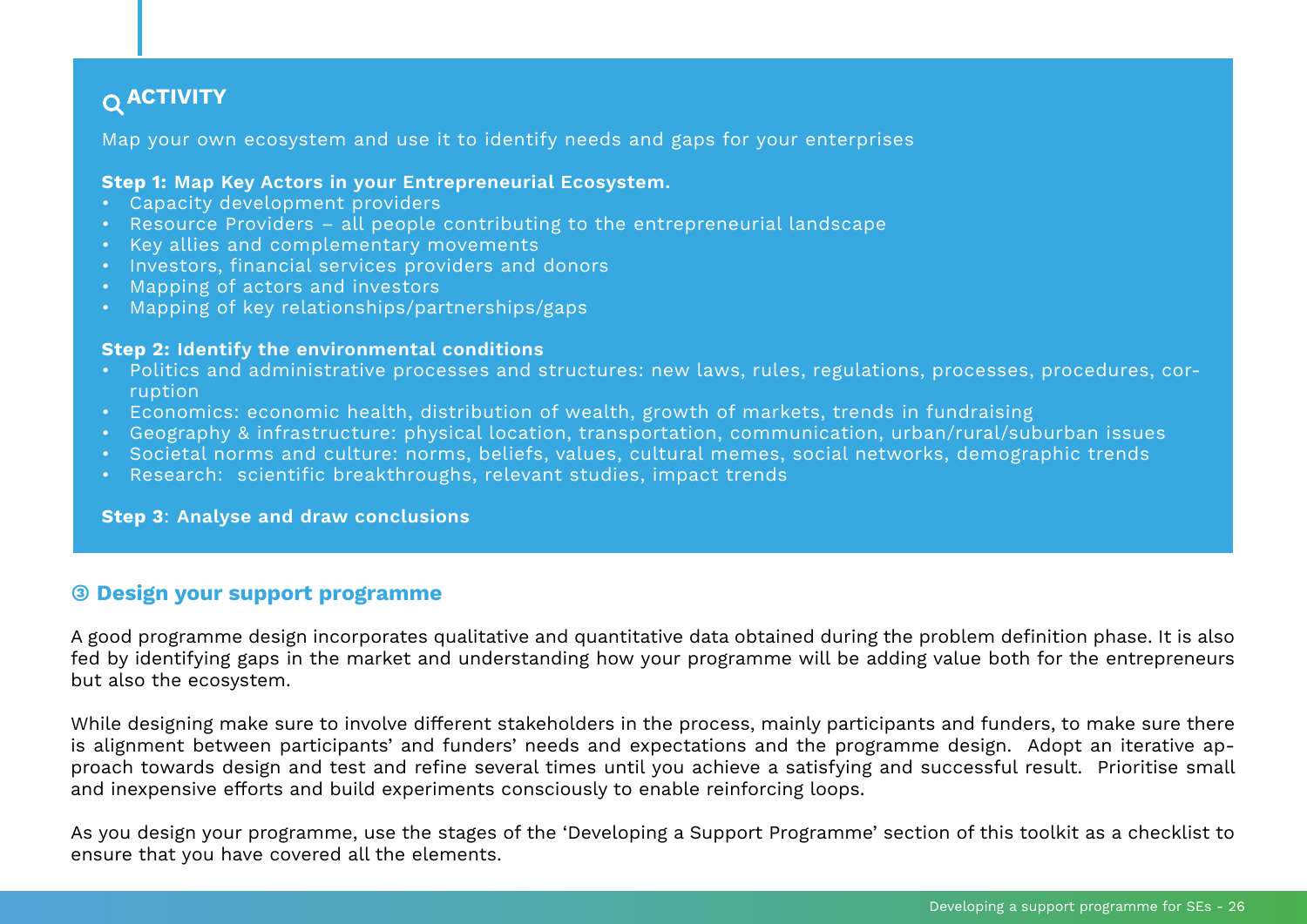# <span id="page-26-0"></span>**Stage 2:** Fundraise for your support programme

Fundraising for programmes is never easy. It is time consuming and you will not succeed with every funder you approach. Devising a well thought through fundraising strategy to help you focus your time and resources on the highest potential opportunities is therefore important.

Before you fundraise for the specific programme, you will also need to ensure that your organisation is fundraising ready. In other words, you need to demonstrate to a funder that you are worthy of their money, particularly in comparison to other organisations that have approached them for funding. This includes:

- Organisational structure your structure needs right, not just for now but also for future priorities, development and growth
- Governance a skills and committed board should be in place
- Clear mission & values All fundraising should be aligned to the social ventures mission, and these should be set out clearly
- Programme budget A clear outline of what resources are needed
- Policies and procedures in place including financial management and controls, health and safety, HR and equal opportunities
- Monitoring and Evaluation Funders will want to know what difference their support has made. It is likely to be a condition of their support that they receive programme evaluation or impact reports. We cover this in detail in Stage 7 below.

### **Write a budget for your programme**

A typical programme budget should include the staffing, space, communications, administration and materials that your programme needs to run effectively. You would also usually be able to add a proportion of the costs to go towards the running costs of the SESO as a whole. Exactly what is in your budget will, of course, depend on the length, scope and beneficiary group of your programme. Typical elements that could be included include:

- Project Management costs
- Development/Fundraising costs
- Programme design costs
- Publicity and marketing costs, inc. staff time, printing, video or leaflet design, PR costs, etc
- Room bookings
- Workshop facilitators
- Mentors and consultants (if paid some are pro bono)
- Equipment or materials/resources costs
- Travel costs for team and/or participants
- Grants or investments for entrepreneurs (if you choose to provide them)
- Overhead costs (contribution to your normal running costs, such as rent, electricity, etc. Normally a small flat fee or percentage of the total contract)
- Admin fee (to cover finance, admin etc)
- Impact measurement costs, particularly if you are using an external agency to undertake this
- Contingency a small percentage in case things don't go exactly according to the budget.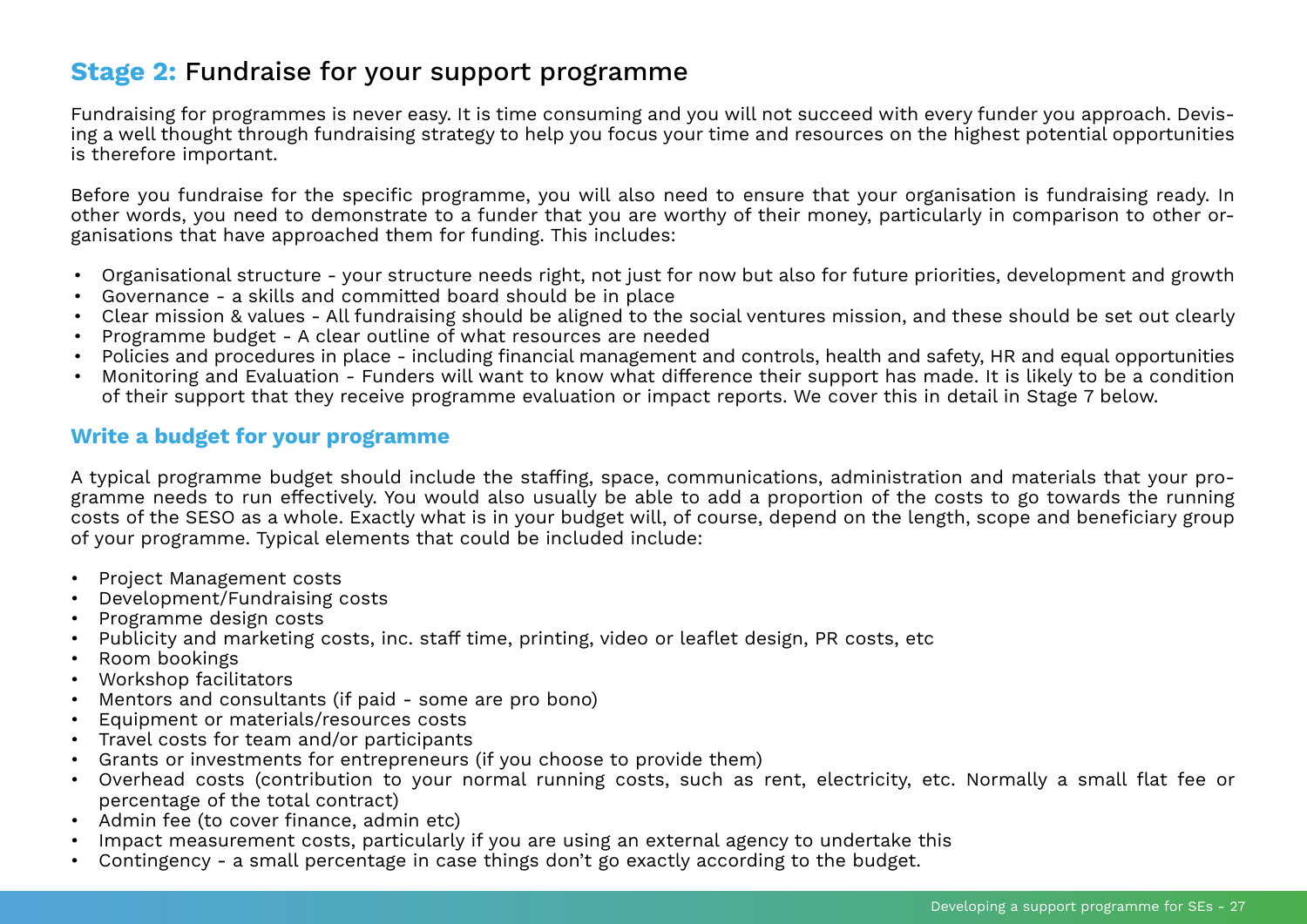Some of these costs you may be able to cover pro bono, particularly mentors and workshop providers. Sometimes a funder may want to see an in kind contribution from you. Perhaps you could provide the rooms for free, but fund the salaries. Be wary of budgeting a programme in such a way that you are running it below cost price, however.

### **Sources of funding for programmes**

You will need to decide whether you are funding your programme through payments by the enterprises, or through grants/donations from a funder, or a combination of the two.

Generally speaking, programmes for early-stage entrepreneurs are best funded by some kind of grant or donation, whether it be from a company, trust or individual. This is because it is unlikely that your entrepreneurs can fund it themselves, particularly if your programme is truly diverse and inclusive and your participants are from low income communities.

However, for later-stage enterprises, such as those who are scaling or internationalising, it may be possible for the enterprise to pay for some or all of the support that they are receiving. Some support organisations use a model common in tech incubators and invest in the enterprise, taking a share of the equity. If you do this you need to be confident that you have high quality enterprises that are likely to succeed, and make an allowance in your business plan for the fact that some of them will inevitably never give you a return. Obviously this method will not give you the cash until months, or more likely, years later so if you choose this route you need to be able to cover the cashflow gap with another source of finance.

Typical funders for this type of activity are:

### **Public funding**

This is funding that come through the collection of taxes and distributed through a variety of channels including central government departments, municipal authorities, European funding and sometimes through intermediary organisations and institutions

### **Charitable Trusts and Foundations**

These are bodies usually set up by philanthropists. The money within the trust is invested with the income generated to used to fund charitable activities

#### **Companies**

The private sector is a major source of support for social ventures. Many companies provide funding that is flexible through cash donations and also equipment such as computers or free support through pro bono services and mentoring.

### **Individual Giving**

This is money given by members of the public directly. It could take the form of a direct cash donation, a legacy or even through a payroll giving scheme.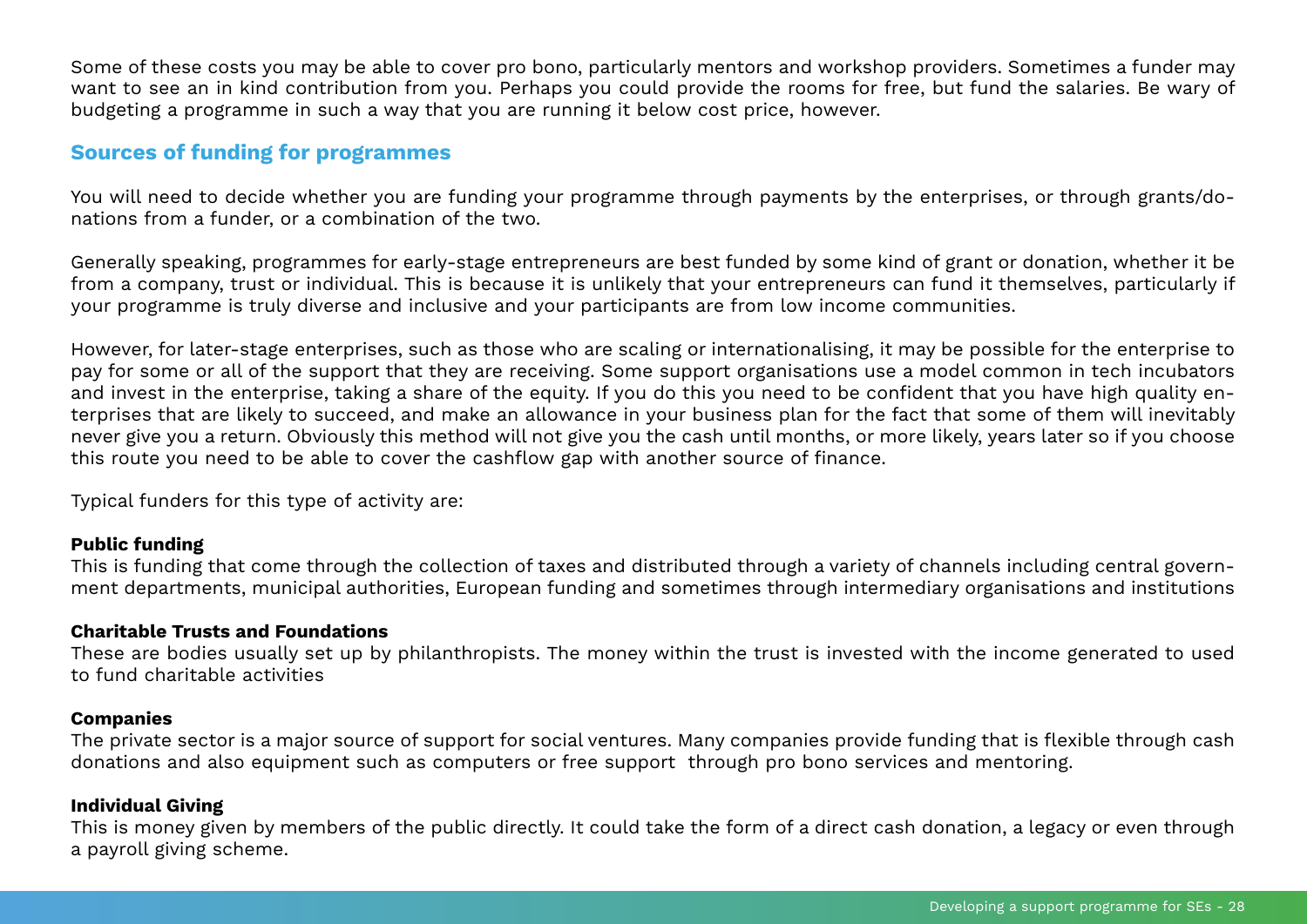#### **Community fundraising**

This is an informal way to generate funds, for example sponsored walks, fundraising dinners, or radio appeals.

#### **Crowdfunding**

Crowdfunding is a method of raising capital through the collective effort of friends, family, customers, and individual investors. This approach taps into the collective efforts of a large pool of individuals—primarily online via social media and crowdfunding platforms—and leverages their networks for greater reach and exposure.

#### **High Net Worth Individuals**

High net worth individual (HNWI) is a term used to describe an individual or a family with liquid assets above a certain figure. HNWI fundraising can take up a lot of time, though can be rewarding, and HNWIs often look for new and interesting ideas and people they can support.

### **Building a case for support**

The fundraising strategy forms a broad approach to fundraising and sets out an activity plan. Next the social venture will need to develop a case for support. This is the messaging document that should be used to generate interest and support from potential funders. A case for support is needed for each project identified in the fundraising strategy.

The case for support should be written in a style and format that is suitable for the funder being targeted. For example, a corporate or investor may prefer a short powerpoint presentation initially, whilst a trust or foundation may prefer more a more detailed document.

The case for support should clearly and concisely include:

- Who you are, and why you exist
- What is your idea or project
- Why is your idea or project needed, what problem does it solve and how?
- Why is your organisation best placed to work on the issue
- Who will benefit and how
- Who else is involved and how, if there are other partners, funders or supporters
- What will happen when the funding you are asking for runs out
- What are the outputs and outcomes
- What does success look like
- How will you measure the results of the work you are asking for funding for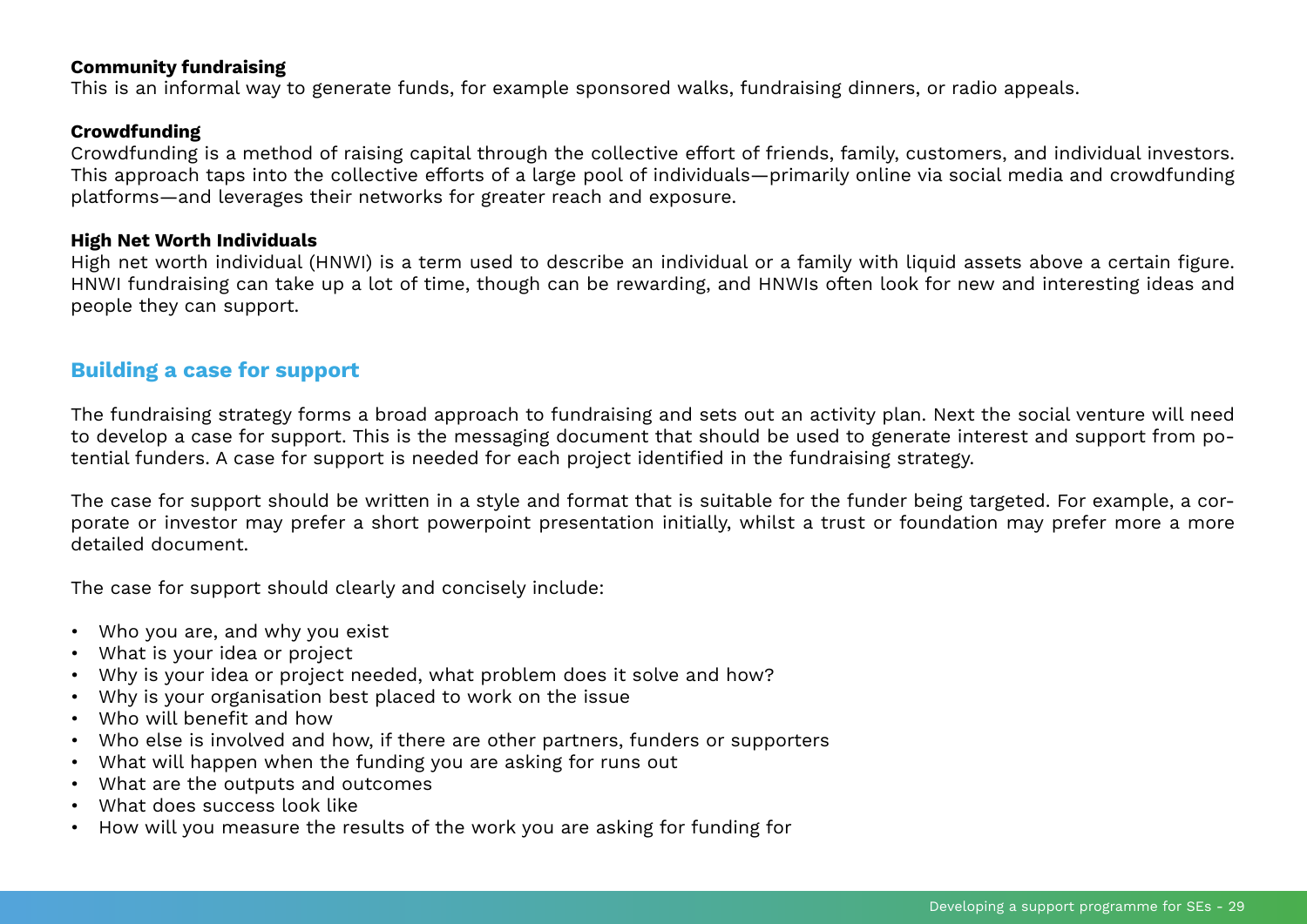# <span id="page-29-0"></span>**10 tips for effective fundraising**

- 1. Pick the right funders to approach. Always try and speak to someone to ensure your ideas fit what they funder is looking for. This will save you and the funder time.
- 2. Make sure to tell a story. Why your work matters and who it matters to, what difference you will make and what the expected results are.
- 3. Find your angle. Why is your solution important or different, why should it matter to the funder and people you want to benefit.
- 4. Make it interesting, appealing and understandable: be clear, be concise, provide examples and evidence of why your solution is needed and can work.
- 5. A good pitch needs to follow a logical narrative. Make sure your narrative makes sense, read and reread it, and get others to read it and provide feedback
- 6. Know what type of funding you're looking for. Your narrative may need to change depending on the funder you are targeting. Different funders will be interested in different cases for supporting your work.
- 7. Build relationships. Think about good fundraising as a long term effort. It's important to build deep relationships with funders before you approach them where possible. This is is the best way to achieve repeat funding.
- 8. Learn to think like your funders. You should know why the funder you want to approach would be interested in your work, what issues they are interested in and why they think and behave in the ways that they do.
- 9. Follow-up. Always keep in touch with your funders after you have been supported. Provide regular reports, share good news and learning, invite them to your events and invite them to get the involved in your work.
- 10. Recognise the support your funders give you by making them part of the story you tell about your success. This can be in presentations, reports, in the media or social media.

# **ACTIVITY**

- Write a two page request for funding for your social entrepreneur support programme
- Devise a budget for your programme in line with your programme design
- Share the two page funding proposal and budget with people who can give you feedback to help improve you proposition before you send it to funders you have identified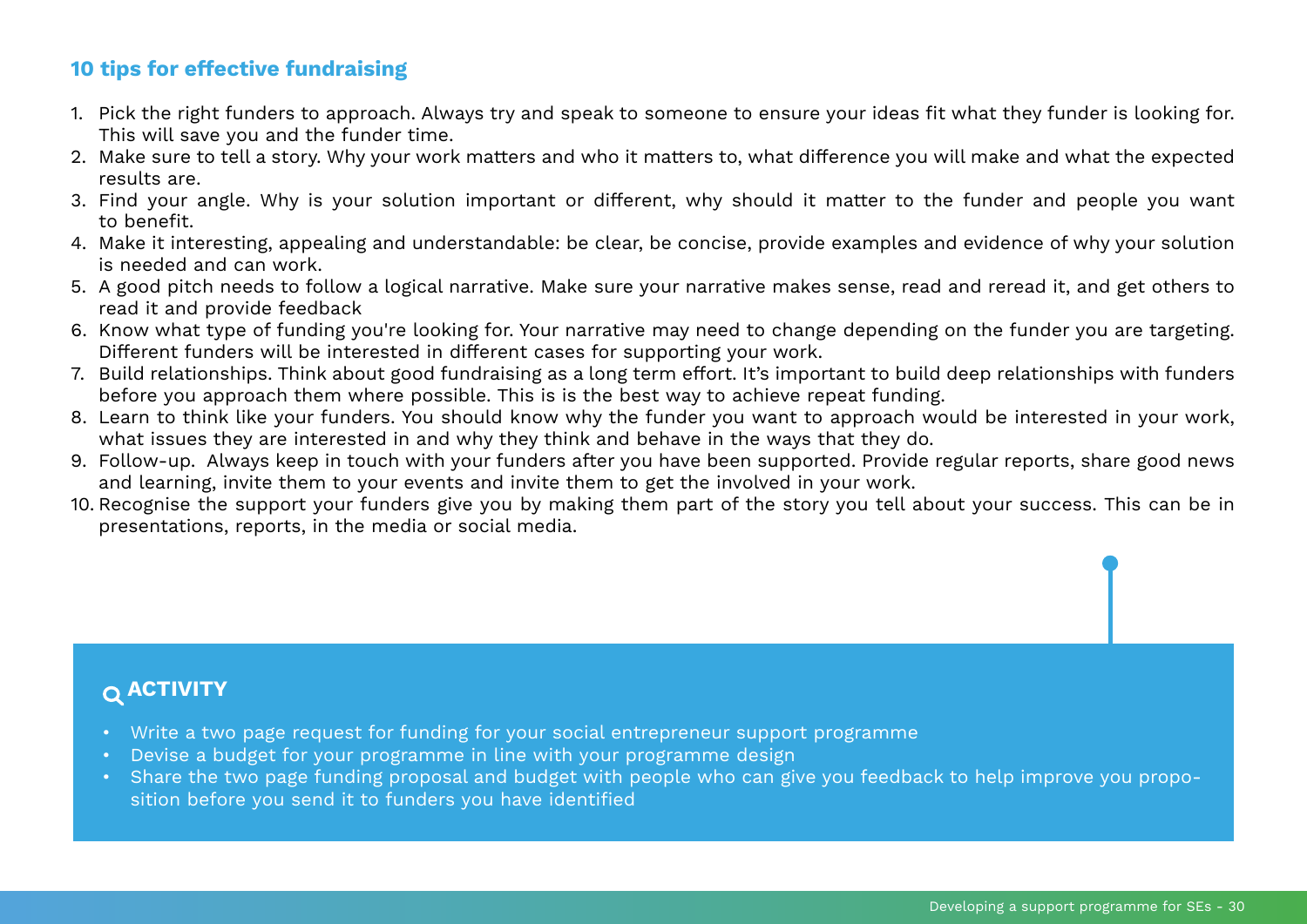# <span id="page-30-0"></span>**Stage 3:** Your outreach strategy

Now you have designed and funded your programme, it is time to start finding the people who are going to participate. This 'outreach strategy' or 'scouting' is vital to the success of your programme. Just as you will be making a huge difference to the success that entrepreneurs achieve due to the help you offer them, they will make a huge difference to the success your programme achieves by their engagement and willingness to take action. Bear in mind that your aim is to attract high quality applications, not the highest quantity.

Key tips for designing an outreach strategy:

Language, branding and assets

- Use examples of social entrepreneurs so that people can identify themselves with your programme based on their ideas and inspiration from others. Case studies can communicate what you are looking for and inspire people to step forward with ideas.
- Make sure the branding and look and feel of your materials is consistent and clear, so applicants can recognise it easily. Ensure that your 'call to action' is really easy to find and do, such as a 'click here' readily visible on your website or a short web link on your leaflets
- Make sure your criteria and application process are described in clear and simple language. This will help to minimise any misunderstanding and the amount of time you will spend on answering queries from potential applicants.
- Networks and partnerships
- Identify the key channels which support or invest in social entrepreneurs. Determine specific strategies for reaching them and getting them on board. Based on the strategies identified communicate your programme criteria and process.
- The most effective means of scouting involves identifying and engaging with different partners to promote your programme and explain the selection criteria and application. process. You will need to build relationships with other outreach and partner organisations to help with the promotion of the programme. Often small, local organisations have the trust of communities and know how to reach people that may be difficult to reach.
- Work with existing social entrepreneurs. They are often connected to networks where other social entrepreneurs can be found.
- Find opportunities to undertake public speaking to relevant audiences, distribute posters, information pamphlets and roll up banners locally, using appropriate channels.
- Develop local media contacts and encourage them to publicise the programme.
- Use social media to target specific communities you want to target with your programme campaign.
- Resist using mainstream newspapers and major media outlets. This will result in high quantities of ineligible applications.
- Ensure potential applicants are well informed
- Where possible provide 'pre-application support' to help applicants meet the criteria for your programme and allow those that are not eligible to select themselves out. This can be done through outreach surgeries, webinars and presentations by you and by your partners.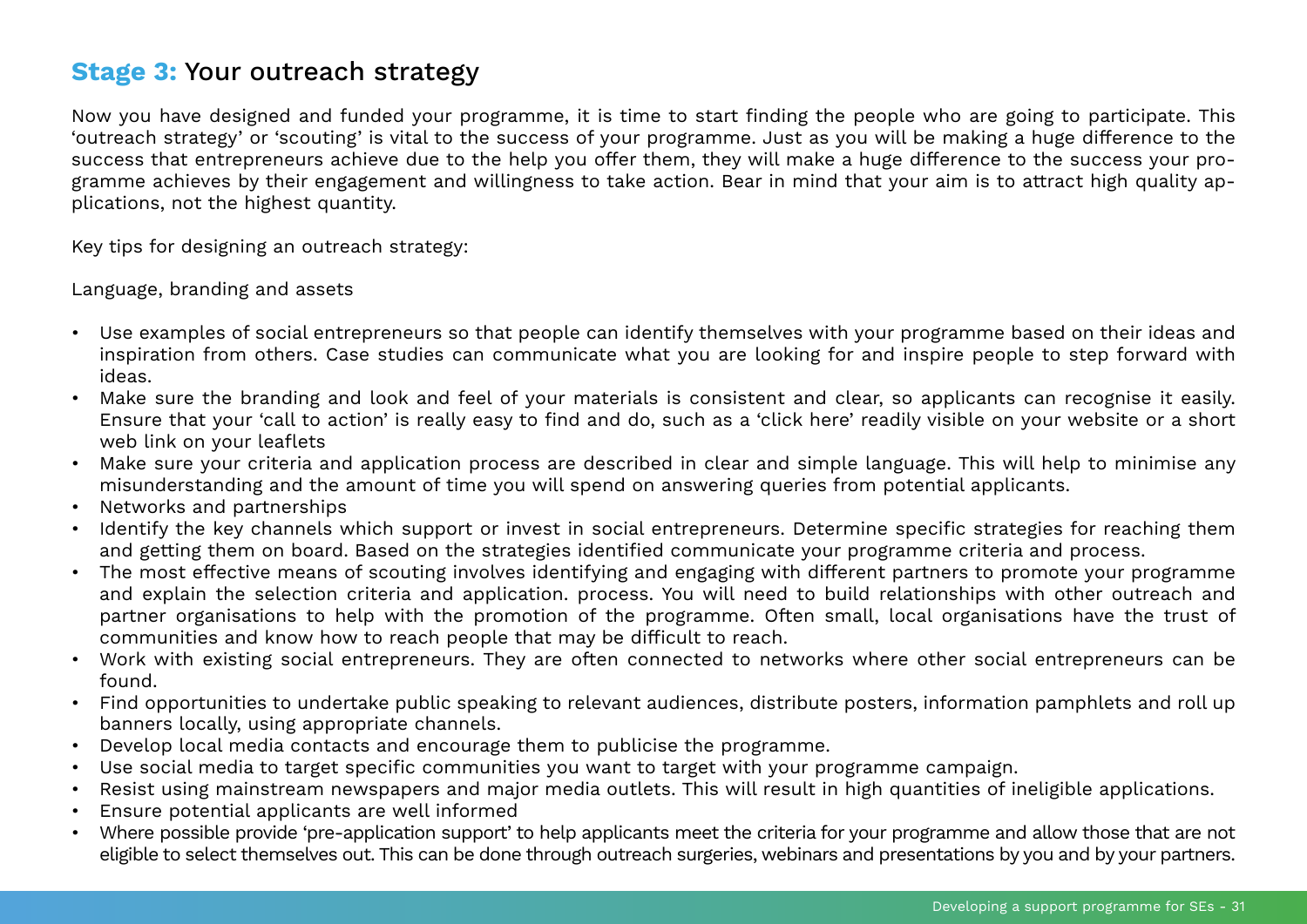- <span id="page-31-0"></span>• Ensure universal access to the programme. Where specific target groups you are looking for, and are usually difficult to reach, it is expected that the communications and outreach programme addresses these in your scouting strategy.
- Brief you partners and networks, ensuring they have the information they will need for scouting.
- Schedule information surgeries, webinars and workshops in advance of the application deadline. Think about access issues such as people with disabilities.
- Put programme information, assessment criteria and application form on your website, including a 'Frequently Asked Questions' section.

# **Stage 4:** Assessment and Selection

The application process will have a direct impact on the quality of applications you receive. Your ability to undertake the assessments in a way that is meaningful and allows you carry out the process efficiently is also vital to ensuring quality participants on the programme. It also helps you to better understand the applicants in detail, including what their support needs may be.

- Design a way to compare applications. You can use a range to score by, for example 1-5 or use high, medium, low to indicate the degree to which the applicant has met each of the criteria. Balance the need to score applications with your 'gut feeling'.
- Design the programme application forms ensuring that your selection criteria can be addressed by the applicant through clear questions.
- Make sure the application forms are easy to edit using mainstream software that is commonly available. For the applicants, it is easier if you use a system that allows them to start an application and then come back and complete it later.
- Applications are usually led by a single entrepreneur or by a team. Make sure if there is more than one person leading the social venture you can collect this information.
- Be clear about the application process and how applications should be submitted, including any deadline and contact details for someone who can help if the applicant has any questions.
- Where possible build in an opportunity to speak to the applicant. You can do this face to face or by telephone. Be clear about what you want to know in advance and be prepared to ask searching questions.
- Make sure that the applicants know where they can find detailed programme information. This will usually be on your website.
- Ask for at least two references to reduce the risk of fraudulent applications and make sure you follow up with referees if the application get to the support, and or funding stage.

In some cases, people do not have the confidence or written skills to complete application forms to a standard that you may usually expect. Especially where you are trying to attract diverse applicants into your programmes, you should support them with this.

There are six core assessment criteria areas that can be used by you to determine the suitability of applications from social entrepreneurs for your programme.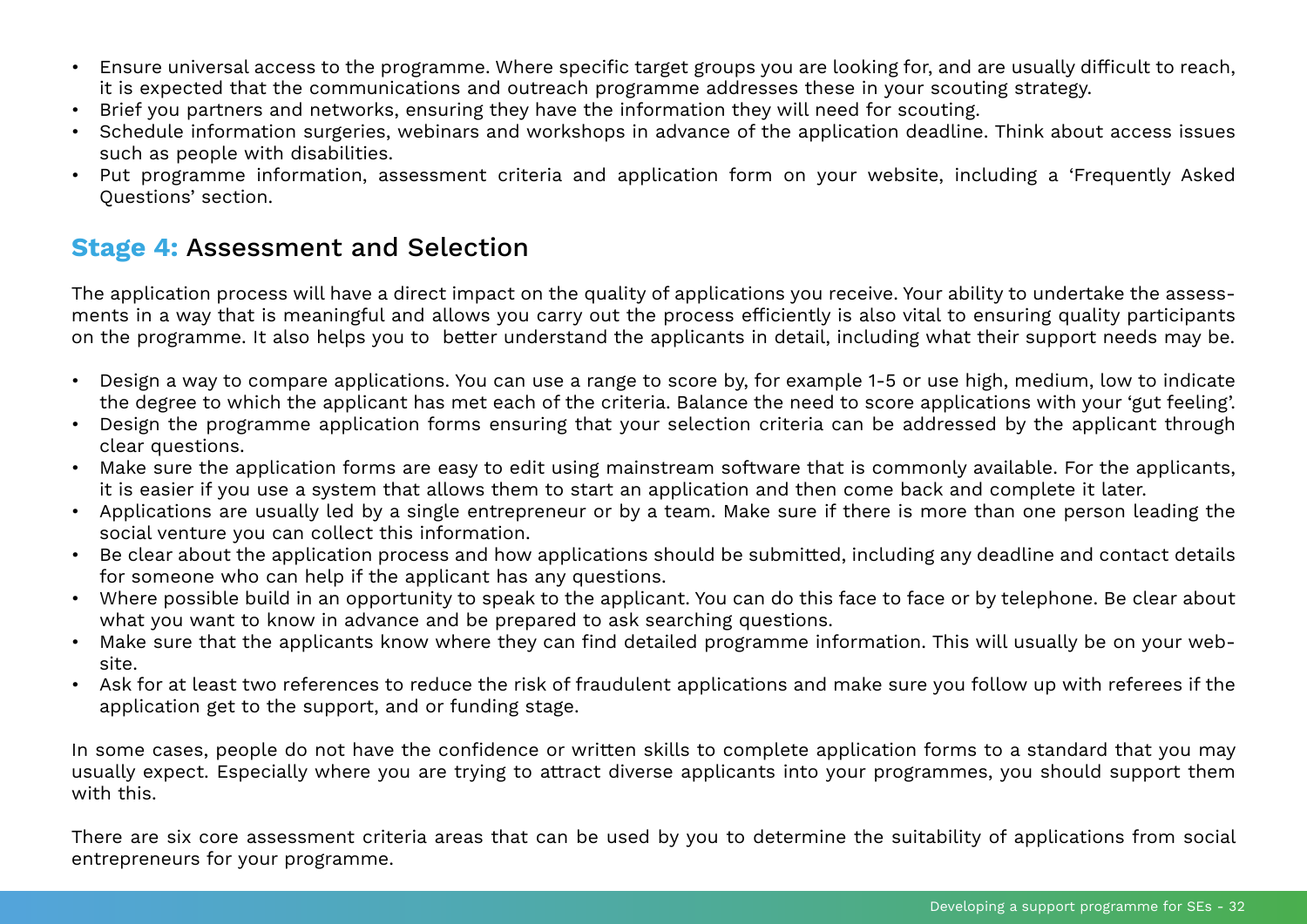- **1. Need** is there a demonstrable need for the solution being proposed?
- **2. Demand** is there is a clear demand for the solution being proposed?
- **3. Motivation & Skills** the applicant is motivated and determined and has the potential to deliver
- **4. Feasibility** is the idea realistic and achievable
- **5. Impact** is the proposed impact clear and measurable
- **6. Sustainability** does the idea or enterprise has the ability to become sustainable

You can use this assessment framework for any of the journey stages, however the amount and type of information you will need to collect will become more detailed the further along the journey stages your support programme works. Here are some of the basic application assessment criteria for each journey stage.

| <b>Selection criteria based</b><br>on the journey stage of<br>the social venture | Pre-start                                                    | <b>Start Up</b>                                                                                                               | <b>Build Up</b>                                                                          | <b>Growth &amp; Scaling</b>                                                         |
|----------------------------------------------------------------------------------|--------------------------------------------------------------|-------------------------------------------------------------------------------------------------------------------------------|------------------------------------------------------------------------------------------|-------------------------------------------------------------------------------------|
| <b>Need/Demand</b>                                                               | Can articulate an idea<br>from own experience<br>anecdotally | Can articulate drawing on<br>some secondary research                                                                          | Has some primary and sec-<br>ondary evidence and can<br>this articulate well             | In depth impact data,<br>evaluations and findings<br>demonstrate need and<br>demand |
| <b>Motivation</b>                                                                | May be new to field,<br>Passion to act for social<br>impact  | Passion to act, some previous<br>track record or potential to<br>acquire the skills and abilities<br>needed to make it happen | Passion to act, several<br>years track record                                            | Seasoned Social Entrepreneur<br>with strong track record                            |
| <b>Social Impact</b>                                                             | Small impact, locally, per-<br>sonal skills development      | Local impact, some plans<br>in place                                                                                          | Regional impact, has tools<br>and model in place                                         | Substantial local, systemic<br>or national impact                                   |
| <b>Feasible &amp; Realistic</b>                                                  | Can work with some<br>changes                                | Can work with minor<br>tweaks and support                                                                                     | Well developed and<br>realistic plan                                                     | Highly developed project,<br>team and plan                                          |
| <b>Sustainability</b>                                                            | Short term project, start of<br>a learning journey           | Short term but some<br>thought given to sustain                                                                               | Developing for few years,<br>clear plan in place to con-<br>tinue towards sustainability | Mature venture, several<br>years, detailed and realistic<br>plan                    |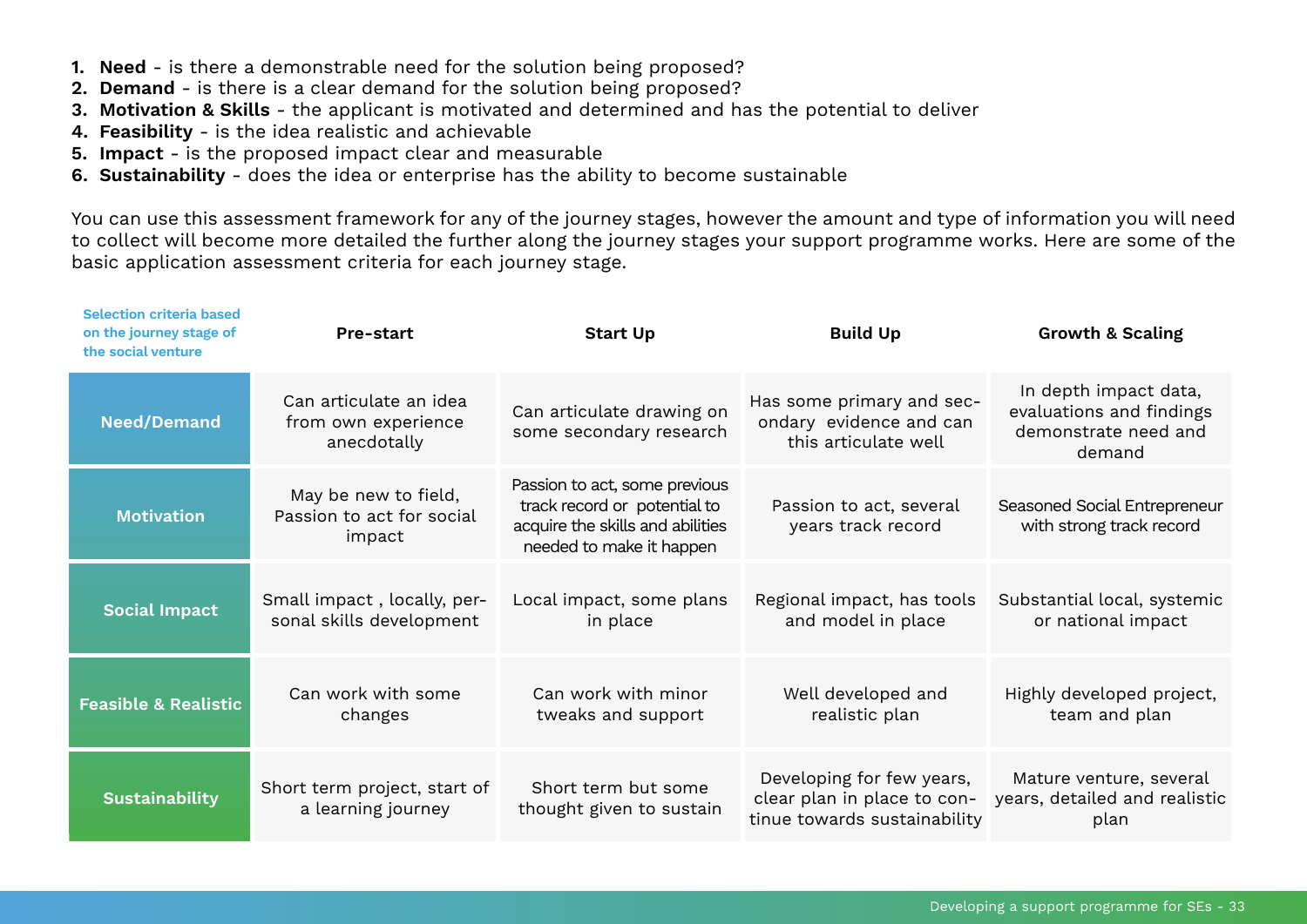<span id="page-33-0"></span>In early stage support programmes SESOs should encourage risk taking and recognise the need to back people and ideas with the potential to succeed. This means you might be looking for evidence of achievement against the odds, rather than academic qualifications or social status.

# **ACTIVITY**

For the journey stage(s) your social entrepreneur support programme will focus on, use the assessment framework and example criteria provided to design the assessment criteria for your support programme.

### **The Assessment Process**

Once you have received applications for support from your programme from social entrepreneurs, the next step is assess each of them. You will need to think about two things:

1. Who is doing the assessment? It is common to assemble an expert panel or jury to decide upon participants, made up of experts who know about business and about the particular social issues that the applicants are planning to tackle. Use the assessment process as an opportunity to engage experts, companies and funders that can help with resources and support for the social entrepreneurs.

Sometimes you will provide your panel with the full list of applications, but most often you will shortlist the applicants first, filtering out those who have not completed the full application, or who are obviously not suitable.

Try and meet the applicants in person as part of the selection process. If you need them to travel to do this, ensure that you include provision in your budget for reimbursing their travel costs.

An interview will give you a better sense of the applicants and help you to establish if you can work with them, their ability to deliver their idea, any specific support needs and whether their values fit with your programme. Try and ensure you can get a good idea about any specific challenges the applicant faces, for example do they have additional support needs due to a disability, health issues or family circumstances. These should not prevent you from supporting applicants. Focus especially on the proposed business model for the social venture and its ability to become viable and create impact.

2. What criteria are you using to assess the applications and make your decision? The answer will, of course, be based on the answers that you came up with on the activity above, where you identified your own assessment framework and criteria. Below we have provided an assessment template that you can adapt to your own purposes and use to filter applications from social entrepreneurs. It is based on the six key assessment criteria areas. You will need to add in any additional assessment criteria that you decided to include for your programme.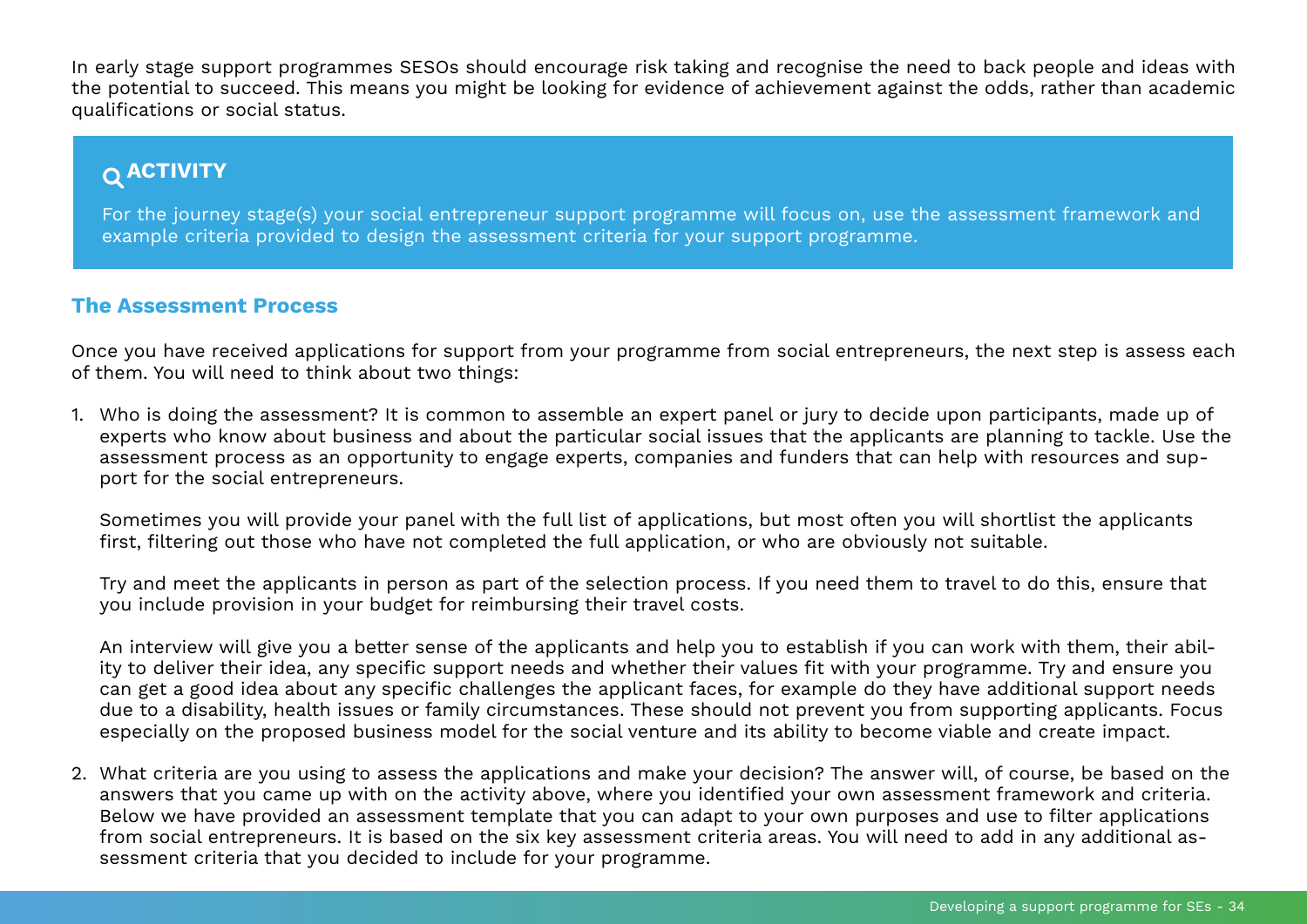|                                                | <b>APPLICATION ASSESSMENT FORM</b>                                                                                                                                     | <b>Comments on assessment area</b> | Fit with assessment criteria                       |
|------------------------------------------------|------------------------------------------------------------------------------------------------------------------------------------------------------------------------|------------------------------------|----------------------------------------------------|
| THE INDIVIDUAL / TEAM                          |                                                                                                                                                                        | <b>ASSESSMENT NOTES</b>            | <b>LEVEL</b>                                       |
| The individual /<br>team                       | Does the individual / team possess cer-<br>tain essential and key characteristics of<br>a social entrepreneur (ie. visionary, risk<br>taker, determined, resourceful)? |                                    | $\blacksquare$ High<br>$\Box$ Medium<br>$\Box$ Low |
| The individual /<br>team ability to<br>deliver | Does the applicant have the ability, with<br>support, to deliver the project and create<br>the social impact that is being proposed?                                   |                                    | $\blacksquare$ High<br>$\Box$ Medium<br>$\Box$ Low |
| <b>Reciprocity</b>                             | Is the applicant willing to provide peer<br>support by sharing their skills and experi-<br>ence with others on the programme?                                          |                                    | $\blacksquare$ High<br>$\Box$ Medium<br>$\Box$ Low |
| THE PROJECT                                    |                                                                                                                                                                        |                                    |                                                    |
| <b>Vision</b>                                  | The applicant articulates a vision for the<br>project                                                                                                                  |                                    | $\blacksquare$ High<br>$\Box$ Medium<br>$\Box$ Low |
| <b>Need &amp; Demand</b>                       | The applicant demonstrates a need and<br>demand for the project                                                                                                        |                                    | $\blacksquare$ High<br>$\Box$ Medium<br>$\Box$ Low |
| <b>Motivation</b>                              | The applicant demonstrates motivation<br>and commitment                                                                                                                |                                    | $\blacksquare$ High<br>$\Box$ Medium<br>$\Box$ Low |
| <b>Feasibility</b>                             | Is the project vision realistic and achiev-<br>able, or can it with help from the pro-<br>gramme?                                                                      |                                    | $\blacksquare$ High<br>Medium<br>П<br>Low          |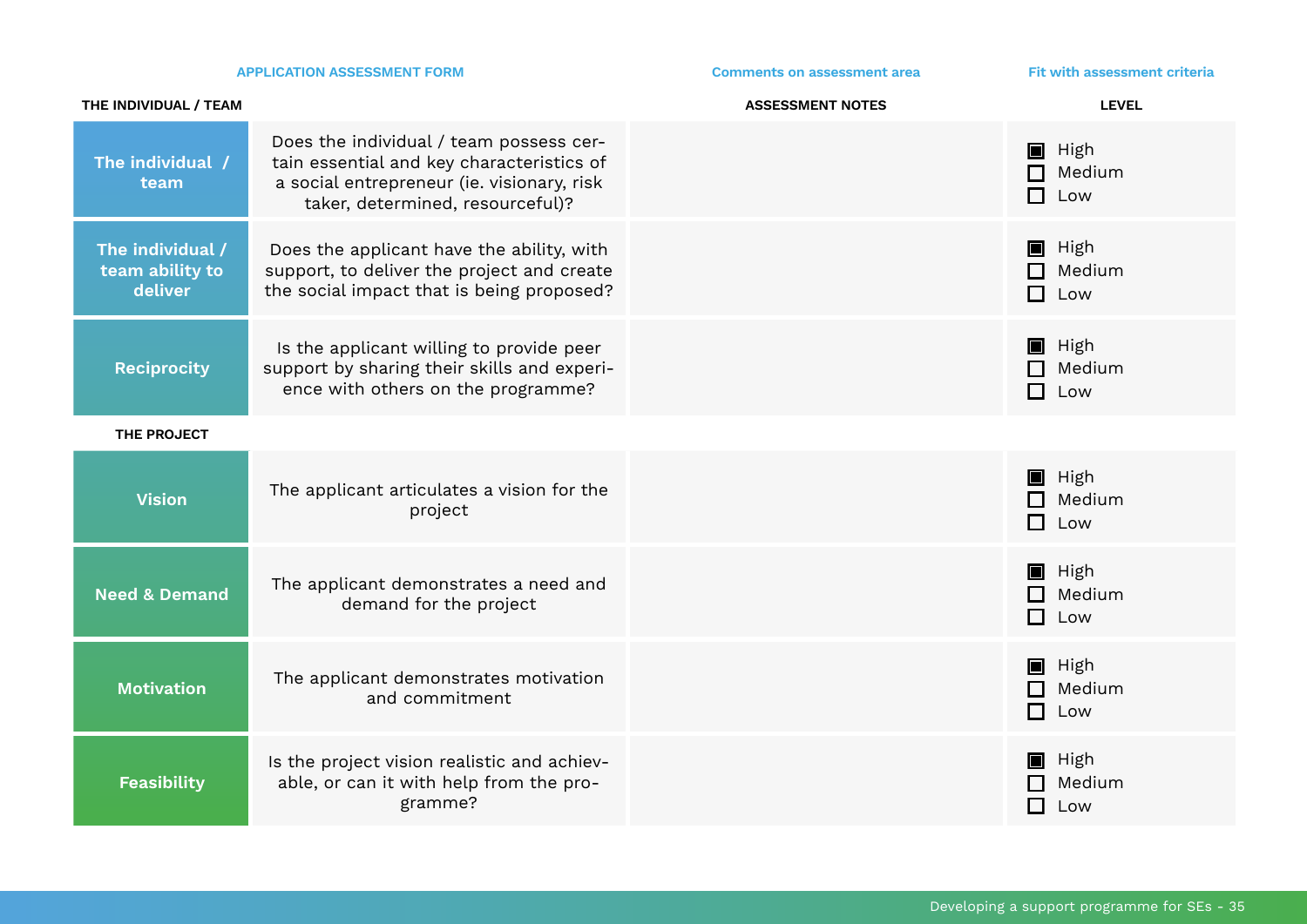| <b>Social Impact</b>                                                                   | Is there potential for social impact? if so<br>how and what might it achieve?                                                  | $\blacksquare$ High<br>$\Box$ Medium<br>$\Box$ Low |
|----------------------------------------------------------------------------------------|--------------------------------------------------------------------------------------------------------------------------------|----------------------------------------------------|
| <b>Support</b>                                                                         | What support may the individual and proj-<br>ect need?                                                                         | $\blacksquare$ High<br>$\Box$ Medium<br>$\Box$ Low |
| <b>Project Budget</b>                                                                  | Is the proposed budget feasible?<br>If there the applicant required additional<br>funds, how likely is it they will get these? | $\blacksquare$ High<br>$\Box$ Medium<br>$\Box$ Low |
|                                                                                        | What feedback is needed for the application to have<br>a stronger chance of success                                            |                                                    |
| Is the application<br>recommended for<br>support                                       | $\Box$ Yes $\Box$ No                                                                                                           | $\blacksquare$ High<br>$\Box$ Medium<br>$\Box$ Low |
|                                                                                        | If the application is being rejected - reason for re-<br>jection                                                               |                                                    |
| If the application is being recommended for support<br>- reason for the recommendation |                                                                                                                                |                                                    |

Once you have selected the social entrepreneurs you want to include on your support programme, provide feedback to the applicants that were not successful. This will help them to refine their ideas and keep progressing.

Send the social entrepreneurs you have selected a 'welcome pack' containing all the information they will need, including details of your staff that will support them. If your programme includes funding, ensure you have a contract in place with each social entrepreneur and they know how the funds will be paid and any reporting requirements. Follow up on references provided by applicants, if you requested them.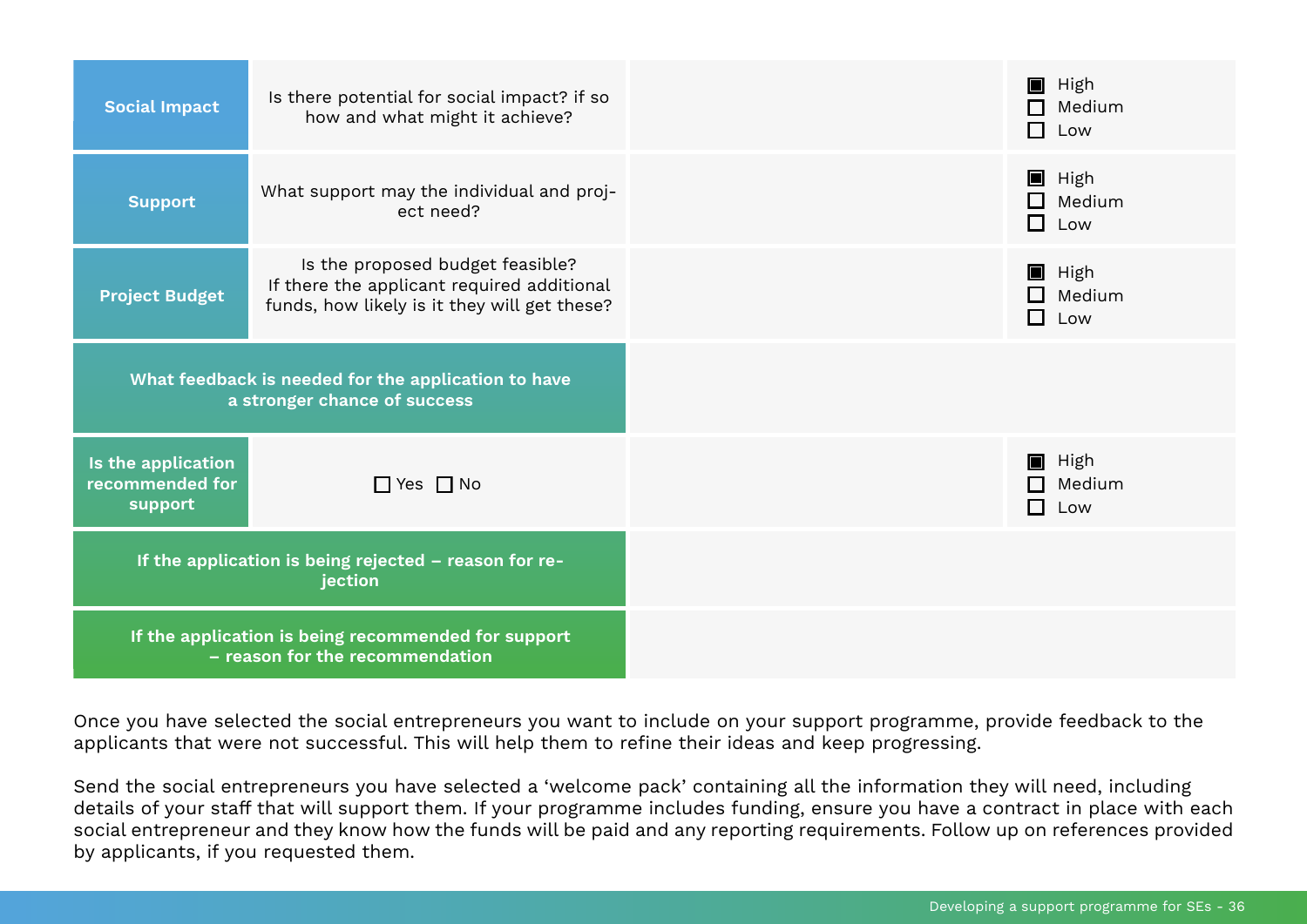# <span id="page-36-0"></span>**Stage 5:** Enable

# **Diagnostic and Action Plan**

The 'enable' stage is where you actually deliver the support to the social ventures. Although you have already researched, planned and assessed the applications of the entrepreneurs, once they are part of the programme, you will find that they are more willing to share with you their deeper challenges. This is good because you need to fully understand those challenges in order to deliver high-quality and relevant support. The needs of each social entrepreneur will be different, so you will need to tailor your support service to their individual needs.

It is crucial to achieve the best results that you take the time, and make the effort to building trusted and mutually respectful relationships with the social entrepreneurs you work with. This will make things more effective for you and the social entrepreneur. In particular, it will mean that you can provide support as a critical friend, and the social entrepreneur can be confident that they can tell you when things are not going well for them.

One helpful framework for determining support needs and tracking progress is the 'diagnostic and action plan'. This can be used for any of the journey stages and will enable you to assess the key areas essential for the continued health and success of the social entrepreneur and social venture. You can use the support diagnostic and action plan in a flexible way, depending on the stage, size and plans of the social entrepreneur.

The support diagnostic and action plan framework is built around 5Ps

**Person:** The entrepreneur's skills, strengths, experience, areas of personal support **Proposition:** What they intend to change and the feasibility of their idea **People:** The founder, team, challenges and stakeholders **Performance:** How they have done, and how they are doing **Plan:** The stage of development, future strategic and development plans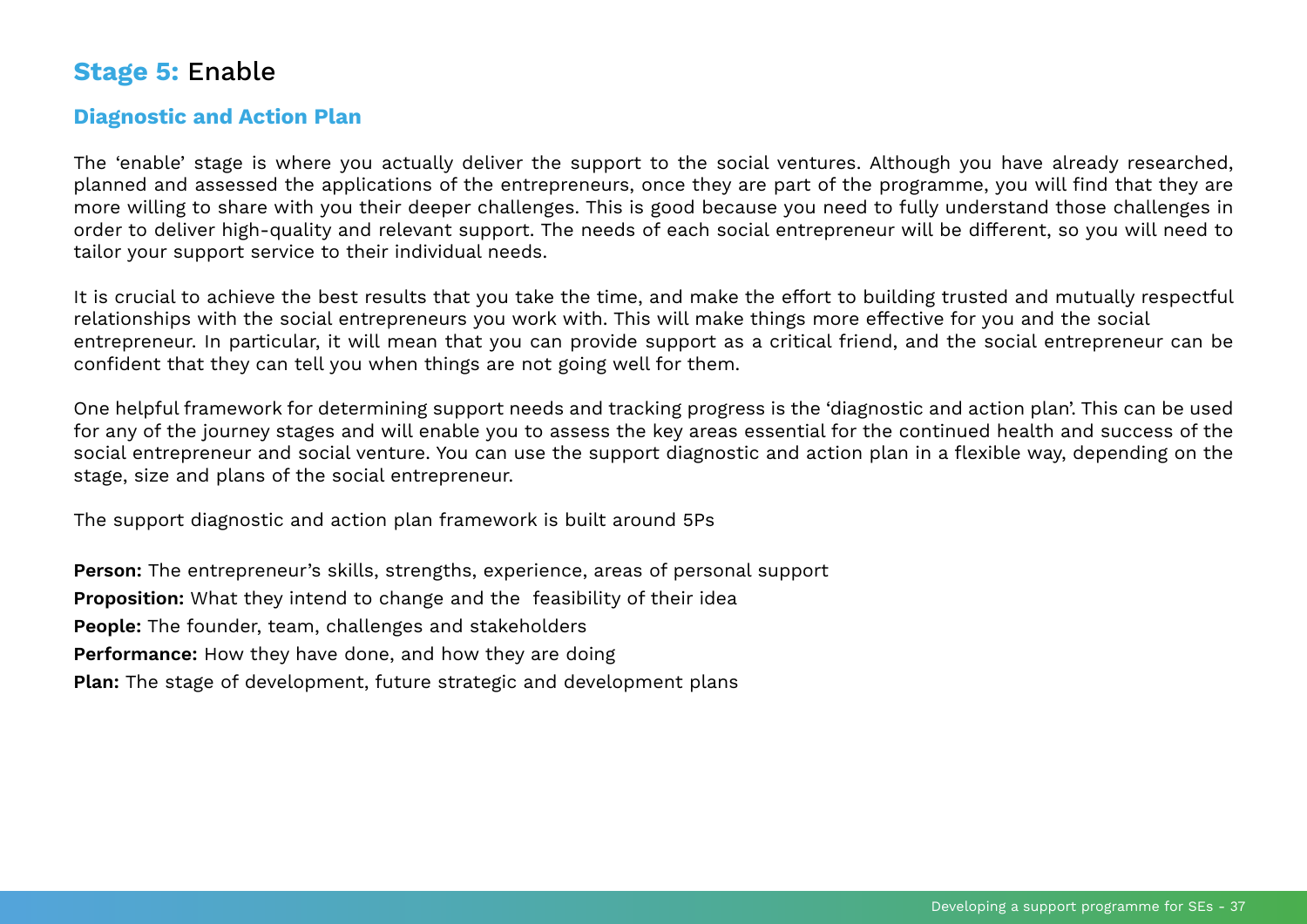Bellow you can find a template you can use for a suitable support diagnostic and action plan for each of the enterprises you are working with:

#### **Headlines**

**• The social venture summary (vision, aims) current impact, track record, delivery model**

**• Concerns or challenges that could hinder success of entrepreneur or manager and/or venture**

**• Does the entrepreneur / manager have any health and or well being challenges and are they aware to ensure** 

- **• Key beneficiaries**
- **• Stage of development**
- **• Positives sales / income, partnerships, services being procured**
- **• Lines of business: proven in terms of impact and financial sustainability?**
- **• Capability and capacity of the Manager/team**

**these areas are well managed and supported?**

- **• The challenges and risks**
- **• The most important next steps**

#### **1. The Person**

| Diagnosis of current critical challenges:                                                                                                                                                                                                                                                                                                                                                                                                                         |                                                       |
|-------------------------------------------------------------------------------------------------------------------------------------------------------------------------------------------------------------------------------------------------------------------------------------------------------------------------------------------------------------------------------------------------------------------------------------------------------------------|-------------------------------------------------------|
| The entrepreneur or manager: skills/strengths/awareness. Areas supported<br>The entrepreneur or manager: awareness of and attitude towards learning & development needs<br>Actual areas of support need<br>Concerns or challenges that could hinder success of entrepreneur or manager and/or venture<br>Does the entrepreneur / manager have any health and or well being challenges and are they aware to ensure<br>these areas are well managed and supported? | • What are the positives?<br>• What work is required? |
| 2. The Proposition                                                                                                                                                                                                                                                                                                                                                                                                                                                |                                                       |
| Diagnosis of current critical challenges:                                                                                                                                                                                                                                                                                                                                                                                                                         |                                                       |
| The entrepreneur or manager: skills/strengths/awareness. Areas supported<br>The entrepreneur or manager: awareness of and attitude towards learning & development needs<br>Actual areas of support need                                                                                                                                                                                                                                                           | • What are the positives?<br>• What work is required? |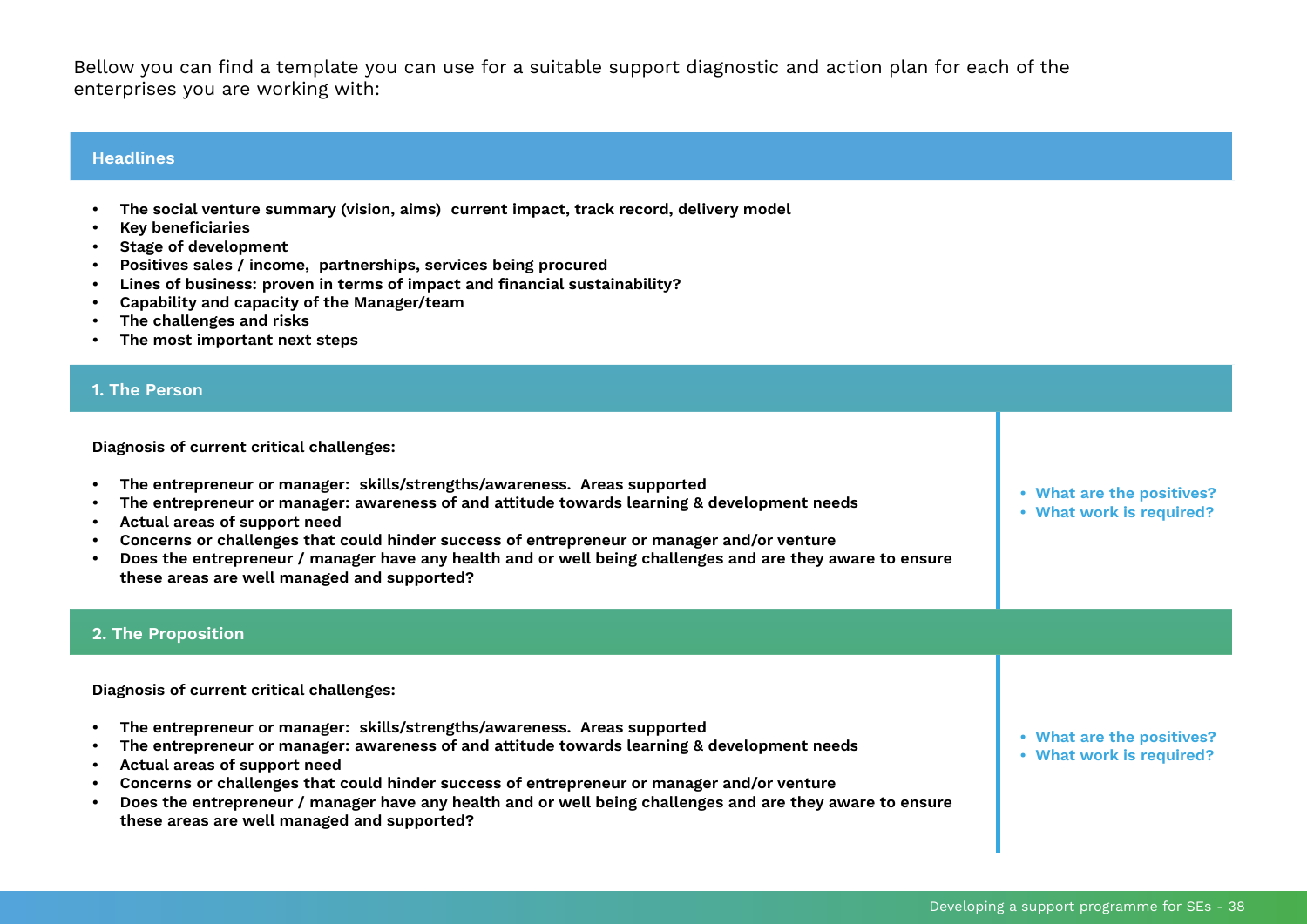# **3. The People**

**Diagnosis of current critical challenges:**

| Founder/management team make-up. Strengths/complementary observations/ challenges/needs<br>$\bullet$<br>The proposed or adopted governance structure and how it is working for the team/venture<br>External stakeholder awareness and engagement<br>Other challenges, needs, concerns                                                                                                                                                                                                           | • What are the positives?<br>• What work is required? |
|-------------------------------------------------------------------------------------------------------------------------------------------------------------------------------------------------------------------------------------------------------------------------------------------------------------------------------------------------------------------------------------------------------------------------------------------------------------------------------------------------|-------------------------------------------------------|
| <b>4. The Performance</b>                                                                                                                                                                                                                                                                                                                                                                                                                                                                       |                                                       |
| Diagnosis of current critical challenges:<br>Reality right now in terms of measuring and understanding performance - sales, impact, team performance<br>Sales pipeline and method of tracking<br>Social impact measurement<br>Team/ staff performance                                                                                                                                                                                                                                           | • What are the positives?<br>• What work is required? |
| 5. The Plan                                                                                                                                                                                                                                                                                                                                                                                                                                                                                     |                                                       |
| Diagnosis of current critical challenges:<br>Stage of development and immediate needs for prioritisation<br>Key partnerships in place or ideal partnerships to be pursued<br>Operational plan<br>Financial plan<br>Income / Fundraising Generation plan<br><b>Communications and Marketing plan</b><br>Growth area understanding - key lines of business / effective income increase<br>$\bullet$<br>Capacity of management team / staff to deliver plan(s)<br>Wider challenges / opportunities | • What are the positives?<br>• What work is required? |
| Financial and income / fundraising plan<br>Intention and ambition to for start up/ development/growth<br>$\bullet$<br>Experience of managing investment, contracts, funds, income<br>What investment, contracts, funds, income is needed for the next year<br>What are the resourcing options?<br>What work is needed to get the right resources in place?                                                                                                                                      |                                                       |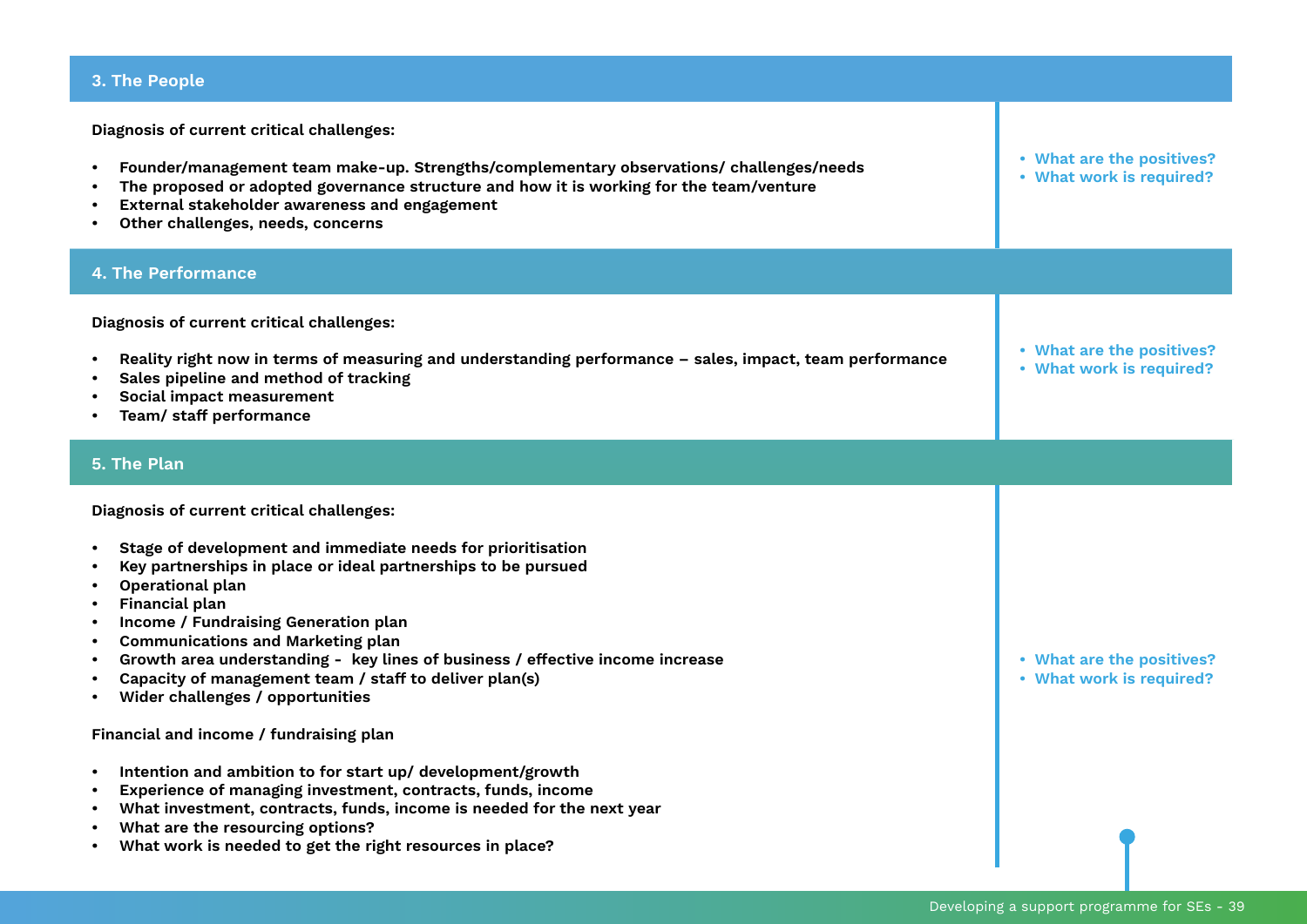# <span id="page-39-0"></span> **ACTIVITY**

In a small group use the example of your own organisation or a social venture you are supporting to practice completing the support Diagnostic and Action plan.

The most important aspect of using the diagnostic is learning to ask good questions and agreeing actions that you and the social venture you are supporting can both commit to.

### **Providing effective support to social entrepreneurs**

Support for social entrepreneurs contains some or all of the following, to form a menu of support:

- Workshops and training
- Online and offline resources and learning materials
- Bespoke individualised support such as mentoring or expert consultancy
- Peer support and cohort building
- Introductions to networks that can provide support, sales or finance
- Finance provided by you or access to finance provided by others

Exactly how you build the programme will be based on the journey stage of the entrepreneur, the social needs that you identified and you may also adjust the specifics of the programme once you have undertaken the diagnostics of the social ventures.

Generally speaking the more developed the enterprise, the more bespoke the support needs to be to be effective. However, the more bespoke the offer, the more expensive it is to provide. In addition, entrepreneurs often find huge benefit in sharing their experiences with a group of like-minded people going on a similar journey. These entrepreneurs find role models, encouragement, mutual learning and opportunities for collaboration when they work together. Group workshops are also a good way of transmitting knowledge and information effectively and inexpensively.

### **Workshops and Training**

It is worth running a workshop if you are wanting to share knowledge, insights and information with groups of between 5 and 50 people, ideally between 8 and 20.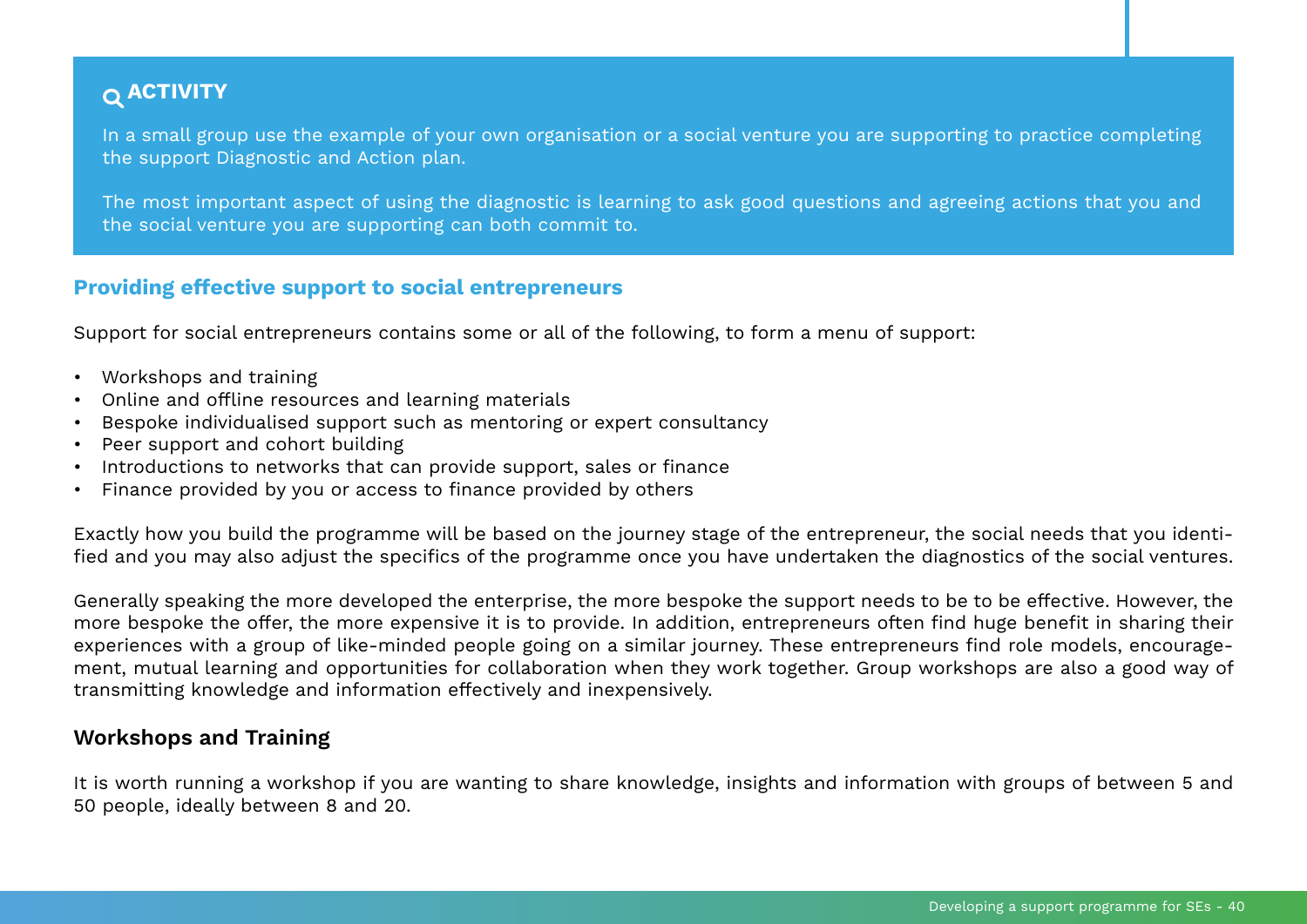The participants will get the most out of a workshop that is less about theory and more about how they can apply it to their own social venture. The more interactive you make your workshop, the better the participants will retain the knowledge. Ensure that the participants have opportunities to apply the knowledge to their own circumstances, find solutions to questions, undertake role-plays or support one another with decisions.

Typical workshop topics for early stage social ventures (for incubation or pre-start enterprises) might include problem definition / value proposition, understanding and filling in a business model canvas, pitching, understanding social or environmental impact, financial forecasting, organisational legal structures, market research and customer definition, pricing, distribution and logistics, marketing and publicity including online options and other fundamentals of starting a business.

At later stages, workshops may include some of the same topics (financial forecasting, marketing, impact measurement or pitching for example) but are also likely to include organisational structures and team roles, HR, management, scaling, investment, quality management, IT systems such as CRM or finance systems, market research for new markets and other topics specifically related to improving performance or generating growth.

You may have the expertise in your organisation to run the workshops yourself. However, it is common to connect into specialist experts in your ecosystem to deliver these. It also means that the participants get a range of people to learn from, which can be more stimulating than seeing the same person all the time.

# **Mentoring, Coaching, Consultancy**

### Mentoring

A mentor is a person who has already experienced the journey that the mentee is now going on and can share insights from that experience. Mentoring is therefore a deep, transformational professional and personal relationship with an experienced individual (frequently more advanced entrepreneurs). Mentoring is usually appealing for senior professionals as a way of sharing their knowledge and enabling other promising entrepreneurs to thrive. Both mentors and mentees benefit from this relationship and exchange.

Good mentoring skills and practices include: active listening skills, self-awareness, ability to provide useful feedback and willingness to enable connections.

Having a mentor can be beneficial for entrepreneurs at all stages, with different results and needs. Good generic outcomes for all entrepreneurs comprise: building confidence, establishing focus and proper work plans, generating the right connections and learning from mistakes among others.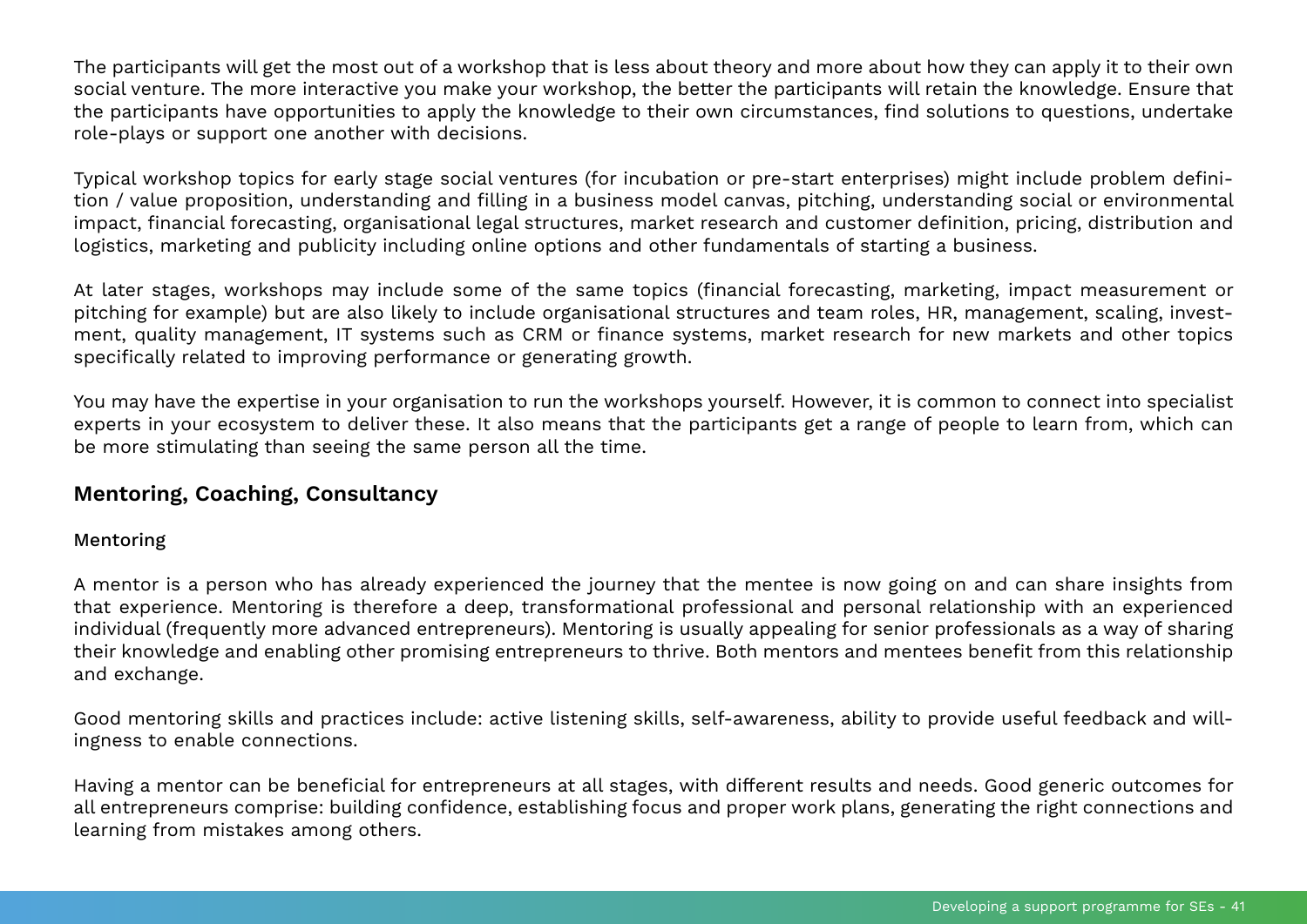### Consultancy/ advice

Consultants or advisors are knowledgeable professionals with specific expertise that provide help on a specialist basis. Examples include financial advisors, marketing consultants, HR experts, etc.

Before hiring an advisor or consultant is important to:

- Create a brief presenting the main challenges or problems you need help with
- Establish key expected outcomes
- Have the flexibility to receive unexpected advice
- Make expectations clear to your advisor including: expected delivery dates, key milestones, the time you have available to contribute, key support people from your organisation that are available to support the consultant.
- Agree on a scope for the consultancy and a final price (if paid)

#### Coaching

Business coaches offer support to clarify your goals, keep on track regarding your own objectives while helping you find motivation. The coaching technique is intended to facilitate enhanced performance, improve learning mechanisms and development processes. Coaches use powerful questioning techniques, visioning, action planning and other methods to help you evaluate what is truly important to you.

|                                  | <b>Advisor</b>                                     | Coach                                                   | <b>Mentor</b>                                                  |
|----------------------------------|----------------------------------------------------|---------------------------------------------------------|----------------------------------------------------------------|
| l Focus                          | Guiding                                            | Task and performance; building<br>skills and competence | Building capability                                            |
| <b>Key skills</b>                | Imparting own experience<br>and wisdom             | Giving feedback on performance                          | Helping learner discover their<br>own knowledge and experience |
| <b>Goal orientation</b>          | Helps align individual and<br>organisational goals | Helps learner establish goals                           | Usually works with learner's own<br>goals                      |
| <b>Closeness of relationship</b> | Low-moderate                                       | Moderate                                                | Relatively high, often leading to a<br>strong relationship     |
| <b>Flow of learning</b>          | Mainly one-way                                     | Mainly one-way                                          | Usually two-way                                                |

For more detailed information and tools see [Mentoring Guide](https://www.unltd.org.uk/uploads/general_uploads/Mentoring_guide.pdf)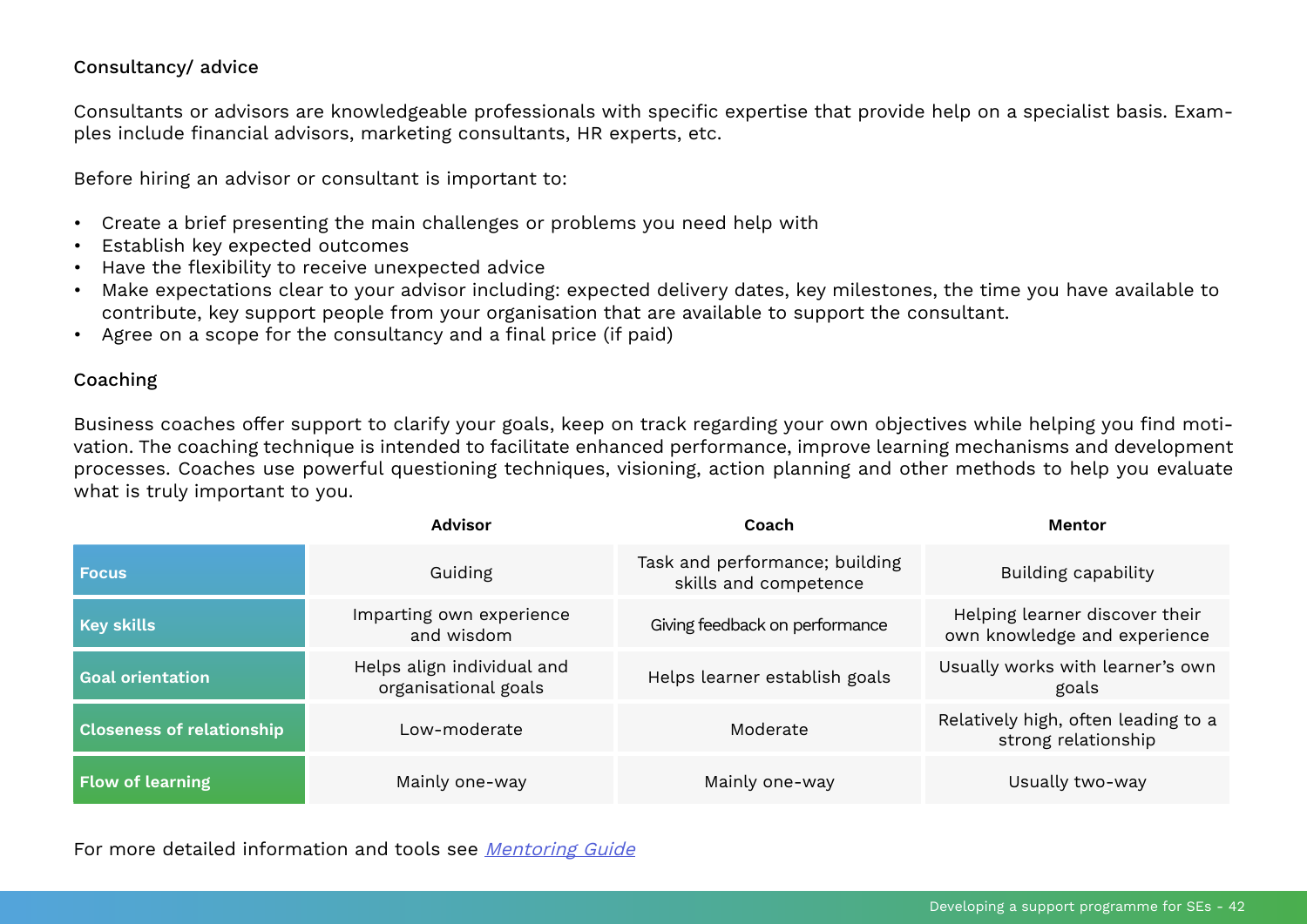# **The Social Business Model Canvas**

A well known tool for creating a solid business model around a social venture is the business model canvas, and in particular its 'social cousin', the social business model canvas. It is also a collaborative tool that helps your social ventures communicate different business models with their stakeholders and brainstorm new ones. The Social Business Model Canvas can be used at any stage of the business, and is a way of capturing a snapshot of the key areas of the business and in engaging new entrepreneurs in how to think about the different elements they need to prepare or improve.

In addition to the traditional elements you would expect to include in a business plan, the Social Business Model Canvas has four additional elements that are important for any social venture to consider as part of the business planning process.

| <b>Beneficiary Segments</b>                                                                                                                                          | <b>Key Resources</b>                                                                                            | <b>Key Activities</b>                                                                    | $\overline{2}$<br>Type of<br>Intervention                                                 | $\blacksquare$<br><b>Segments</b>                                                | Value<br>Proposition                                                                            |
|----------------------------------------------------------------------------------------------------------------------------------------------------------------------|-----------------------------------------------------------------------------------------------------------------|------------------------------------------------------------------------------------------|-------------------------------------------------------------------------------------------|----------------------------------------------------------------------------------|-------------------------------------------------------------------------------------------------|
| Clearly identify who your beneficiary<br>segments are -- even if they aren't<br>paying you and there is no place for<br>them in the regular business model<br>canvas |                                                                                                                 |                                                                                          |                                                                                           |                                                                                  | User value<br>proposition                                                                       |
| <b>Social and Customer Value</b><br>Proposition                                                                                                                      | What resources will you<br>need to run your activi-<br>ties? People, finance,<br>access?                        |                                                                                          | What is the format of<br>your intervention? Is it a<br>workshop? A service? A<br>product? | Who benefits from your<br>intervention?<br>Beneficiary                           | Impact measures                                                                                 |
| Ensure that you have laid out a com-<br>pelling rationale that will drive your<br>customers to buy without forgetting<br>about your impact on society                | Partners + Key<br><b>Stakeholders</b>                                                                           |                                                                                          | 6<br>Channels                                                                             | $\left( 4\right)$<br>Customer                                                    | How will you show that<br>you are creating social<br>impact?<br>Customer Value 5<br>Proposition |
| <b>Impact Measures</b>                                                                                                                                               | Who are the essential                                                                                           |                                                                                          |                                                                                           |                                                                                  |                                                                                                 |
| Develop clear thinking around what<br>kind of social impact you're creating<br>and how it could be measured                                                          | groups you will need to<br>involve to deliver your<br>program? Do you need<br>special access or<br>permissions? | What program and<br>non-program activities<br>will your organization be<br>carrying out? | How are you reaching<br>your users and<br>customers?                                      | Who are the people or<br>organizations who will<br>pay to address this<br>issue? | What do your<br>customers want to get<br>out of this initiative?                                |
| <b>Surplus</b>                                                                                                                                                       | <b>Cost Structure</b>                                                                                           |                                                                                          | <b>Surplus</b>                                                                            | Revenue                                                                          |                                                                                                 |
| Plan and communicate what<br>happens with profits and where you<br>aim to reinvest them                                                                              | What are your biggest<br>expenditure areas? How do<br>they change as you scale up?                              |                                                                                          | Where do you plan to<br>invest your profits?                                              | Break down your<br>revenue sources by %.                                         |                                                                                                 |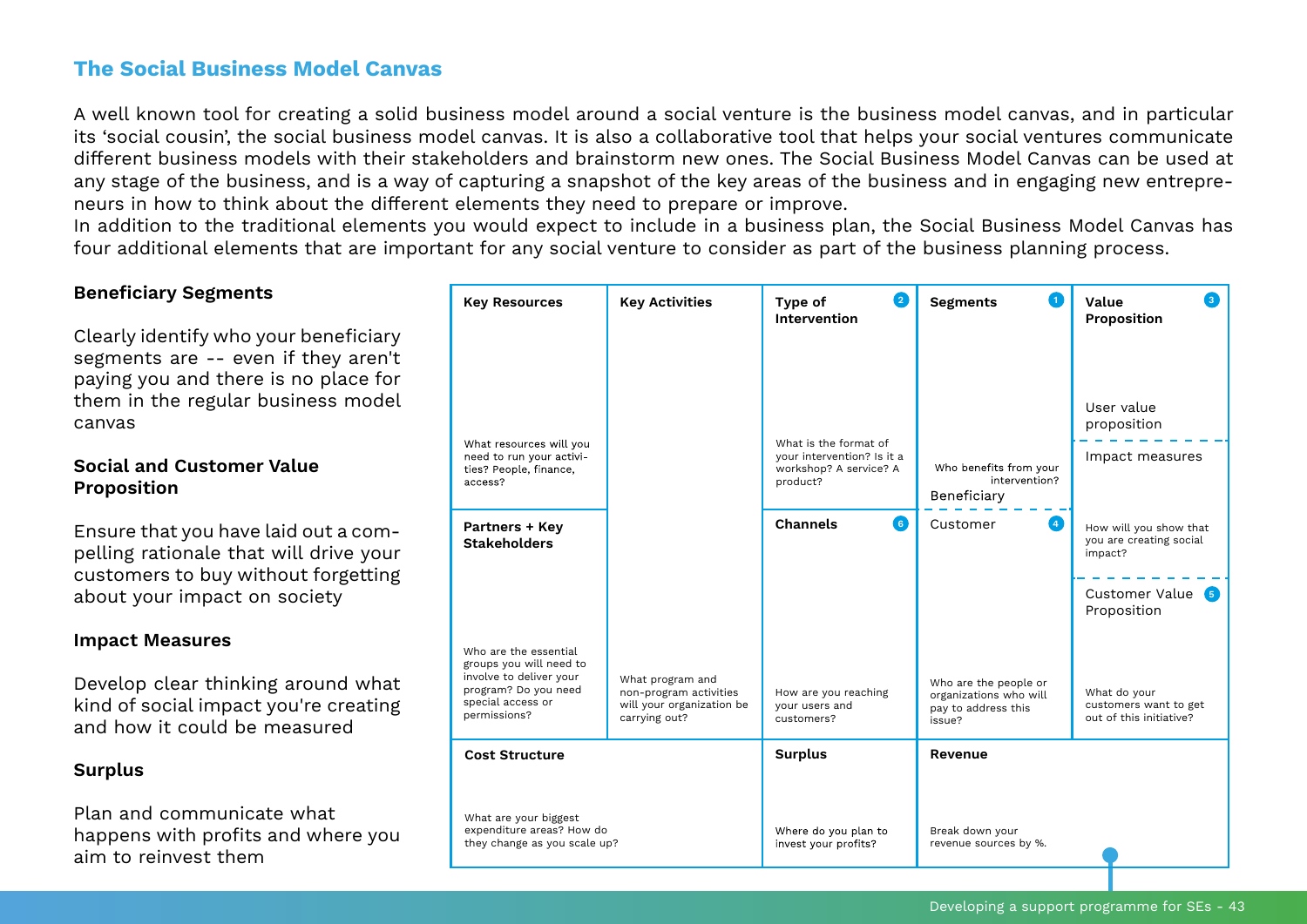# <span id="page-43-0"></span> **ACTIVITY**

Practice using the Social Business Model Canvas for your own organisation or with a social venture you are supporting.

A helpful toolkit to guide you through the process can be found [Here](https://bmtoolbox.net/tools/social-business-model-canvas/)

### **Business Planning**

A business plan can be a useful way of helping social entrepreneurs to bring together all their ideas and plans in one place. This is especially helpful when a social venture is starting up or when the venture is growing rapidly or raising funds. The needs and demands of the social venture will change rapidly during its early stages; and a short business plan on no more than a couple of pages is a helpful way to communicate with and test out ideas and plans with funders, investors, customers and supporters.

| A business plan would usually include the following: |  |
|------------------------------------------------------|--|
|------------------------------------------------------|--|

| <b>Organisation</b>                     | The mission, vision, values, organisational structure, history, governance                                                                           |
|-----------------------------------------|------------------------------------------------------------------------------------------------------------------------------------------------------|
| <b>Strategy</b>                         | The overall objective and goals, and what they key success factors are; any unique selling proposition                                               |
| <b>Products / Services / Activities</b> | The types of activities that are to be undertaken to achieve the intended goals                                                                      |
| <b>Market</b>                           | What is the need and demand for the social venture? What is the broader environment it operates in? Who<br>are the key competitors and stakeholders? |
| <b>Social Impact</b>                    | What are the main aims the social venture wants to achieve?<br>How does it intend to collect information to demonstrate what works?                  |
| <b>Operations</b>                       | Staffing plans, management, systems and processes, sales and marketing plans                                                                         |
| <b>Fundraising plan</b>                 | What funding is to be sought and from who?                                                                                                           |
| <b>Financials</b>                       | Current status, forecast, budget for the year ahead                                                                                                  |

These are similar topics to the content of the business model canvas, but outlined in more depth and detail.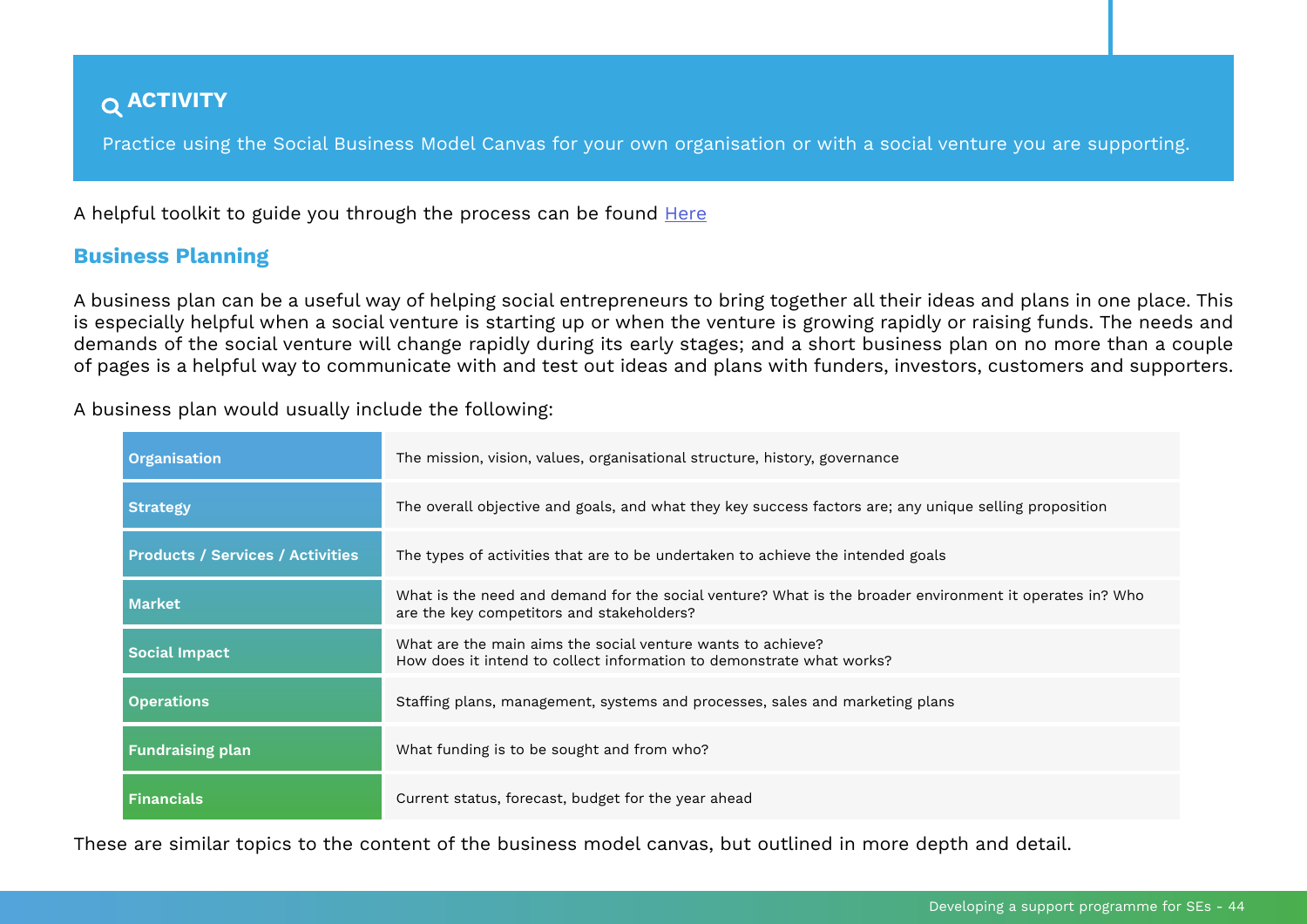# <span id="page-44-0"></span>**Stage 6:** Connect

# **The power of networks**

The phrase 'it takes a village to raise a child' can also be applied to (social) ventures. The ones who succeed are the ones who are the best connected to support, other businesses to collaborate with and customers. As a SESO, you can help by building and actively maintaining an ecosystem that enables these connections. Each social venture that you help then strengthens that ecosystem further.

A strong ecosystem is made up of a range of organisations and individuals that is likely to contain many if not all of the following:

- Experienced entrepreneurs who can act as role models and mentors, partners and service users for the SESO. They also attract others into the ecosystem
- Business or legal experts and mentors, either paid or pro bono, who can offer advice and connections to the enterprises you are supporting.
- Investors and financial advisors who help young enterprises access the financial resources they need to grow and succeed
- Community representatives and impact experts, who understand the social and environmental needs and the communities who have those needs
- Local and national government representatives who can influence policy and funding for the social sector, business and the country in general
- Corporate partners, who sometimes buy from social enterprises and often provide either financial support or mentoring by their specialist experts
- NGO's with support and funding offers
- International networks focussed on support social, civic and economic development

Having a strong ecosystem of support is tremendously powerful. Supporters tend to find involvement with social ventures very rewarding, and recommend others to participate, strengthening the network over time. It is important, therefore, to cultivate this network of support, providing training and networking opportunities for the people who are helping you out, remembering to get regular feedback from them about their interactions with your entrepreneurs and thanking them for their contribution. People will do a huge amount, often on a pro bono basis, if they feel that their contribution is valued.

There are often pro bono networks of support out there for you to connect into as well. One good example of this is TrustLaw, an international service provided by the [Thomson Reuters Foundation](http://www.trust.org/trustlaw/) to provide pro bono legal advice to social sector organisations. Another is [Mowgli Mentoring](https://www.mowgli.org.uk/about/our-story). It is worth spending time identifying who else is willing to offer free support in your area, as there may be charities, government agencies and companies who have schemes.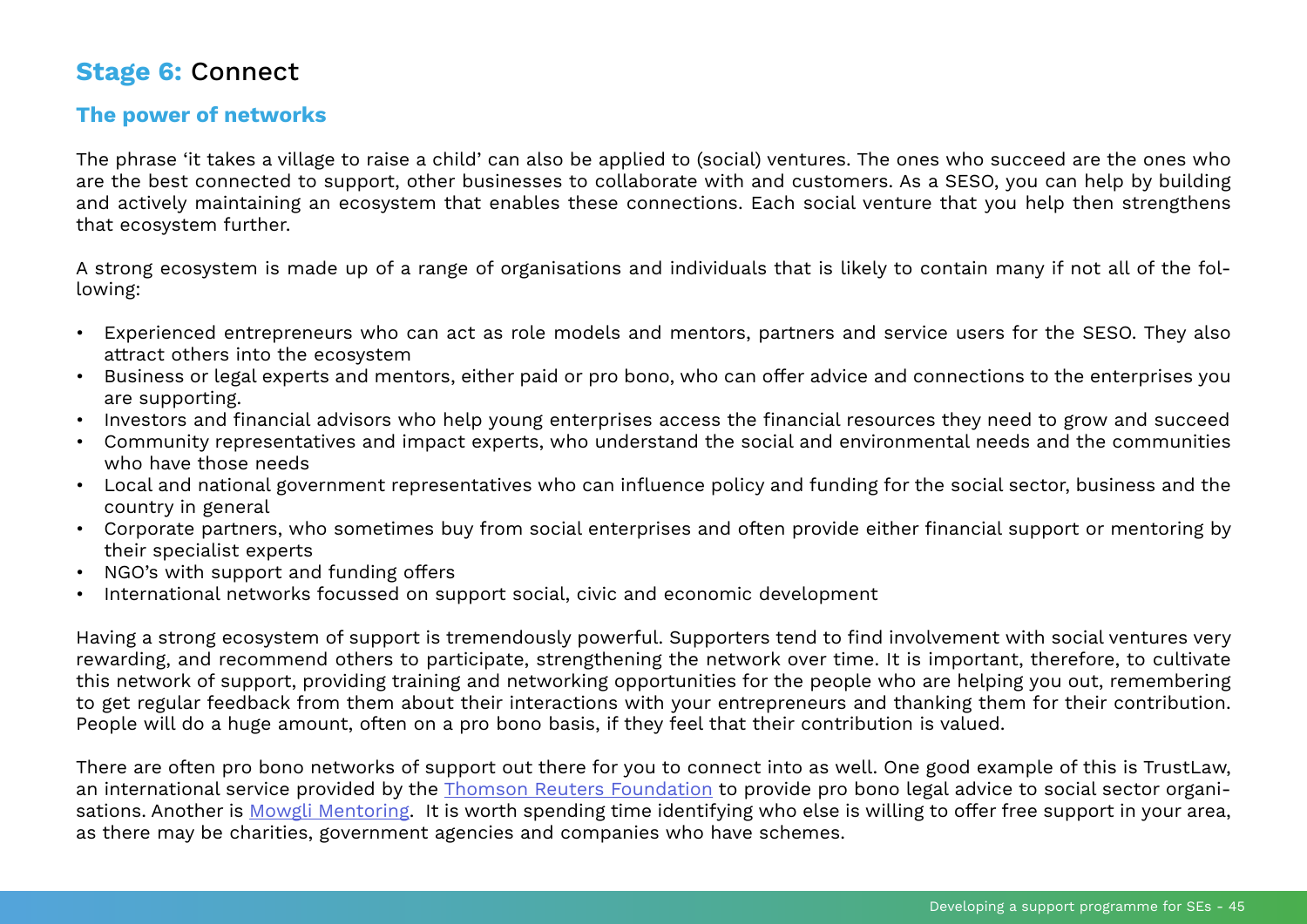It is unlikely that you will be able to provide all the support needed by the social entrepreneurs in your programme. You can however develop partnerships with other supporters who can help to fill in any gaps. It is worthwhile spending time developing relationships that broaden your network for access to a comprehensive, flexible support network, including:

- Business networking and introductions
- Peer to peer support
- Pro-bono help
- Access to collaborators and customers
- Celebration of success, both social entrepreneurs and supporters
- Access to suppliers
- Access to finance and funding opportunities
- Health and wellbeing opportunities

# **Peer Support and Cohort Building**

Social entrepreneurs get a huge amount from interacting with one another. If a group is attending a programme together, they will naturally learn from one another, and most groups start to build friendships and collaboration opportunities naturally when they meet regularly in these ways. In every group there will be some teams who are particularly successful, and they will inspire others in the cohort to raise their game.

However, you can catalyse this natural connection more successfully in a number of ways, including:

- Running programmes around a particular theme such as health, employment, food or climate change. When teams are working on a similar sectors, not only is it easier for you to find workshop topics that are more relevant to all the participants (making them more likely to attend), they are more likely to find it easy to collaborate.
- Ensuring your workshops are interactive, and there is also time for the teams to share their progress and experience with one another during the programme
- Pairing peers with one another to hold one another accountable or to learn from one another's experiences
- Facilitating conversations between participants on ways they might collaborate such as jointly selling products, running an event together or sharing skills and expertise
- Arranging opportunities for participants to socialise together at lunch time or in the evenings after training has taken place (the participants themselves might also arrange these opportunities)
- Encouraging the group to stay in touch between your sessions. Groups sometimes set up Facebook or WhatsApp groups, do group calls or arrange other times to meet.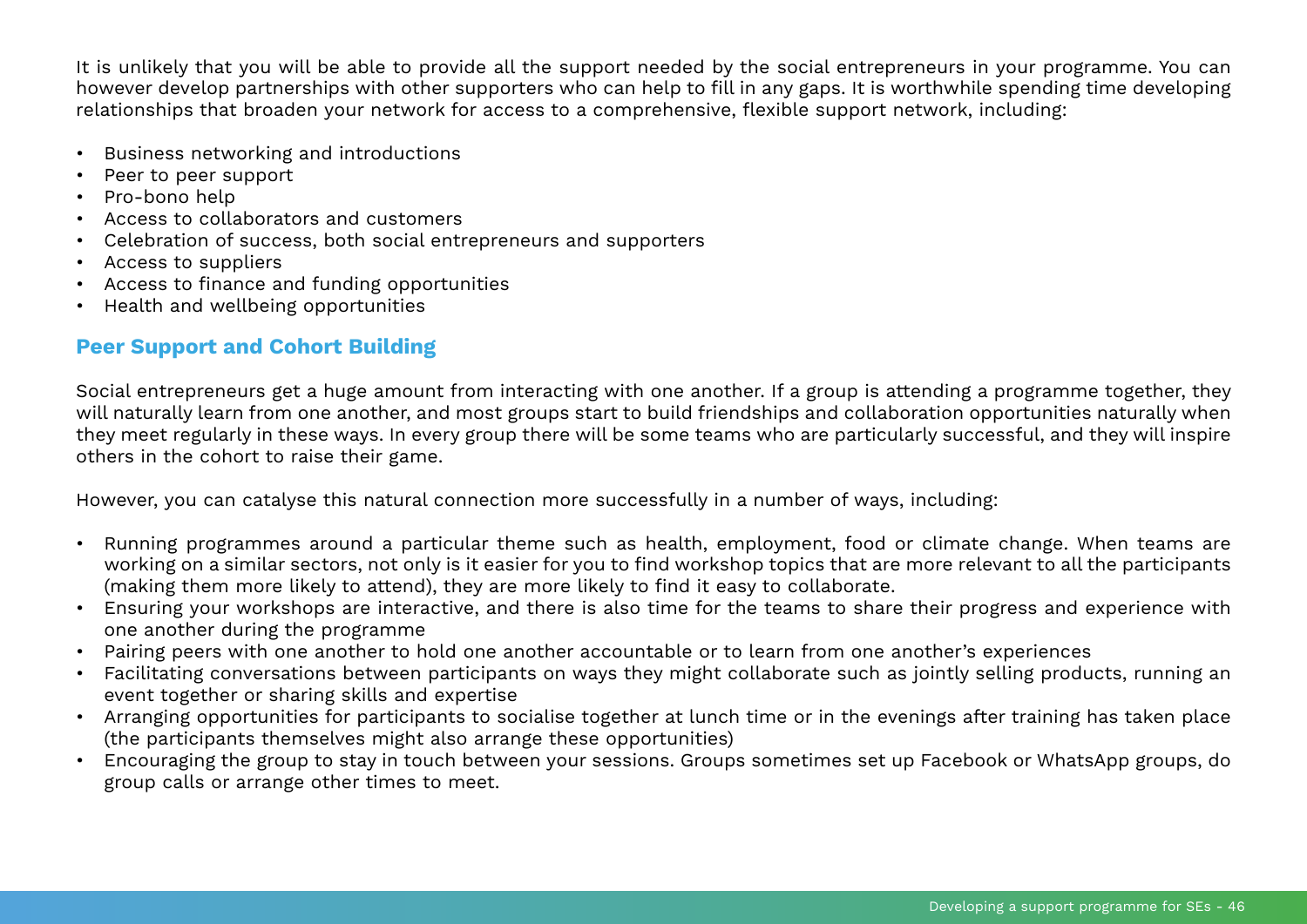# <span id="page-46-0"></span>**Stage 7:** Impact Management

Both you as a SESO, assessing your programmes, and the entrepreneurs that you support, will need to think about managing and measuring social impact. What exactly do we mean, when we talk about social impact management? We call the process of understanding and capturing the changes we make as a result of our interventions, impact management.

Impact management, includes impact measurement. It is the practice of using information to improve a service or programme. It helps you realise what is or isn't working and what you can do about it. Getting the right approach to impact management is also needed so that you can share the results of your work with others such as potential funders, partners and other support agencies so that they can better understand how they can work with you.

One example of a globally relevant impact measurement framework are the Sustainable Development Goals or SDG's. The SDGs are a set of seventeen inter-related aspirational goals for the planet approved by the United Nations in 2015 that bring together developing and developed world and public and private sector opportunities. They contain 169 targets for sustainable development of the planet to be achieved by 2030. These include ending poverty and hunger, improving health and education, making cities more sustainable, combating climate change, and protecting oceans and forests. Further about the SDG's and resources can be found [Here](https://www.undp.org/content/undp/en/home/sustainable-development-goals.html).

Whether you call it an impact strategy, a theory of change or a logic model, it's essential to get clear about the impact you're aiming for and how you intend to achieve it. To embed impact management into an organisations work, they need to decide how to measure, report, compare and improve impact performance.

Any approach to impact measurement should be part of an Impact Strategy. The diagram below illustrates the process and key questions at each stage.

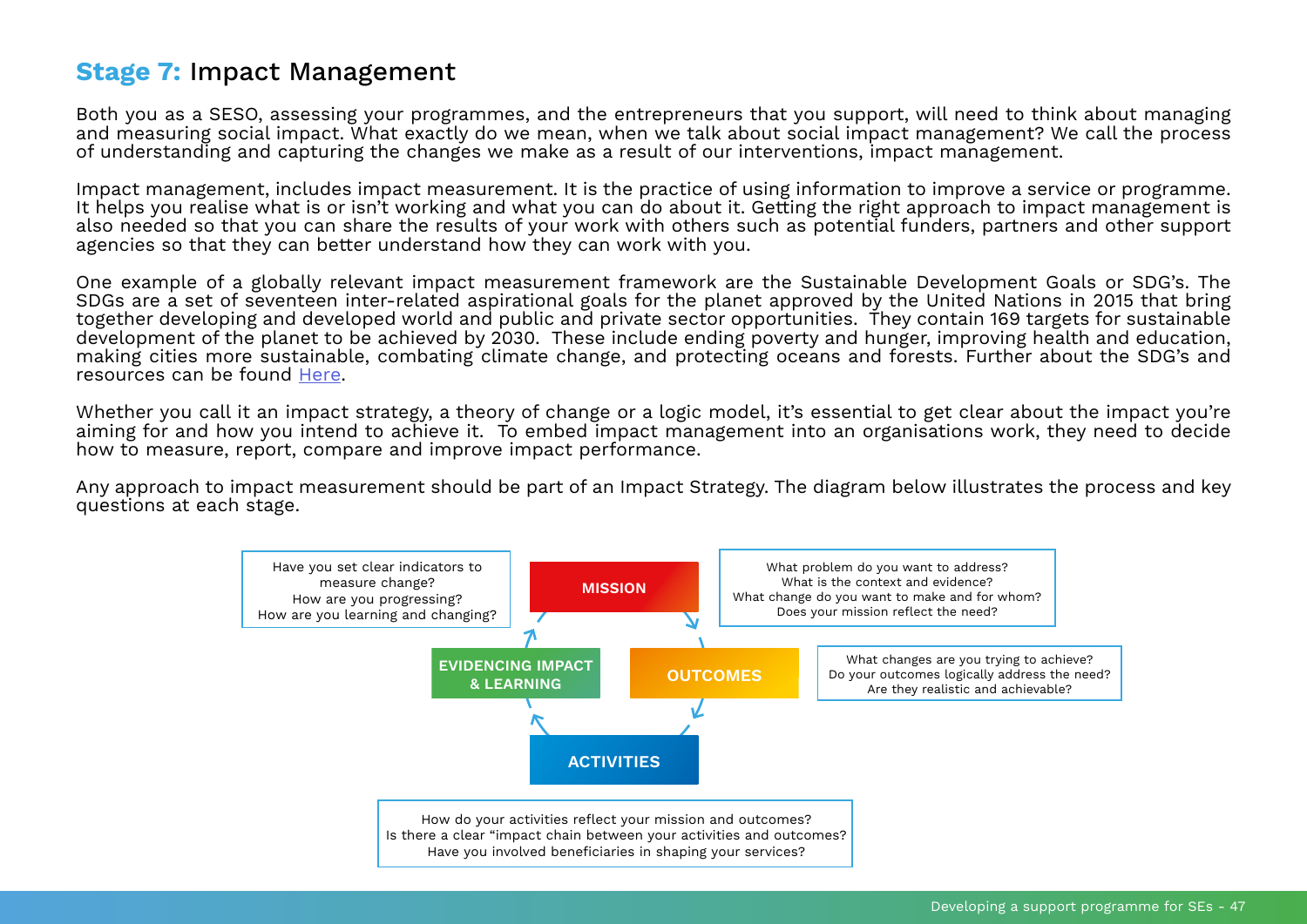A helpful way to understand the impact that you create and the ways in which that impact is created is to develop an impact logic for your organisation or a specific project you are planning.

An impact logic is a tool that can help you translate your Theory of Change

into a linear input to impact model. It allows you to more easily map your process from inputs, to activities, outputs, and outcomes, set targets, and measure them. An impact logic model is a visual diagram that illustrates how your programme will work. Logic Models can be used for:

- Programme planning, implementation, evaluation
- Improving your strategy and strengthening your team
- Measuring your impact
- Communicating your work
- Learning and improving programmes and processes, and innovating
- Creating new partnerships

It is a relatively simple tool that helps entrepreneurs understand what they do and its effects. It is a helpful bridge to more complex impact management approaches that a social venture may need as it grows. An example of a logic model is:

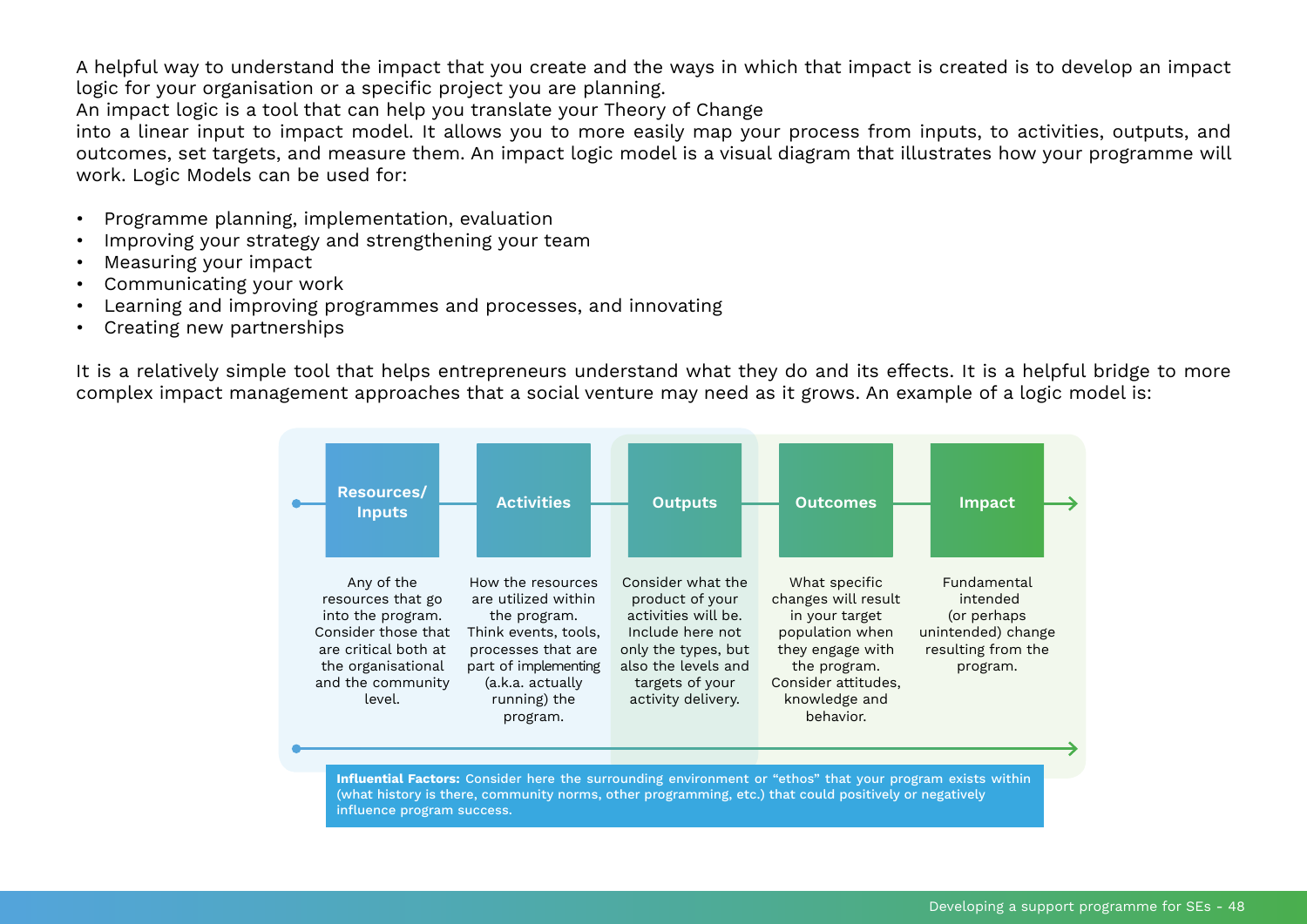Logic models can also include:

- Problem statement why the service or project is needed. It is advisable to define the problem statement before developing the logic model so that you can test out whether the problem you are trying to solve is indeed being resolved by your logic model.
- Goal the overall aim
- Assumptions the basis for the ideas
- Rationale information in the mode

A comprehensive guide to logic model development can be found [Here](https://d3ayyz93zozlya.cloudfront.net/uploaded-files/gathercontent/Logic_Model_Development_Guide.pdf).

There are some terms that are commonly used in impact management:

- Theory of Change: Theory of Change (ToC) is a specific type of methodology for planning, participation, and evaluation that is used in the philanthropy, not-for-profit and government sectors to promote social change. Theory of Change defines longterm goals and then maps backward to identify necessary preconditions.
- Inputs: the systems, processes and activities that you do as part of running a programme
- Outputs: are the results from the venture that can be measured relatively objectively
- Outcomes: are the ultimate changes that one is trying to make in the world, but are usually costly and difficult to measure
- Indicators: a 'measure' of what happened in your programme. There are two types:
	- 1. Quantitative facts without distortion from personal feelings, prejudices, or interpretations presented with a specific value - objective- preferably numeric measured against a standard.
	- 2. Qualitative values based on or influenced by personal feelings, tastes, or opinions and presented as any numeric or textual value that represents an interpretation of these elements.

There are generally three key steps to designing an impact management approach:

**Step 1** - Define the target audience

**Step 2** - Agree the goals you want to achieve

**Step 3** - Plan for change

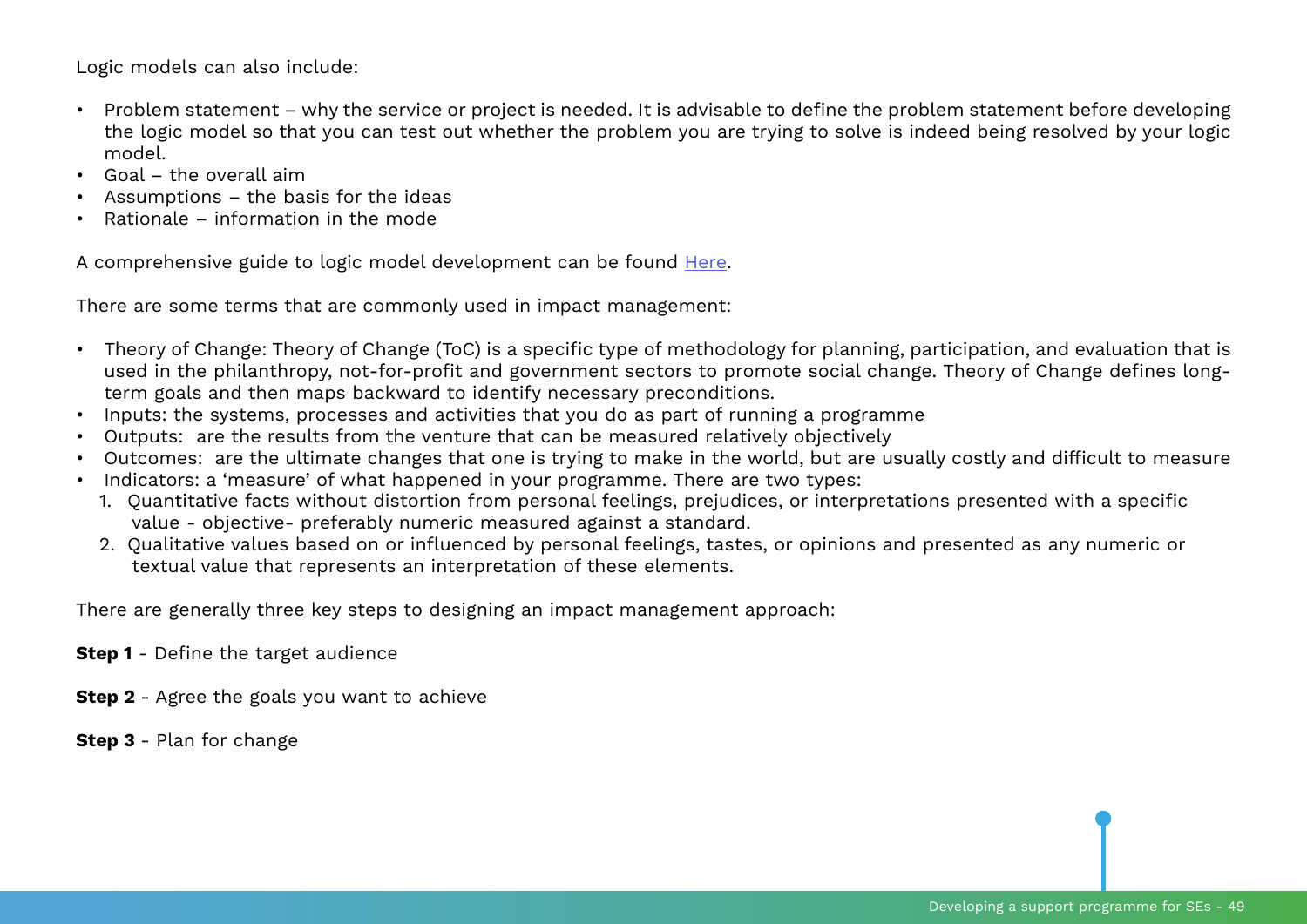# <span id="page-49-0"></span> **ACTIVITY**

For each of the three steps, the questions you should ask at each step and work templates to help you develop an impact management plan are below.

#### **Step one: Define your target audience**

Consider the issue your service or programme is trying to address, followed by the particular group of people you work with. Answer the questions below which contains additional guidance:

- What is the scale and scope of the issue?
- What is the cause of the issue?
- What are the consequences of the issue?
- Who are the target group you will work with?
- Are you planning on working with those directly affected or other people that can influence the situation?
- What are their characteristics, strengths and needs of your target group?
- What are the inclusion and exclusion criteria for those you are going to work with?

| <b>Key questions</b>                              | <b>Your response</b> | <b>Guidance</b>                                                                                                             |
|---------------------------------------------------|----------------------|-----------------------------------------------------------------------------------------------------------------------------|
| Who is affected?                                  |                      | Think about how many people are affected by the<br>issues and who they are. Are some groups more af-<br>fected than others? |
| What is the scale and scope of the<br>issue?      |                      | What type of issues do people face and how big are<br>their problems?                                                       |
| What is the cause / root problem of<br>the issue? |                      | What are the root causes of the issues that people<br>face?                                                                 |
| What are the consequences of the<br>issue?        |                      | What are the knock-on effects?                                                                                              |

### THE ISSUE / PROBLEM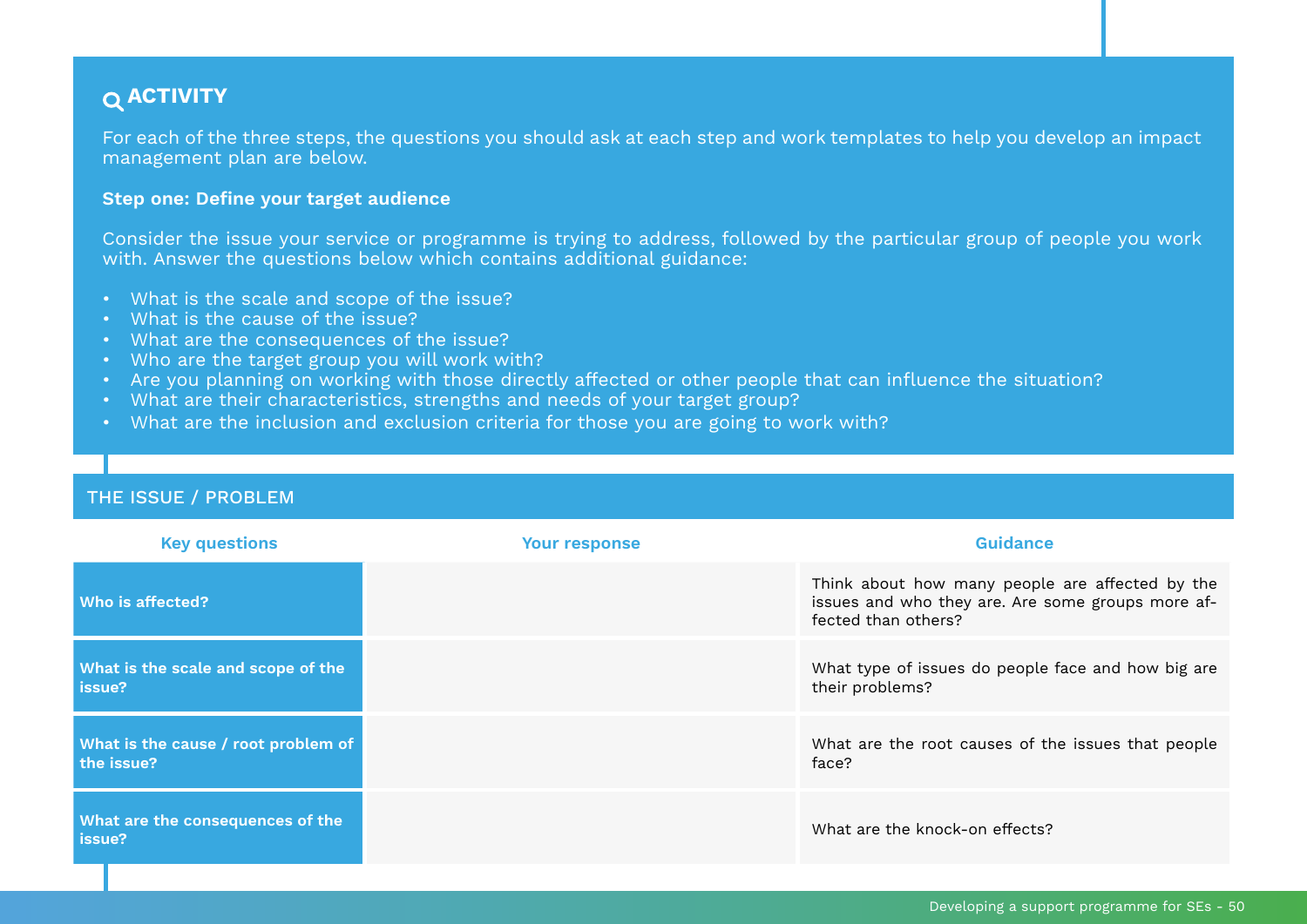| <b>Key questions</b>                                                                                                                                                     | <b>Your response</b> | Guidance                                                                                                                                                                                                                                                                                                 |
|--------------------------------------------------------------------------------------------------------------------------------------------------------------------------|----------------------|----------------------------------------------------------------------------------------------------------------------------------------------------------------------------------------------------------------------------------------------------------------------------------------------------------|
| Who are the target group you will<br>work with?<br>Are you planning on working with<br>those directly affected or other<br>people that can influence the situ-<br>ation? |                      | Are you working with directly with people affected by<br>an issue (e.g. with young people), at a system level<br>(e.g. with government), or are you working with inter-<br>mediaries (e.g. with teachers)?                                                                                               |
| What are the characteristics, needs<br>and strengths of your target group?                                                                                               |                      | Try and define your target groups as clearly and spe-<br>cifically as you can. Think about their relevant charac-<br>teristics (e.g. where or in what context do they live?),<br>their needs (e.g. how they are disadvantaged?) and<br>their strengths (e.g. what assets or resources do they<br>have?). |
| What are the inclusion and exclu-<br>sion criteria for those you are going<br>to work with?                                                                              |                      | It is not possible for a single organisation to serve<br>populations with very varying needs equally well.<br>Think about the criteria you use to define your target<br>group.                                                                                                                           |

#### **Step two: Agree goals**

- What difference do you want your programme or service to make? Agreeing the changes you want your programme or service to make will help you measure and achieve them. Answer the questions below.
- What is the long term change (or impact) are you are aiming for?
- What shorter term changes (or outcomes) are you aiming for to create that long-term change?
- What does existing research say about how to achieve the change you want to see?
- What best practice can you draw on?
- What are the inclusion and exclusion criteria for those you are going to work with?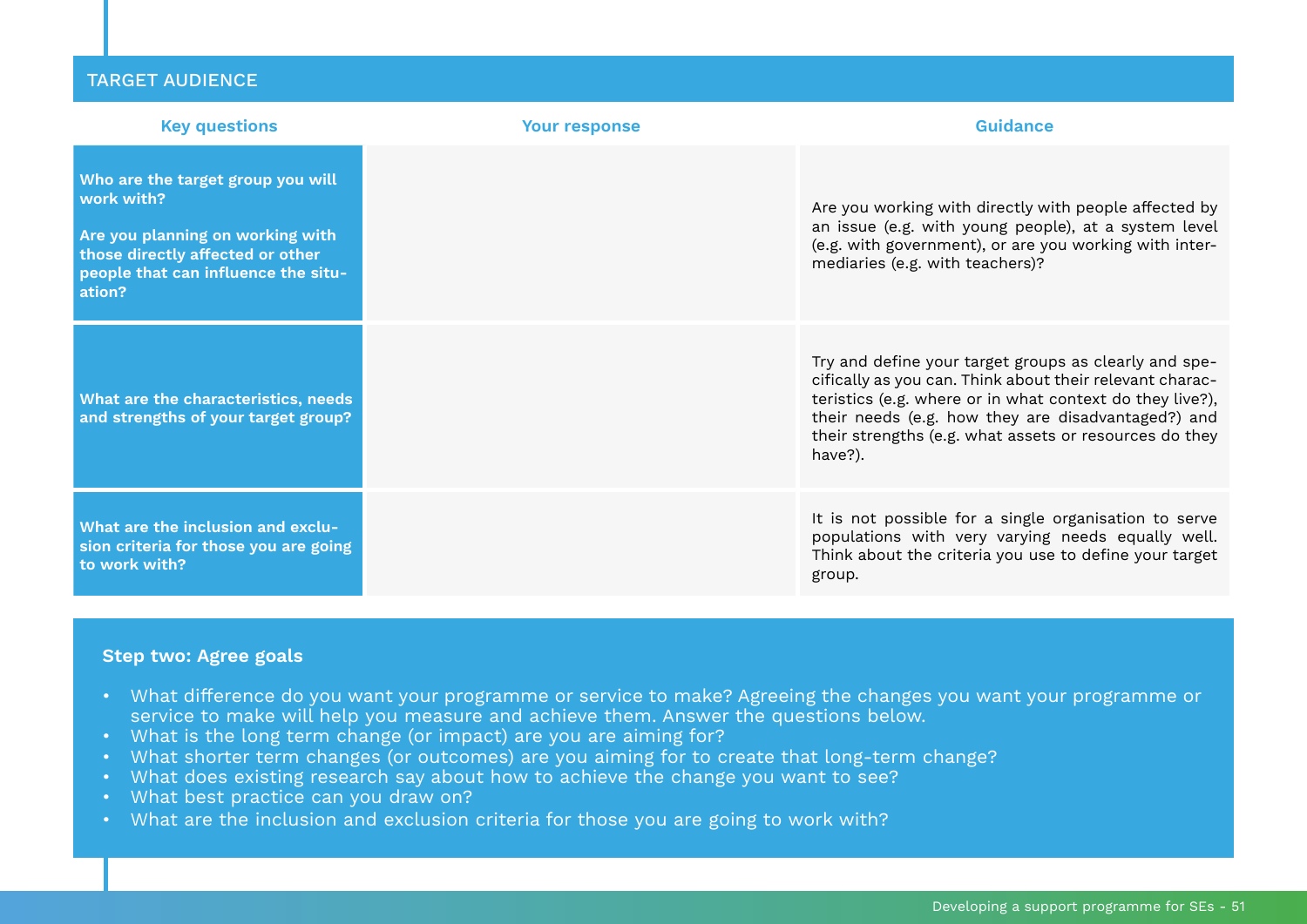#### LONG TERM CHANGE (IMPACT)

| <b>Key questions</b>                                            | <b>Your response</b> | Guidance                                                                                                                                                                                                                     |
|-----------------------------------------------------------------|----------------------|------------------------------------------------------------------------------------------------------------------------------------------------------------------------------------------------------------------------------|
| What is the long-term change (or<br>impact) you are aiming for? |                      | This is may not be something you can achieve within<br>the life of the project. It should be quite long term<br>and reflect a sustained change. It should link back to<br>the need and audience you have already considered. |

#### SHORTER TERM CHANGES (OUTCOMES)

| <b>Key questions</b>                                                                                           | <b>Your response</b> | Guidance                                                                                                                                                                                                                                                                                                               |
|----------------------------------------------------------------------------------------------------------------|----------------------|------------------------------------------------------------------------------------------------------------------------------------------------------------------------------------------------------------------------------------------------------------------------------------------------------------------------|
| What shorter term changes (or out-<br>comes) are you aiming for that con-<br>tribute to your long-term change? |                      | It is often helpful to think about short term changes<br>in knowledge, skills, attitudes and/or behaviours that<br>will contribute to the long term change you want to<br>achieve. Think of these as the assets you want your<br>audience to have or the ways through which you are<br>trying to equip them to change. |

#### **Step three: Plan for change**

#### How will the changes take place?

Articulating how you expect your programme or service to bring about change will help you figure out what to measure. Answer the questions below or download our template, which contains additional guidance:

- What's the type of service are you providing? How much? How often? Where? Delivered by whom?
- How would you like the users to experience and engage in the programme for it to be successful?
- What is unique, distinctive or special about your project or organisation?
- What quality standards will you work towards and measure?
- What existing research and good practice is there about how to engage and work with your target group?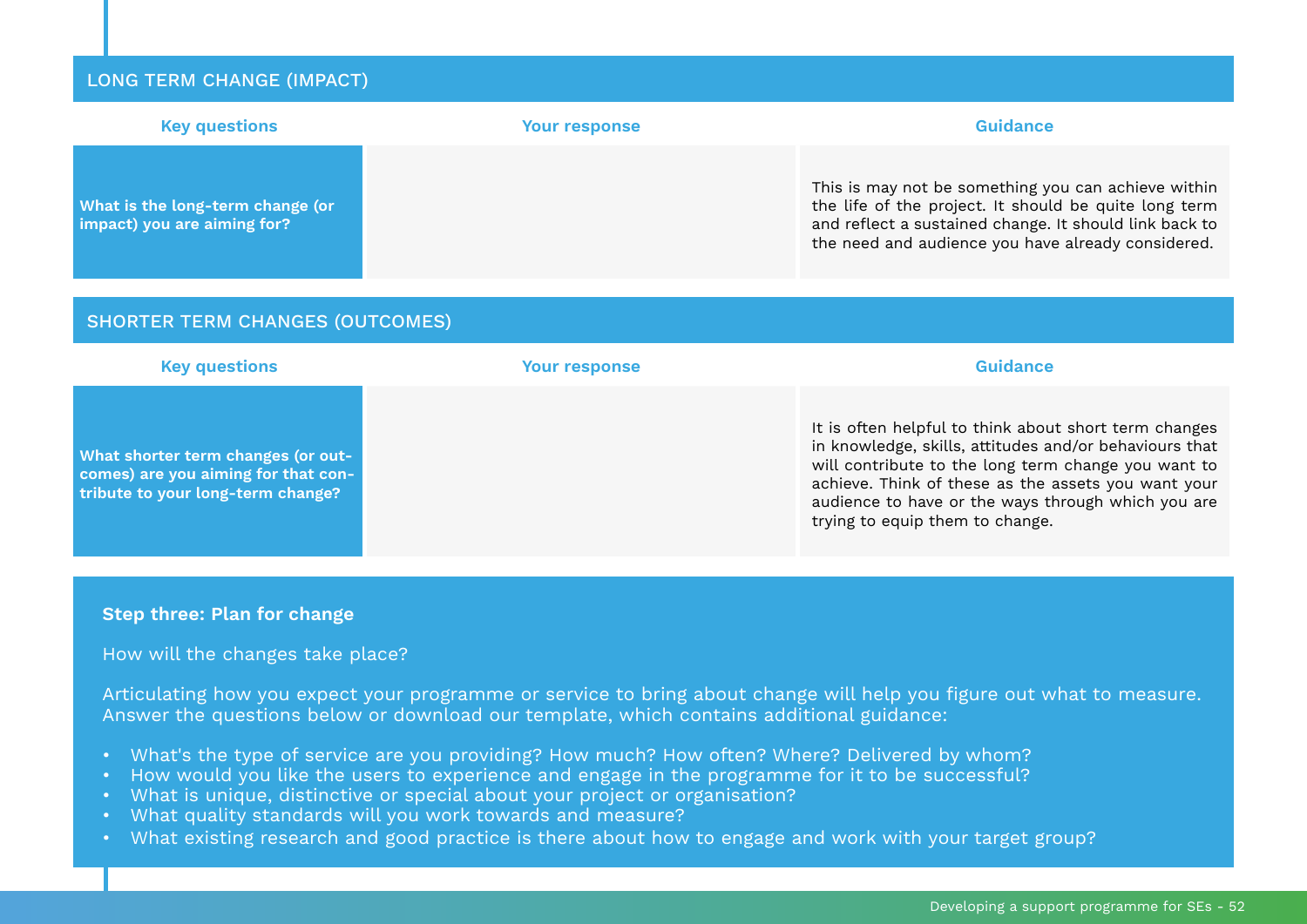| <b>YOUR ACTIVITIES</b>                                                                                                    |                      |                                                                                                                                                                                                                                                                                                                                                                   |
|---------------------------------------------------------------------------------------------------------------------------|----------------------|-------------------------------------------------------------------------------------------------------------------------------------------------------------------------------------------------------------------------------------------------------------------------------------------------------------------------------------------------------------------|
| <b>Key questions</b>                                                                                                      | <b>Your response</b> | <b>Guidance</b>                                                                                                                                                                                                                                                                                                                                                   |
| What's the type of support you are<br>providing?<br>How much?<br><b>How often?</b><br>Where?<br><b>Delivered by whom?</b> |                      | Activities are the things you do as an organisation.<br>Words like 'run', 'support', 'help', 'provide', 'offer' are<br>common when describing activities.                                                                                                                                                                                                         |
| <b>INGREDIENTS FOR SUCCESS</b>                                                                                            |                      |                                                                                                                                                                                                                                                                                                                                                                   |
| <b>Key questions</b>                                                                                                      | <b>Your response</b> | <b>Guidance</b>                                                                                                                                                                                                                                                                                                                                                   |
| How would you like the users to<br>experience and engage in the<br>programme in order for it to be<br>successful?         |                      | Think about whether your users need to turn up on<br>a regular basis, to listen and understand? Or do they<br>need to form strong relationships with others and<br>have good quality interactions with them? Do they<br>need to trust you or whoever is delivering the proj-<br>ect? Do they need to interact with others or contrib-<br>ute in a particular way? |
| What do you need to have in place<br>to make the programme success-<br>ful?                                               |                      | Think about the ingredients for success. For example,<br>do your materials and resources need to be engaging,<br>sensitive, varied, adaptable or interactive?                                                                                                                                                                                                     |
| What is unique, distinctive or<br>special about your project or<br>organisation?                                          |                      | Try to define what makes your project or organisation<br>special. Is a culture of honesty and openness key? Is<br>the programme user-led? Is there something about<br>your approach that is particularly important?                                                                                                                                               |
| What quality standards will you<br>work towards and measure?                                                              |                      | On the basis of your answers to the earlier questions<br>you should be able to say what quality standards you<br>will work towards. A useful tip is to think about what<br>you want your users to be 'thinking, feeling, saying &<br>doing' as they use your service.                                                                                             |
| What existing research and good<br>practice is there about how to<br>engage and work with your target<br>500              |                      | Think about the existing research and best practice<br>that is already out there. What does it say about how<br>to engage and work with your target group?                                                                                                                                                                                                        |

A more detailed guide to impact management can be found [Here](https://evpa.eu.com/knowledge-centre/publications/impact-management-principles).

**group?**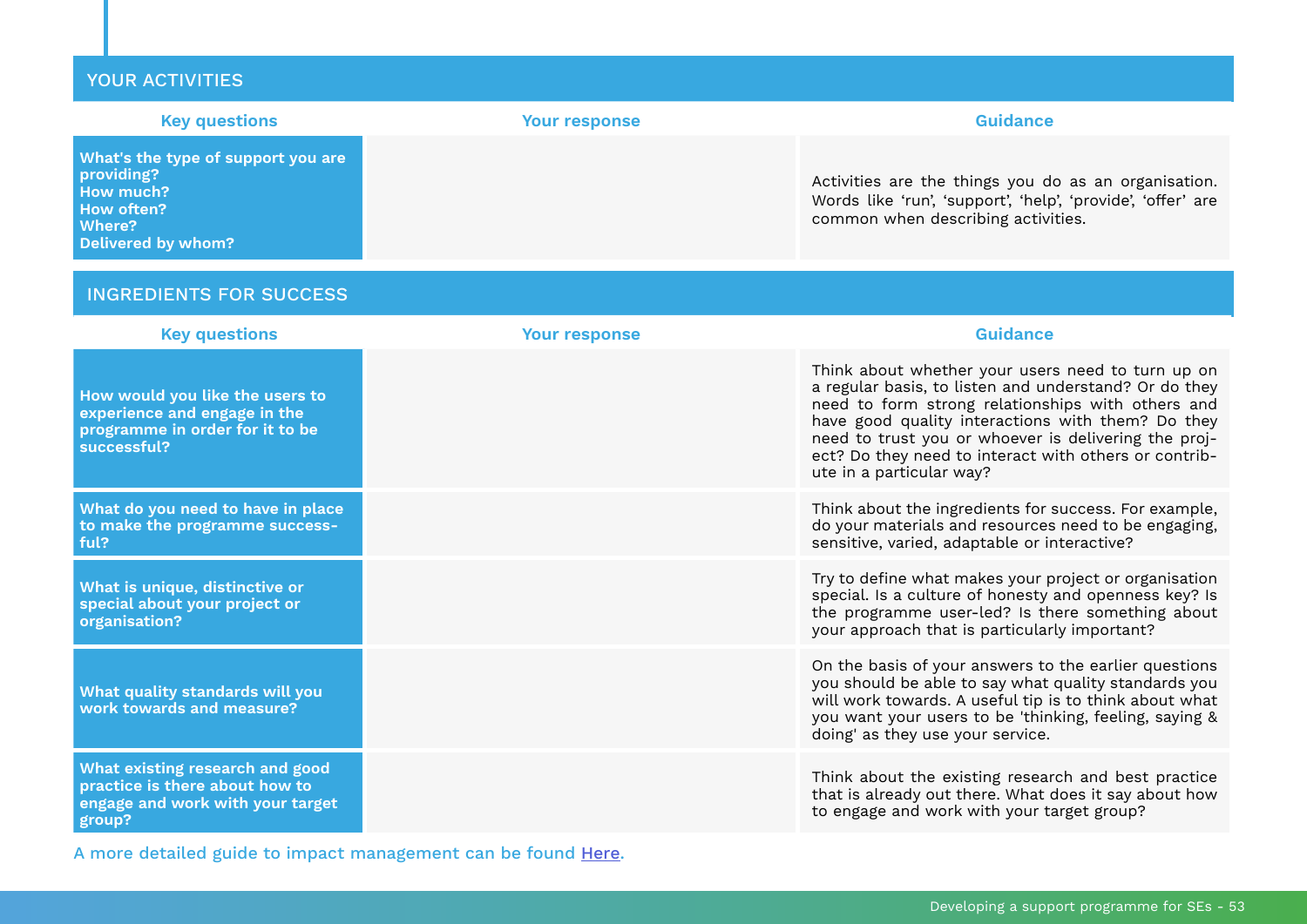# <span id="page-53-0"></span>**Stage 8:** Finance and Investment for Social Ventures

Social ventures are able to access different kinds of funding, including those that are available to mainstream businesses and those that are available to charities and NGOs. In some cases, this makes it easier for them to access finance than either of these groups. Unfortunately, in many cases it makes it harder as the social enterprise may not fit the neat template for what the funder has in mind.

When we were talking about raising money to run a programme, we already looked at the kind of funding that can be raised from grant providers. These providers will often fund activities that are not related to an income-generating business model and for which the objectives are closely aligned with what a charity might offer. As well as using this funding for your own organisation, you may have enterprises in your ecosystem for whom this form of funding is appropriate. Especially at the earliest stages to get them kick-started, so you may like to look back at this information to help you advise your social entrepreneurs.

However, as social ventures tend to be organisations that primarily or substantially have a trading model, investment-type finance may be a suitable way to go. Investors will put money into a business when they also expect to get a financial return from that business. If a social venture is successful enough to make sufficient money to pay them back with something on top, you have a win-win. This is the way many mainstream businesses raise their finances.

# **Developing a fundraising strategy**

The aim of all social ventures should be to become sustainable, that is to ensure they can continue to meet the costs they need to operate and create social impact. Sustainability involves planning for the future; and for most social ventures during their lifetime this means fundraising is necessary. Helping social ventures to plan effective fundraising involves support to create and implement a fundraising strategy. This will help the social venture to:

- Decide on specific fundraising approaches within an overall strategic framework
- Avoid being led by the needs of funders, and focus on their mission
- Manage the fundraising resources available effectively
- Target the most relevant funding sources of funding and avoid too many disappointments
- Manage risk, by putting in place contingency plans in case everything does not go to plan
- Have an exit plan
- Help to avoid mission drift
- Monitor and evaluate effectiveness in securing funding

A fundraising strategy should always flow out of the social venture's business plan. One element of the business plan is funding, which includes a list (pipeline) of funders and finance options that the social venture intends to approach and the target amount of funds being sought. The list of funders will continue to evolve because not all funders on the target list will provide funding and new opportunities for funding will continue to emerge. The funding strategy describes why the social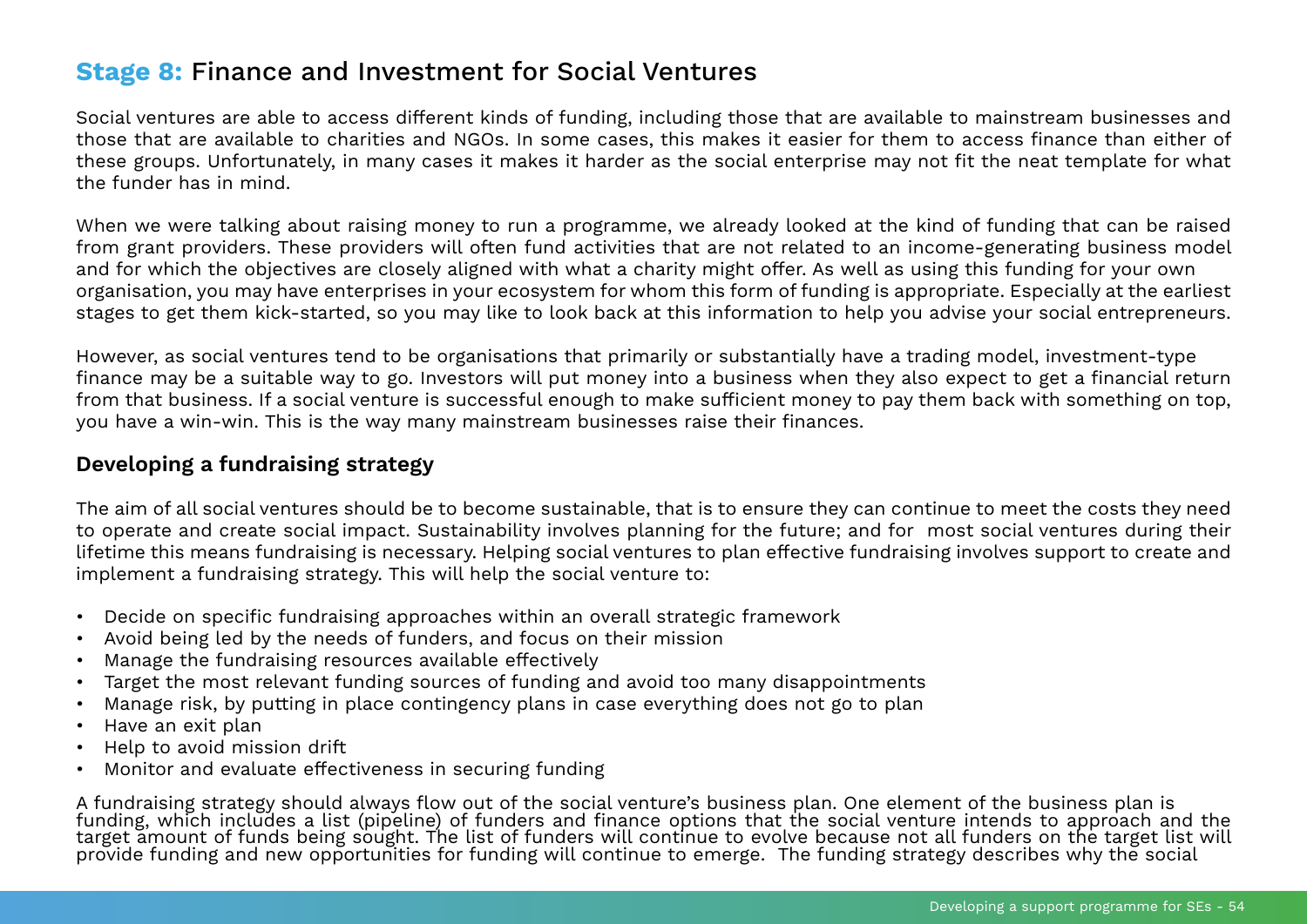venture has come up with the list of funders and how they will raise the amount of money they have specified. A fundraising strategy doesn't need to be complicated and shouldn't be. To be successful, a fundraising strategy should be reviewed regularly. Setting targets and monitoring these is key to helping track and assess progress; and to make decisions about any changes that may need to be made. The fundraising strategy should be included as part of any business plan, both for the projects and activities that are underway or planned, and for the finances that are linked to these.

There are many templates available for fundraising strategies and the social venture will need to find one that suits its particular needs. You may consider making a few options available as part of your support materials. The basic requirements for an effective fundraising strategy need to include:

### **1. Context**

Brief description of the idea or social venture

### **2. Projects**

What activities is funding needed for? What are the priorities?

### **3. Targets**

How much is needed to be raised and what for?

### **4. Prospects / Pipeline**

An analysis of where the funding will come from - e.g. trusts and foundations, earned income, corporates etc. These must be well researched and chosen because the criteria for support meets the work and needs of the social venture. You should keep a list and track progress for each prospect on your pipeline.

### **5. Timeline**

Make an assessment of how long each funding opportunity may take from initial approach to potentially getting the funds. Always build in more time than the funders published timeline because decisions can be often delayed.

### **6. SWOT Analysis**

Try and understand and demonstrate an appreciation of the social ventures strengths and assets alongside any challenges.

### **7. Financial information**

An assessment of the resources you will need to deliver the fundraising plan. This should include both time and money.

### **8. Communication**

How will the people involved be continually engaged in fundraising both internally with any staff, volunteers or board members and externally with potential funders, investors or donors.

### **9. Monitoring & Evaluation**

Funders and investors will want to know what difference their support had made. It is likely to be a condition of their support that they receive programme evaluation or impact reports. The social venture must be able to show that it understands and can articulare its outputs and outcomes; and has a way of gathering and reporting on these. See [Stage 7](#page-46-0) for more detail on how a social venture can organise this information.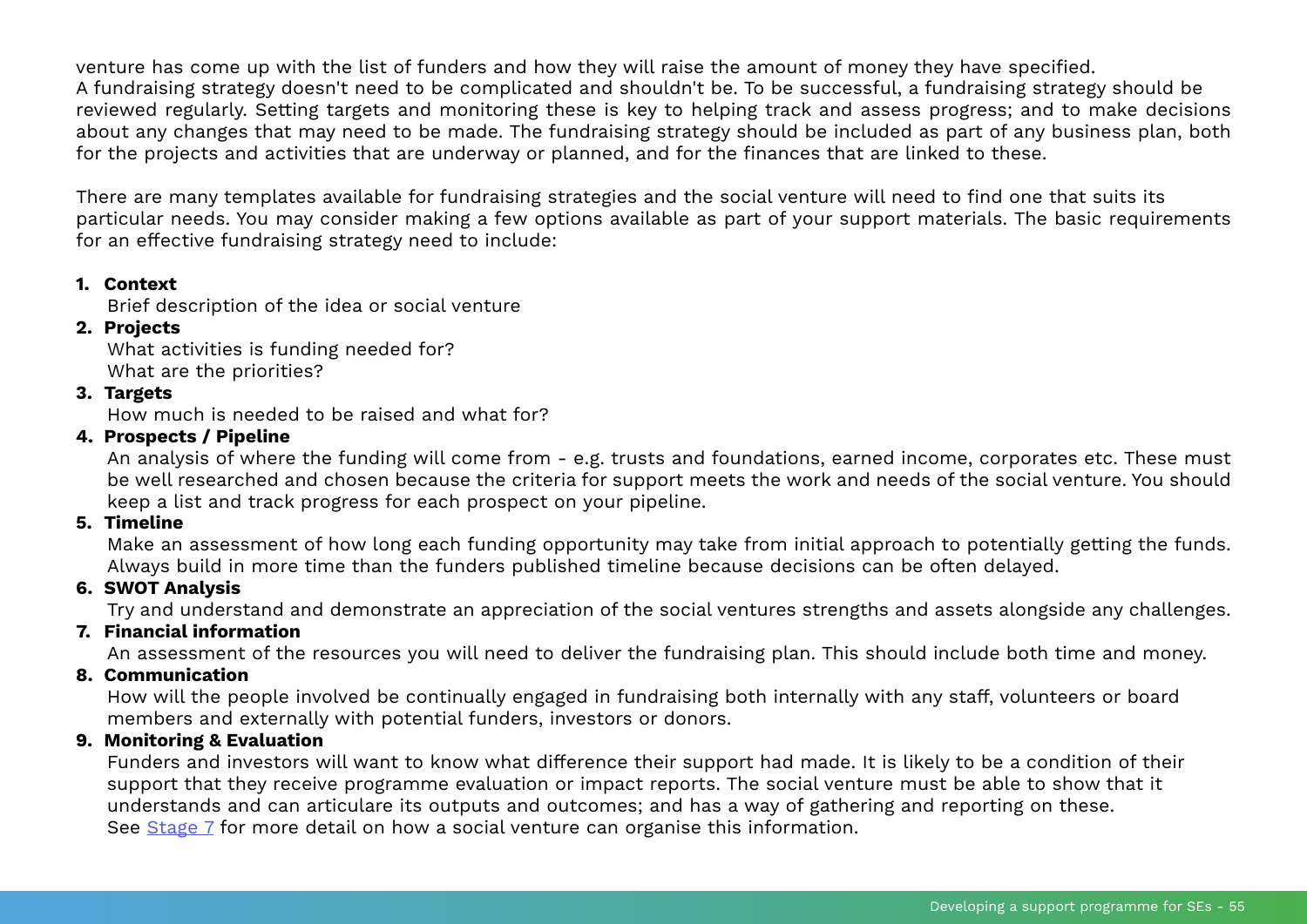The availability of funding will vary from country to country, and a funding strategy will usually include more than one of these potential sources of funding. There are pros and cons for each funding type and the social venture will need to determine what the best mix of funding sources are for them depending on their needs and the amount of effort needed to secure the funding.

In most cases, the legal structure of a social venture will determine the types of funding that they are able to access. It is important that a social venture selects a legal structure that allows it to receive grants in the short term, however this may prevent them from accessing investment when they want to scale up activities later on. Therefore, you should help establish what the most likely form of funding the social venture will rely on in the long-run and encourage them to choose a legal structure that enables them to access it.

Often investors are wary of social businesses because they believe (often incorrectly) that they are less likely to receive their money back, compared to investing in a mainstream enterprise. It is true that social enterprises often want to invest more of their surplus into the social cause, and to have a smaller return for the investors, but this varies from enterprise to enterprise and there are many that are financially investable.

### **Raising investment**

To support social ventures to access finance, it is worth building opportunities into your programmes of support and events, chances for investors to advise and meet the enterprises. There are two main purposes for these opportunities. Firstly, you want to tap into the expertise of the investors themselves to advise and capacity build the entrepreneurs, giving them the knowledge from the real experts on how to build an investment case. Secondly, these meetings are an opportunity for entrepreneurs to pitch their business to an investor and make the case for receiving finance from them.

To do so successfully, social entrepreneurs will need to build a pitch deck that describes the business, the team (and why they are likely to succeed), the market size and plan to capture market share, the financial forecasts and expected returns.

They may do this at different stages in the businesses development. Firstly, at 'seed' stage, the entrepreneur is looking for investment to get their business started and to develop the product and market research. Later they may be seeking growth funding, to help them to grow or scale the business. In the tech sector this is commonly known as 'series A' or 'series B' f unding, and social enterprises are starting to use these terms too, for businesses that are growing rapidly.

Essentially, Series A is funding from angels or venture capital firms, usually of US\$2-10m, to allow the company to take off rapidly, in return for equity (shares). In order to get the return, investors expect the enterprise to grow fast. Most social enterprises, therefore, don't go down this route, as they remain focused on the local ecosystem, but for those with very high growth potential and high financial returns, this can be a good way of getting the right financing to make a big difference is your business.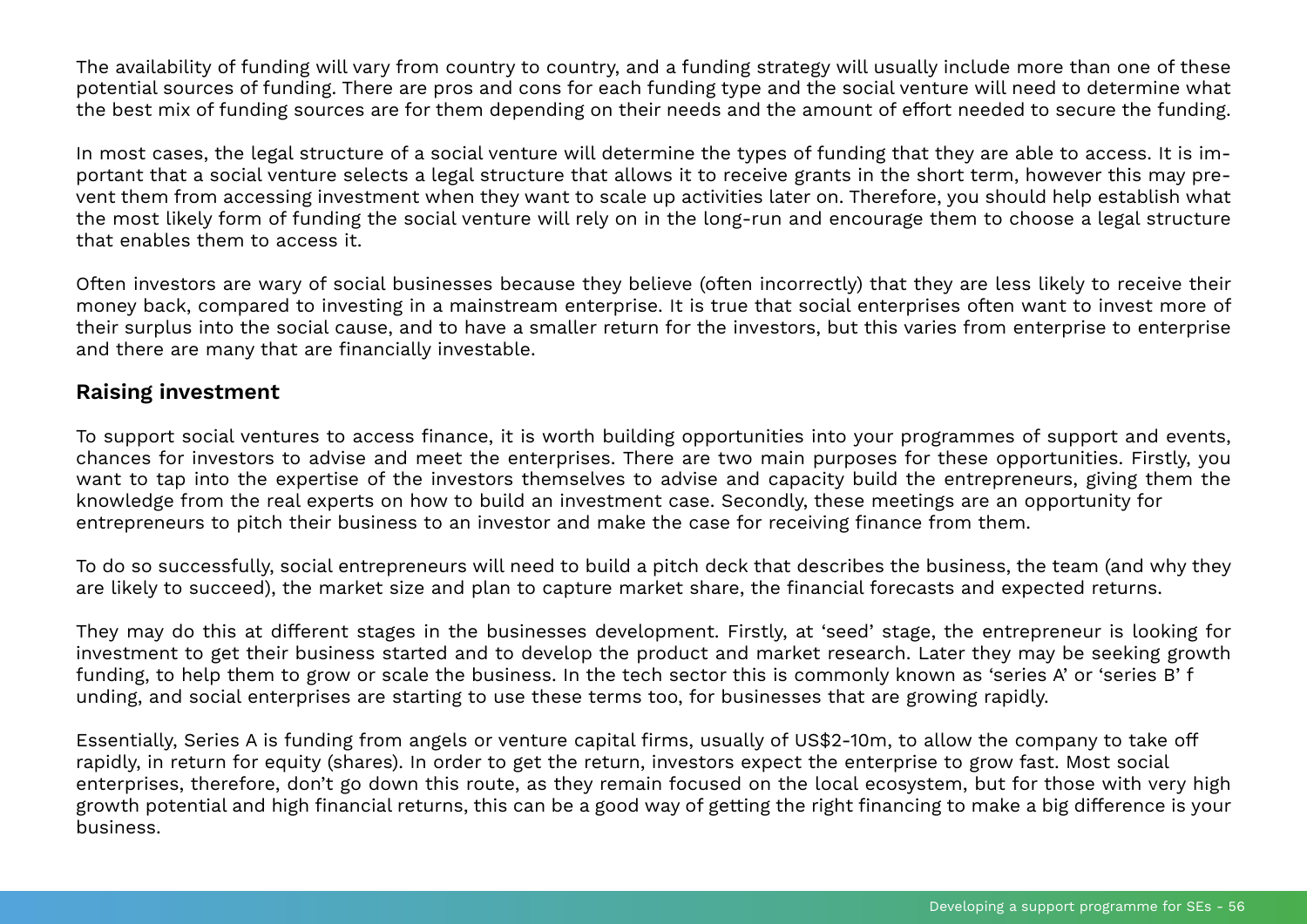In both these cases, investors will take a slice of the equity of the business, so it is worth them getting a valuation that means they don't give away too much of their company. In addition, they should be prepared to walk away from funding from the wrong kind of investor. A good investor will also bring expertise, networks and support for the enterprise, and share in their values and objectives.

# **Funding types**

We already went into some detail about funding sources for your programmes in the Stage 2 above. These same funding sources may also be available for your social ventures, including public / government funding, charitable trusts and foundations, corporate/company/CSR funding or in-kind support, individual giving, high net worth individuals, community fundraising or reward-based crowdfunding. These funders tend to fund activities that are more charitable in nature, where the funder does not expect a financial return.

In addition, there are other sources of finance available that are worth your ventures considering. These are:

### **Incubators and accelerators**

Incubators and accelerators exist to help enterprises start-up and grow. As part of this, most incubators provide funds and being attached to an incubator also comes with a whole host of added benefits beyond just funding, like mentoring, access to networks, legal services, business expertise, among others. As a SESO you might be able to fundraise for your programmes to include a financing element, be it a start-up bursary or an equity investment fund.

### **Family, Friends & Fools**

Money borrowed or donated by people you know. This is the most common way that a business finds funding to start. However, SESOs may try to find methods that allow people who could not afford to fund themselves to be included.

### **Earned income & Trading**

This is the money earned directly from selling goods and services.

#### **Loans**

A loan is a sum of money that is expected to be paid back with interest within a specified period of time. A loan can be secured or unsecured.

Blended finance – part grant, part loan

A package of funding that is a mixture of investment, that needs to be repaid and a grant that doesn't need to be repaid. For example, a grant of 20,000 alongside a loan of 50,000 that needs to be repaid over 5 years with 10% interest.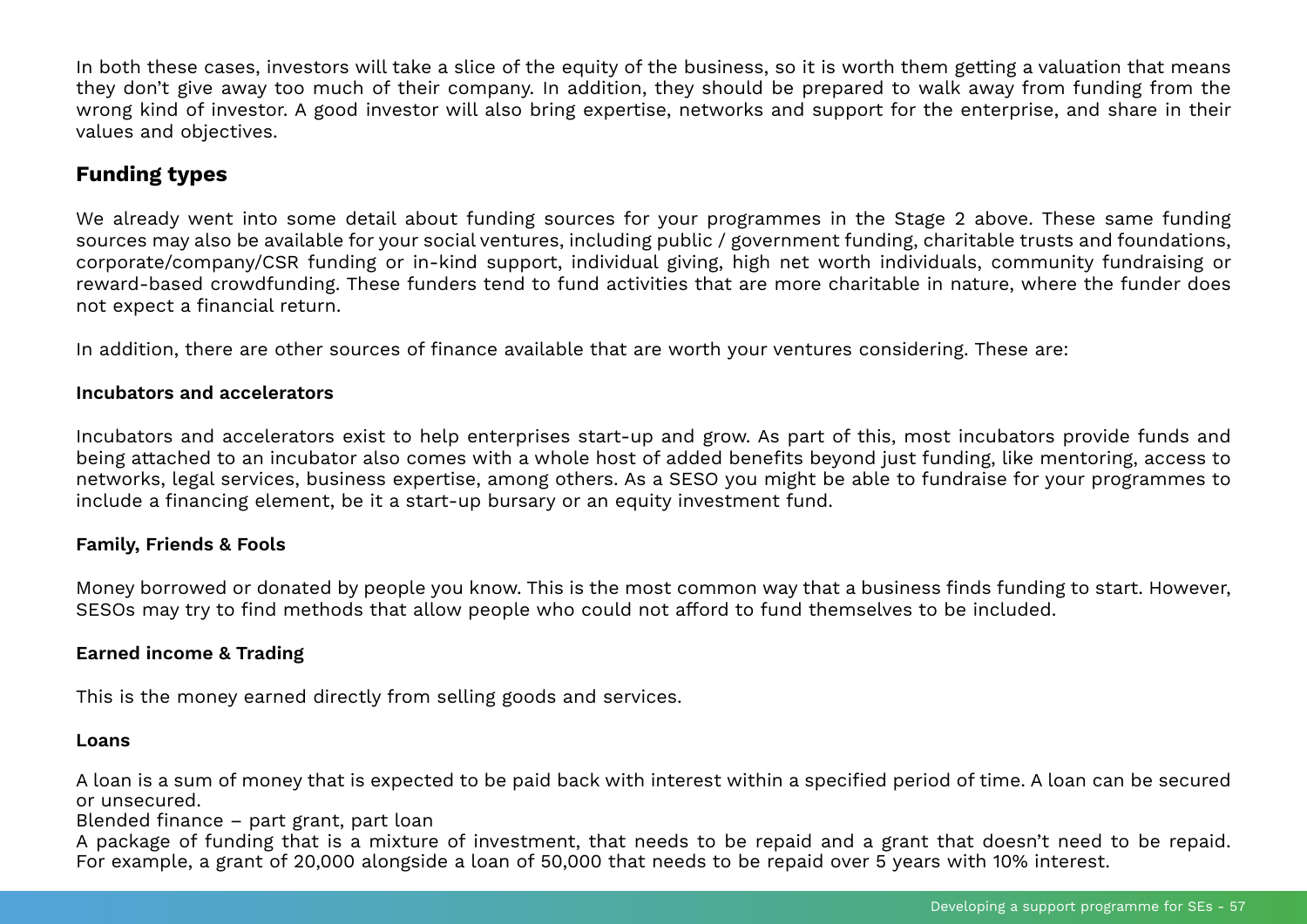#### <span id="page-57-0"></span>**Equity investment**

An investment in exchange for shares in your organisation. For example, an investor pays 10,000 to own 10% of your organisation. Equity investors receive a share of any profits paid out by your organisation and get to have a say in how it is run, proportionate to the amount they invest.

### **Quasi-equity**

An investment that reflects some of the characteristics of shares but without your organisation offering up equity. Rather than paying back a set amount each month, your repayments are typically based on the performance of the organisation – such as profits or income. For example, you receive an investment of 50,000 and agree to pay the investor 2% of your annual income for 3 years.

#### **Crowd-funded investment**

An investment that is raised via an online platform and not secured against an asset (a building or equipment). A 'crowd' of individual investors put (mostly) small amounts towards a loan to your organisation and you repay it on an agreed basis, usually with interest on top.

# **Stage 9:** Demonstrating and Influencing

No single SESO can have all the tools and resources a social venture will need to succeed on its journey from idea to scaling for major impact. Providing navigation to others who can help is a key part of the role of a SESO.

In regions and countries where the ecosystem of support for social entrepreneurs has a small number of support organisations, this can be a challenge. SESOs can play a powerful role by encouraging institutions, organisations and government to support social entrepreneurs.

Here are some ideas for how you can show the work of social entrepreneurs and tell others who may be able to help why it is important to support social entrepreneurs.

- Consider how you can form an alliance with other SESOs to raise the profile of social entrepreneurs and their impact they create.
- Build opportunities to engage stakeholders (funders, policy makers, corporates, media) in your programme design. For example in the design process, as judges, as mentors.
- Always ensure you have a strong communications plan for each programme, and ensure you include organisations and people that may be helpful allies in your outreach.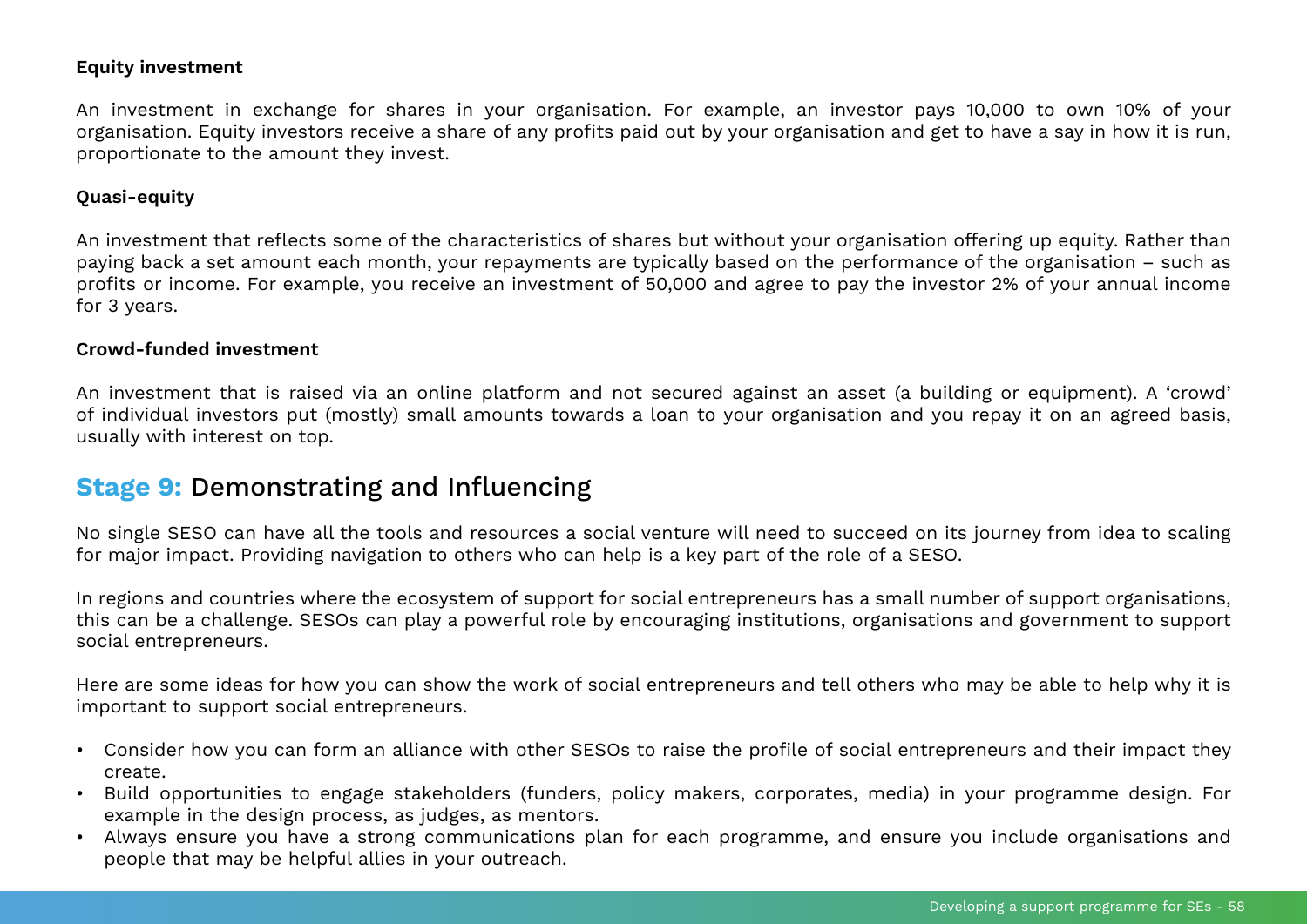- Use your programme evaluation and impact reporting as engagement tools, and demonstrate the social and economic impact of social entrepreneurs.
- Ask the social entrepreneurs you support to represent you at meetings, conferences etc to put forward requests for help and to share the thier work and impact.
- Undertake advocacy and policy development using your learning and case studies.
- Hold polls to understand attitudes and needs, using these to highlight needs and new ideas to funders and policy makers.
- Hold events for showcasing and recognising success, for example awards events.
- Work with other organisations to host policy seminars and round table events.
- Publicise case studies in sector and wider media, especially mainstream media.
- Use social media extensively to promote your programmes and campaigns and success stories.

These are all ways that you can share your successes with others, spread effective practice and generate new partnerships. However, you should also use trusted parts of your network to allow you to learn and improve your programmes on an ongoing basis.

You can do this by:

- Ensuring you build flexibility into the delivery of your programmes. Check the added value constantly with the social entrepreneurs and improve by doing what they need.
- Build meaningful partnerships and aim to provide comprehensive support.
- Design a follow-up, monitoring and evaluation system from the beginning.
- Include several feedback mechanisms in your programmes with all stakeholders.
- Adjust and improve each time you run a programme or even during the programme.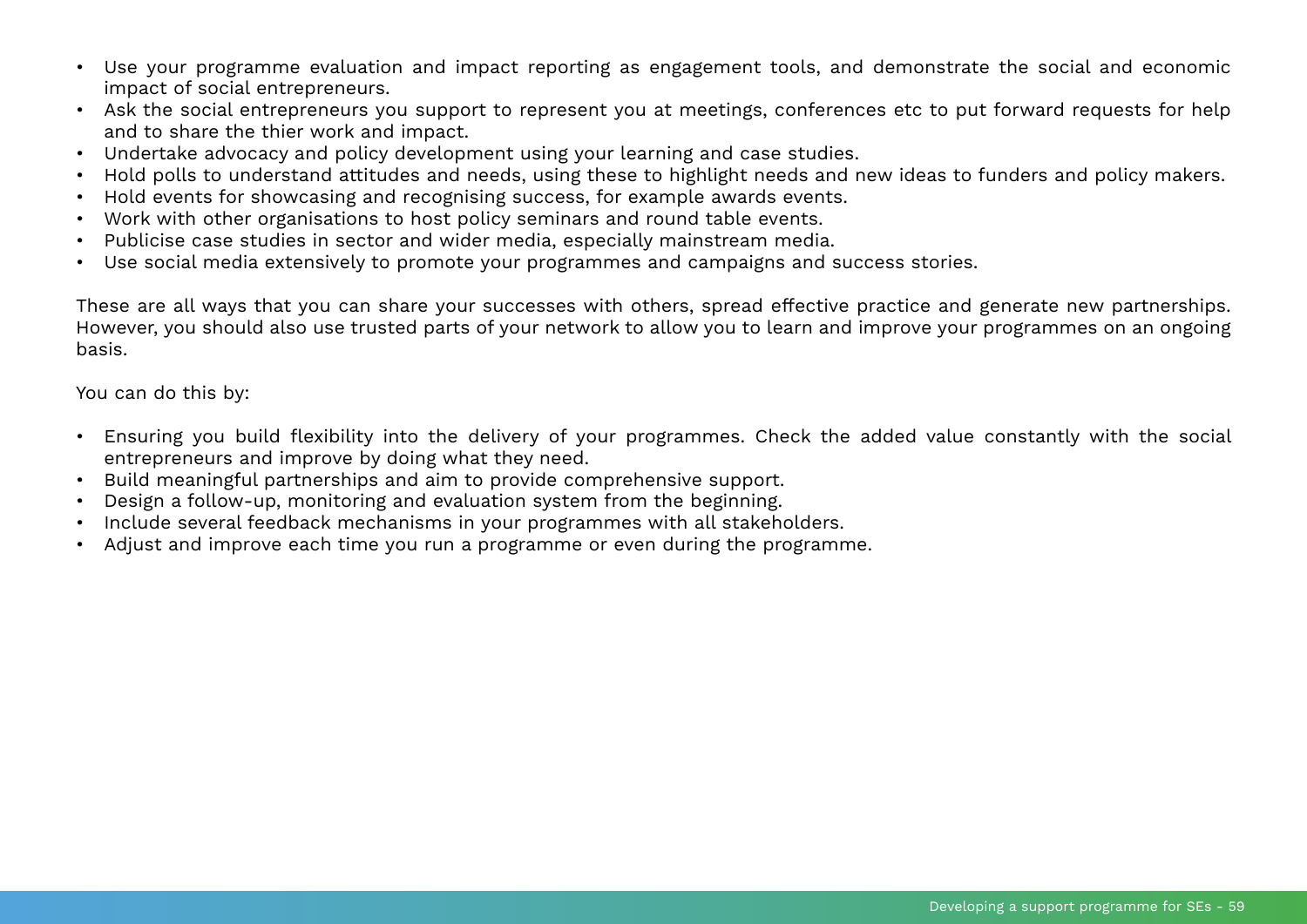# <span id="page-59-0"></span>**F. Useful resources**

# **Here is a library of helpful tools:**

### **Definitions**

[Notes on Social Enterprises and Social Economy for the Working Groups,](https://drive.google.com/file/d/19I43ejRCDbCaUkcd6gLSlTERHM64Kxn2/view?usp=sharing) developed by DIESIS for the MedUP project advocacy pillar.

### **Pre-Start**

[www.diytoolkit.org](https://www.diytoolkit.org)

[MaRS Guide to building a Business Model,](https://www.marsdd.com/mars-library/business-model-design) including details of value proposition and business model design.

[MaRS Guide to Legal Structures for Social Ventures](https://www.marsdd.com/mars-library/legal-structures-for-social-ventures-social-enterprise-social-business-and-cooperatives-in-canada/) in Canada.

[UnLtd guide to setting up a social enterprise](https://redochre.org.uk/wp-content/uploads/2010/11/HEFCE-Toolkit.pdf).

[How to Start a Social Enterprise](https://www.inventshift.com/social-enterprise-start).

### **Start Up**

[Business Planning for Social Enterprises](http://socialventures.com.au/assets/Business_Planning_Guide_for_Social_Enterprise.pdf).

[Social Lean Canvas.](https://socialleancanvas.com)

[Start, Sustain, Impact Toolkit](https://www.unltd.org.uk/our-support/learning-area/start-sustain-impact-toolkit) from UnLtd (UK).

### **Grow**

A [checklist](https://www.bgateway.com/resources/growing-your-business-deciding-whether-to-grow) to help you to decide whether to grow your business.

### **Scale**

[Spring Impact Social Replication Toolkit](https://toolkit.springimpact.org/Home). [17 things to think about if you want to franchise your social business.](https://scaling.impacthub.net/2015/06/24/franchise-your-social-enterprise)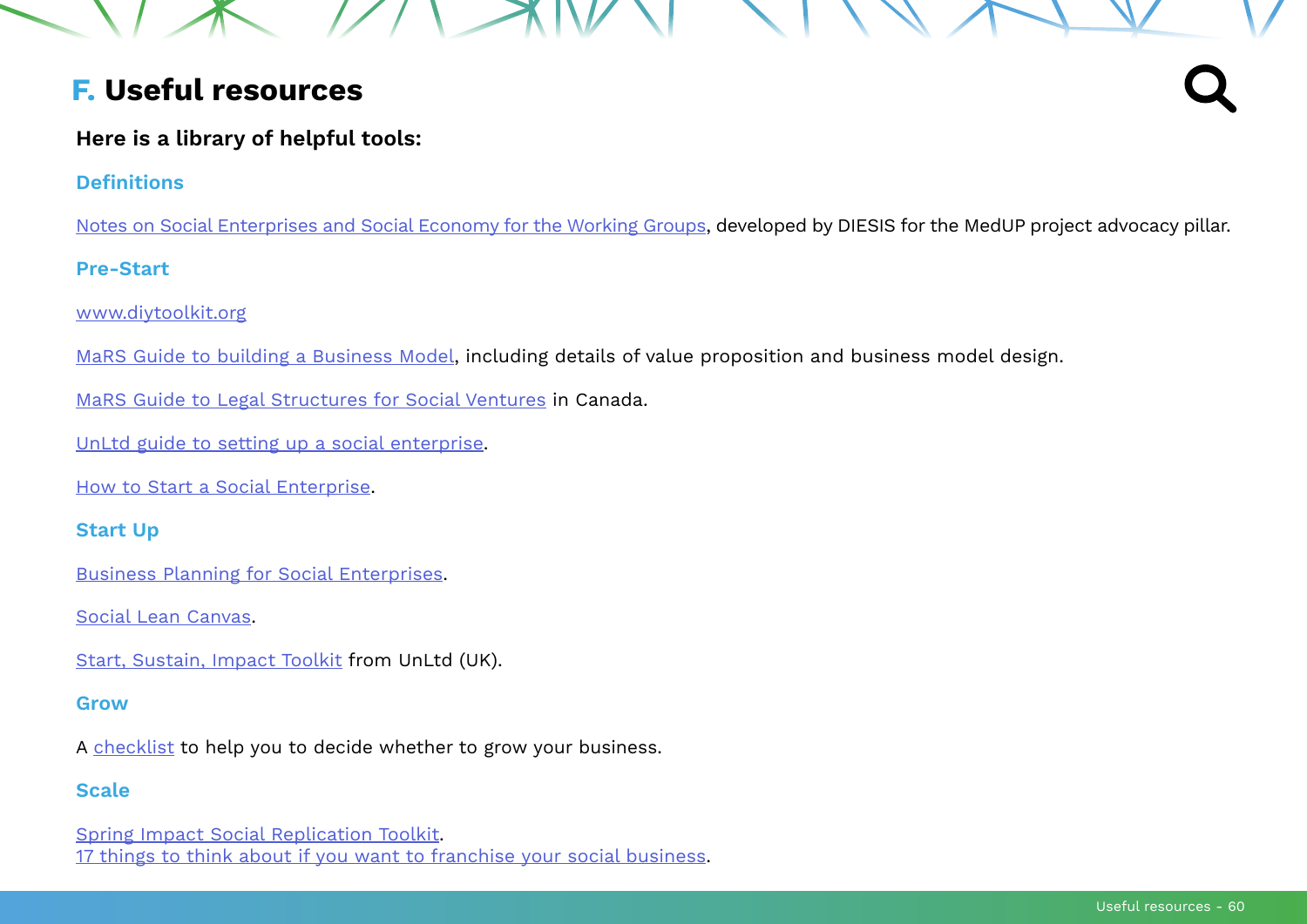[How to scale your social business](https://scaling.impacthub.net/2016/05/18/how-to-scale-your-business-21-steps-from-the-international-centre-for-social-franchising) - Impact Hub blog using guidance from Spring Impact (formerly the International Centre for Social Franchising).

[Entrepreneur guide to Scaling Social Enterprise Ventures](https://www.entrepreneur.com/article/318479).

[How to Scale Up Social Programs that work](https://www.wallacefoundation.org/knowledge-center/pages/how-to-scale-up-social-programs-that-work.aspx).

[NESTA: Making it Big](https://www.nesta.org.uk/report/making-it-big-strategies-for-scaling-social-innovations): Strategies for Scaling Social Innovations.

[IDIA: Scaling Social Innovation](https://static.globalinnovationexchange.org/s3fs-public/asset/document/Scaling%20Innovation%20DIGITAL%20COPY.pdf?C719lAFtMThwNbUpdcs4TeYl5vYa2u9p).

### **Ecosystem Development**

[WAMDA research report on the social enterprise sector in Egypt, Patestine, Lebanon and Jordan](https://www.wamda.com/2017/03/mena-social-enterprises-face-enormous-challenges).

[Entrepreneur Middle East: Social Entrepreneurship is on the Rise](https://www.entrepreneur.com/article/251981).

[Global Social Entrepreneurship Network](http://www.gsen.global/about).

### **Mentoring**

[UnLtd guides to mentoring social entrepreneurs.](https://www.unltd.org.uk/our-support/learning-area/mentoring)

[Mowgli Mentoring](https://www.mowgli.org.uk/about/our-story).

### **Impact Measurement**

[The Outcomes Matrix](https://www.goodfinance.org.uk/impact-matrix) - helps organisations plan and measure their social impact. It includes outcomes and measures for nine outcome areas and 15 beneficiary groups.

An [assessment tool](https://bimpactassessment.net) for organisations looking to become B Corps, create by BLabs.

[Big Society Capital Social Impact tests](https://www.bigsocietycapital.com/sites/default/files/pdf/Social%20Impact%20Assessment%20Matrix%2019-05-15.docx_.pdf) - used by a large social financing organisation in the UK to assess how 'social' a SESO or social enterprise actually is.

[Ten Steps to Measure your Social Impact](https://scaling.impacthub.net/2016/03/14/measuring-your-social-impact) - blog about a training by Heather Black from Economic Change.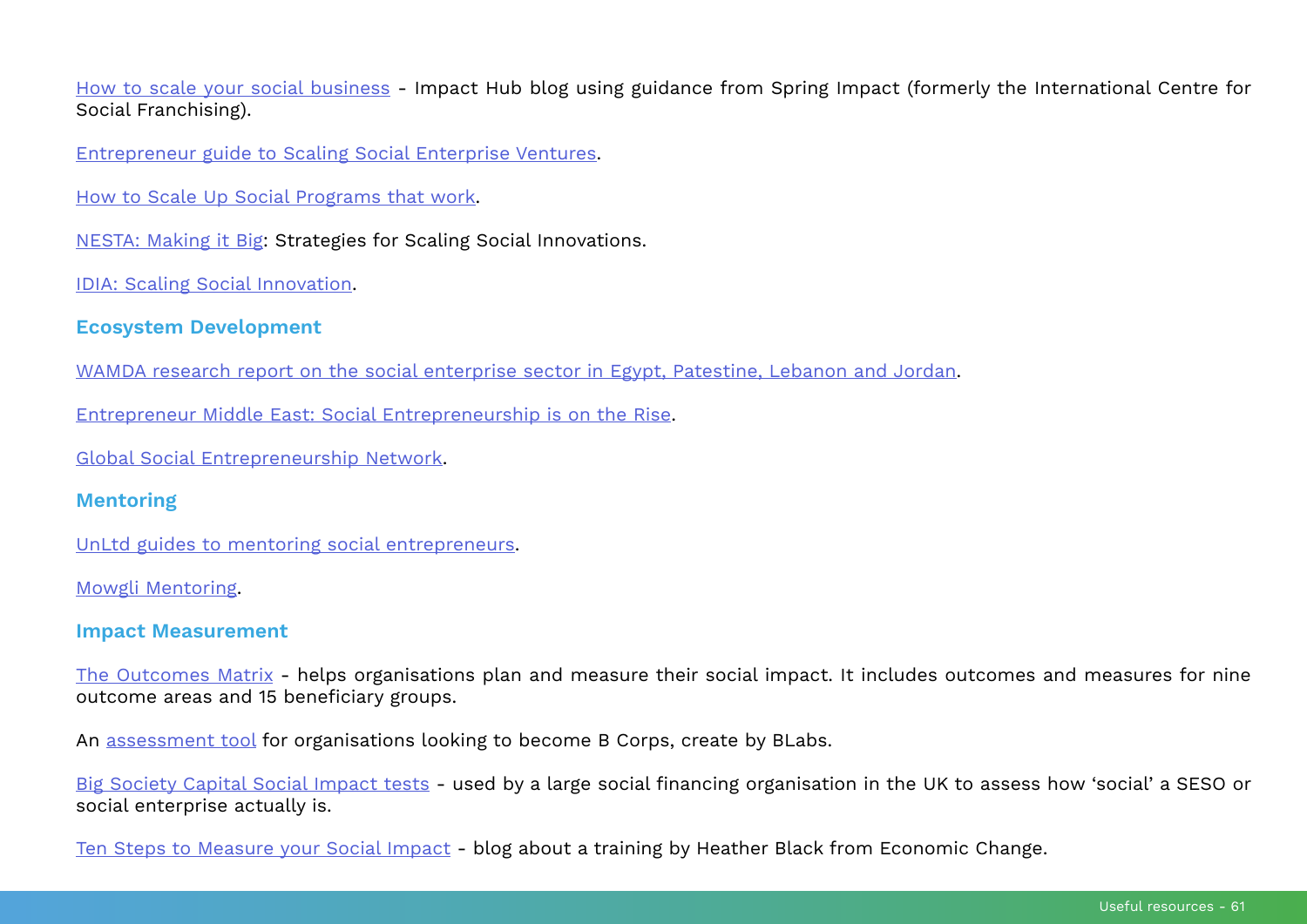A [summary of lots of difference resources and methodologies](https://www.goodfinance.org.uk/measuring-social-impact/resources-and-reports) for impact measurement, theory of change etc.

#### **Finance**

[Guidance](http://www.setoolbelt.org/resources/288) on how to write a funding application.

[Guide](https://www.goodfinance.org.uk) to different types of social finance.

[Supporting Social Enterprise](https://www.rockpa.org/wp-content/uploads/2016/04/Social-Entrepreneurship.pdf) (Guide for Philanthropists).

### **Legal**

Pro bono [legal advice](http://www.trust.org/trustlaw) to social sector organisations.

### **Design thinking**

[Dschool Stanford University](https://dschool.stanford.edu/resources-collections/a-virtual-crash-course-in-design-thinking): A virtual crash course in design thinking.

[IDEO.ORG](http://www.designkit.org) - Design Kit.

### **Case Studies and Success Stories**

Devex: [What you need to know about the Middle East new social entrepreneurs](https://www.devex.com/news/what-you-need-to-know-about-the-middle-east-s-new-social-entrepreneurs-81627).

Devex: [What aid agencies can do to boost social enterprise](https://www.devex.com/news/what-aid-agencies-can-do-to-boost-social-enterprise-73401).

### **Well-Being for entrepreneurs**

[Information, articles and case studies](http://wellbeing-project.org) on wellbeing by and for social entrepreneurs.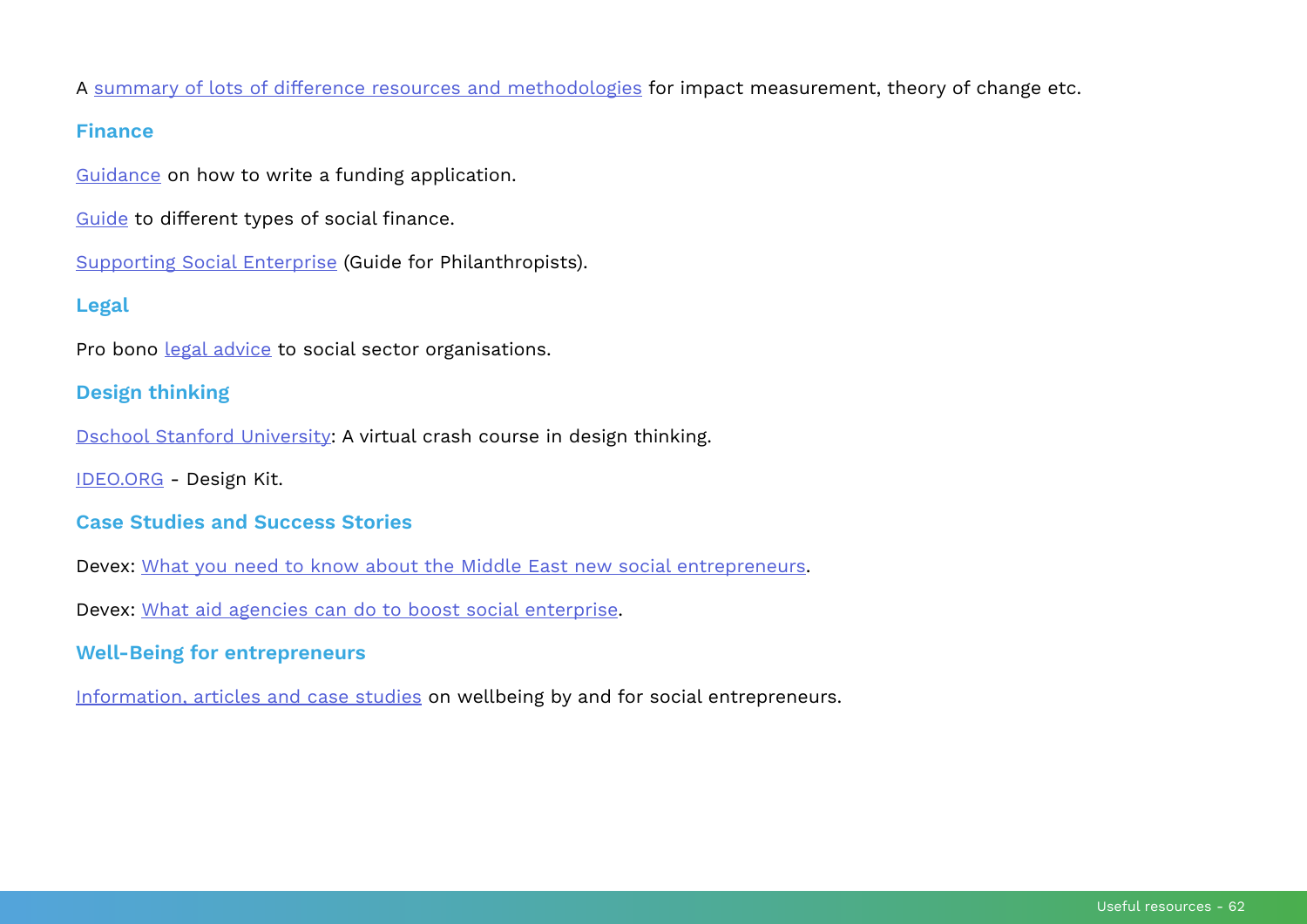# <span id="page-62-0"></span>**E. Jargon Buster**

**Angel Investor:** Angel Investors are used in social enterprises to help them leverage their business. These are private individuals who fund the business or get it off the ground.

**Benefit Corporation:** A type of corporation, currently recognised in 30 U.S. states and D.C. with legally protected requirements of higher purpose, accountability, and transparency.

**Blended Finance:** A mix of grants and repayable finance that encourages investment into: voluntary & community organisations, charities and social enterprises.

**Bond:** A type of loan where the borrower pays interest only for a period of time, before paying back the original sum in one go on an agreed date. The bond is issued by the borrower e.g. a corporation or a charity.

**Business Angel:** Wealthy individuals who invest their money into start-up businesses, in return for part ownership of the business e.g. Shark Tank / Dragon's Den. A Social Angel or Angel Investor is a business angel who invests in social enterprises.

**Blended Value:** The delivery of both a social or environmental return and a financial return. It's a win-win that does not require compromise on either side of the social or financial equation

**Certified B Corp:** For-profit companies certified by the nonprofit B Lab to meet rigorous standards of social and environmental performance, accountability, and transparency.

**Changemaker:** A term coined by the social entrepreneurship organisation, Ashoka, meaning one who desires change in the world and, by gathering knowledge and resources, makes that change happen.

**Collective Impact:** Collective impact occurs when organisations from different sectors agree to solve a specific social problem using a common agenda, aligning their efforts, and using common measures of success

**Corporate Social Responsibility:** The continuing commitment by business to contribute to economic development while improving the quality of life of the workforce and their families as well as of the community and society at large.

**Crowdfunding:** Crowdfunding is a great way to fund your social enterprise, by asking a large amount of people to contribute via an online platform.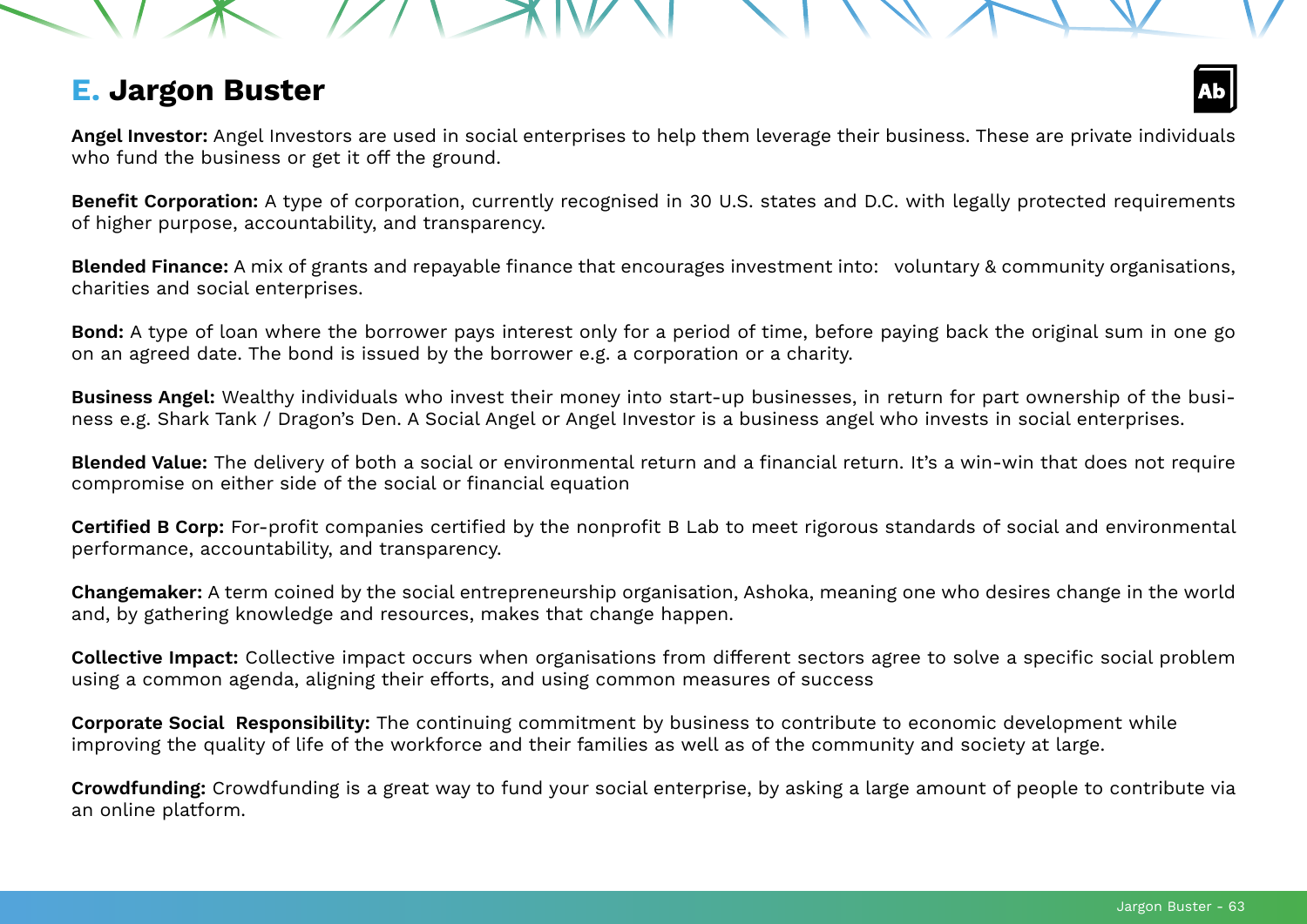**Design Thinking:** A distinctive process of developing innovative solutions that is rooted in principles of physical, spatial, graphic, and user-interface design. It is characterized by an emphasis on deeply understanding the practical needs, behavior, and perspectives of actual users and constituents and may be applied to a wide variety of challenges, including programs, services, products, and processes. It is an action-oriented approach to generating creative solutions to complex problems

**Equity:** The value of the shares issued by a company e.g. she owns 40% of that company's equity.

**Ethical Banks:** A bank that restricts its investment to ethical investments e.g. they will not invest in fossil fuels, weapons, tobacco etc., and they may typically offer banking facilities to low income customers.

**Ethical Investment:** Choosing not to invest in areas such as tobacco, weapons, pornography etc.

**Ethical Business:** Ethical Business is simply putting ethics at the heart of business.

**Investment Readiness:** Becoming investment-ready, is the process of preparing your organisation to apply for social investment or a loan. An investment-ready organisation will have the resources to identify, apply for impact investment.

**Impact Investment:** Investment with the intention to achieve both a positive social, cultural or environmental benefit and some measure of financial return.r, and secure investment or loans.

**Legal Entity:** An business structure that has a legal standing in law. This could be an association, corporation, partnership, proprietorship, trust, or an individual. A legal entity has legal capacity to enter into agreements or contracts, assume obligations, incur and pay debts, sue and be sued in its own right, and to be held responsible for its actions.

**Mezzanine:** Mezzanine debt is any debt which is senior only to the equity in the company. It is the lowest ranking form of debt which gives the lender the right to convert to equity in case of default. Also known as quasi equity.

**Revenue:** The money that comes in from the sale of goods and services.

**Risk Finance:** Any finance that is structured to take account of the level of risk.

**Social Angel:** Wealthy individuals who invest their money into start-up social enterprises, in return for part ownership.

**Shared Value:** A set of corporate policies and practices that enhance the competitiveness of a company, simultaneously advancing social and economic conditions.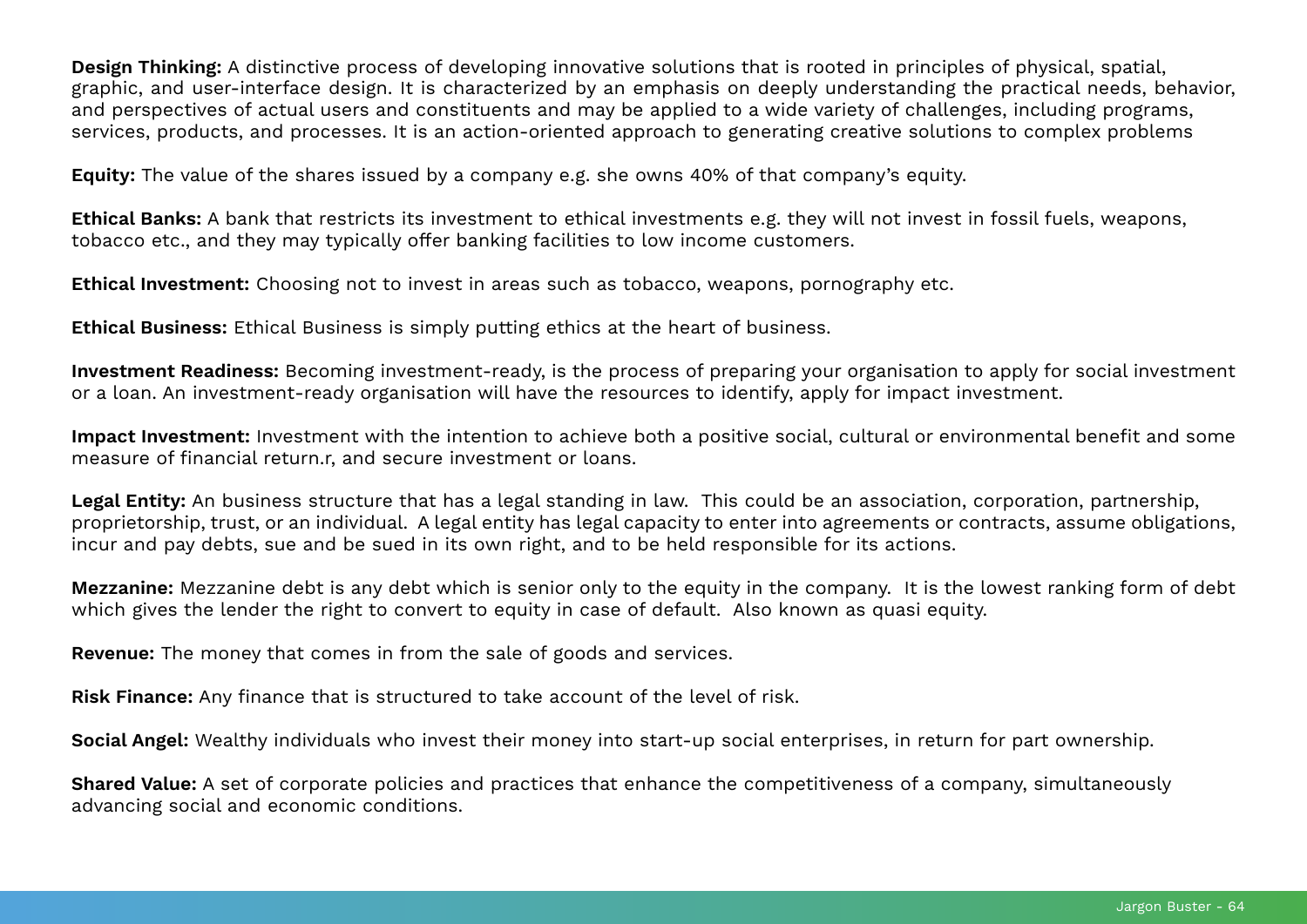**Social Capital:** The institutions, relationships, and norms that shape the quality and quantity of a society's social interactions. Increasing evidence shows that social cohesion is critical for societies to prosper economically and for development to be sustainable. Social capital is not just the sum of the institutions which underpin a society – it is the glue that holds them together.

**Social Impact:** All forms of significant change experienced by individuals and communities. This includes income and labour market impacts, education impacts, social inclusion and relationship changes, mental and physical health effects, and overall impact on quality of life and well-being.

**Social Innovation:** A novel solution to a social problem that is more effective, efficient, sustainable, or just than current solutions. The value created accrues primarily to society rather than to private individuals

**Social Investment:** This is finance provided to voluntary, community and social enterprise (VCSE) organisations which investors expect to be returned, and that is designed to have a social value.

**Social Intrapreneurship:** People within companies who take direct initiative for innovations that address social or environmental challenges.

**Social Venture:** An organisation that has solving a social or environmental issue as its primary purpose.

**Systems thinking:** The ability to understand interconnections in such a way as to create sustained and meaningful social change.

**Triple bottom line:** Consists of three Ps: profit, people and planet. It aims to measure the financial, social and environmental performance of the corporation over a period of time. Only a company that produces a TBL is taking account of the full cost involved in doing business.

**Venture Capital:** Venture Capital is the process by which a company invests money (usually equity) into startups that they believe will succeed and have high growth potential.

**Venture philanthropy:** Philanthropic giving to social ventures that operate a business model and is generally associated with social start up or growth capital needed to deliver or grow a social mission. It generally, means the donator is not seeking anything other than a social return or community (non-private) benefit.